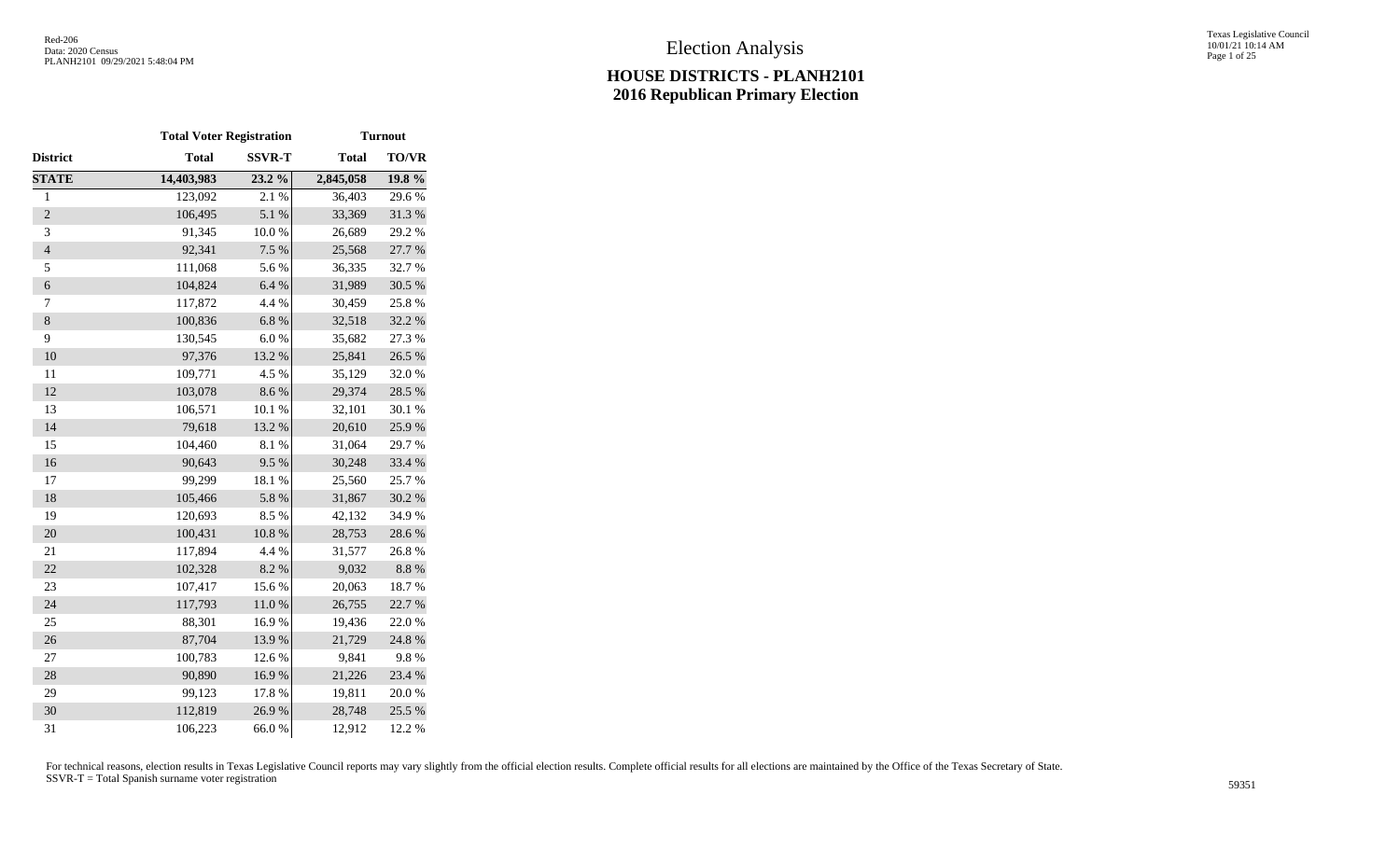|                 | <b>Total Voter Registration</b> |               |              | <b>Turnout</b> |
|-----------------|---------------------------------|---------------|--------------|----------------|
| <b>District</b> | <b>Total</b>                    | <b>SSVR-T</b> | <b>Total</b> | <b>TO/VR</b>   |
| 32              | 103,766                         | 30.4 %        | 23,159       | 22.3 %         |
| 33              | 94,221                          | 8.1%          | 25,793       | 27.4 %         |
| 34              | 103,171                         | 64.8 %        | 10,264       | 9.9%           |
| 35              | 64,950                          | 79.7 %        | 4,501        | 6.9%           |
| 36              | 75,319                          | 85.3%         | 3,401        | 4.5 %          |
| 37              | 90,107                          | 81.4 %        | 4,740        | 5.3%           |
| 38              | 78,247                          | 80.7%         | 4,972        | 6.4 %          |
| 39              | 70,217                          | 84.9%         | 3,331        | 4.7%           |
| 40              | 68,443                          | 86.1 %        | 3,683        | 5.4 %          |
| 41              | 75,091                          | 73.2 %        | 7,113        | 9.5%           |
| 42              | 87,892                          | 86.7%         | 3,448        | 3.9%           |
| 43              | 115,641                         | 55.3%         | 18,079       | 15.6%          |
| 44              | 100,192                         | 25.0%         | 24,140       | 24.1 %         |
| 45              | 86,737                          | 27.2 %        | 13,453       | 15.5 %         |
| 46              | 89,903                          | 17.6 %        | 7,346        | $8.2~\%$       |
| 47              | 127,391                         | 14.3 %        | 20,669       | 16.2%          |
| 48              | 120,519                         | $8.1~\%$      | 24,256       | $20.1~\%$      |
| 49              | 131,416                         | 11.9%         | 10,596       | 8.1%           |
| 50              | 83,088                          | 19.7%         | 7,272        | $8.8~\%$       |
| 51              | 89,241                          | 36.9%         | 4,069        | 4.6%           |
| 52              | 86,879                          | 13.6 %        | 21,556       | 24.8 %         |
| 53              | 127,783                         | 24.0%         | 42,904       | 33.6%          |
| 54              | 87,564                          | 13.0%         | 16,866       | 19.3 %         |
| 55              | 87,158                          | 12.4 %        | 14,797       | 17.0%          |
| 56              | 102,368                         | $11.3\ \%$    | 27,421       | 26.8 %         |
| 57              | 86,239                          | $9.0\;\%$     | 21,139       | 24.5 %         |
| 58              | 91,658                          | 9.5%          | 27,934       | 30.5 %         |
| 59              | 98,212                          | 7.3 %         | 31,273       | 31.8%          |
| 60              | 77,914                          | 9.1%          | 17,052       | 21.9%          |
| 61              | 103,556                         | 6.1%          | 35,802       | 34.6%          |
| 62              | 105,496                         | 4.2 %         | 30,651       | 29.1 %         |
| 63              | 106,415                         | 8.7%          | 21,732       | 20.4 %         |
| 64              | 98,356                          | 9.2 %         | 23,328       | 23.7 %         |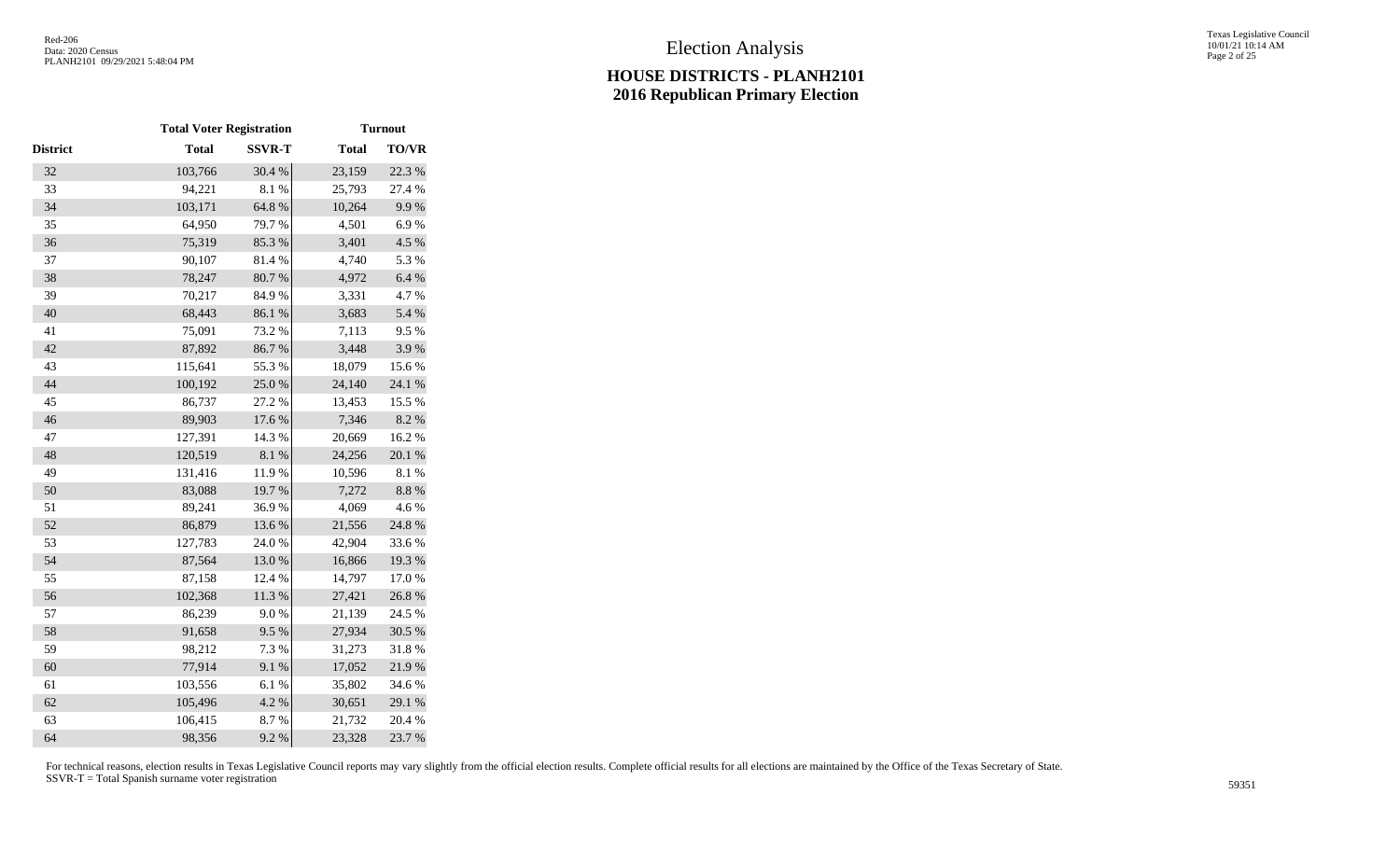|                 | <b>Total Voter Registration</b> |               |              | <b>Turnout</b> |
|-----------------|---------------------------------|---------------|--------------|----------------|
| <b>District</b> | <b>Total</b>                    | <b>SSVR-T</b> | <b>Total</b> | <b>TO/VR</b>   |
| 65              | 101,072                         | $8.1~\%$      | 22,450       | 22.2 %         |
| 66              | 95,457                          | 5.6 %         | 20,649       | 21.6%          |
| 67              | 114,446                         | 5.8 %         | 28,211       | 24.7%          |
| 68              | 120,241                         | 8.4 %         | 43,994       | 36.6%          |
| 69              | 114,824                         | 10.2 %        | 28,283       | 24.6 %         |
| 70              | 83,467                          | 6.5%          | 20,595       | 24.7 %         |
| 71              | 102,855                         | 14.6 %        | 32,311       | 31.4 %         |
| 72              | 99,165                          | 24.2 %        | 28,851       | 29.1 %         |
| 73              | 110,757                         | 13.3 %        | 35,572       | 32.1 %         |
| 74              | 99,357                          | 67.4 %        | 6,984        | $7.0\ \%$      |
| 75              | 64,615                          | 82.4 %        | 2,732        | 4.2 %          |
| 76              | 92,685                          | 15.2 %        | 12,855       | 13.9%          |
| 77              | 110,549                         | 79.9%         | 4,503        | 4.1%           |
| 78              | 106,565                         | 54.1 %        | 12,215       | $11.5\ \%$     |
| 79              | 107,589                         | 71.8%         | 8,238        | 7.7%           |
| 80              | 98,882                          | 73.7 %        | 7,991        | 8.1 %          |
| 81              | 79,993                          | 40.6%         | 18,542       | 23.2 %         |
| 82              | 85,865                          | 26.8 %        | 25,151       | 29.3 %         |
| 83              | 100,883                         | 23.3 %        | 34,099       | 33.8%          |
| 84              | 93,860                          | 28.3 %        | 20,494       | 21.8%          |
| 85              | 115,323                         | 13.9%         | 32,033       | 27.8%          |
| 86              | 103,085                         | 16.0%         | 31,068       | 30.1 %         |
| 87              | 91,455                          | 20.9%         | 25,221       | 27.6 %         |
| 88              | 104,539                         | 31.4%         | 32,929       | 31.5 %         |
| 89              | 95,918                          | 8.3%          | 21,958       | 22.9%          |
| 90              | 76,595                          | 38.6%         | 8,049        | $10.5~\%$      |
| 91              | 99,250                          | 12.4 %        | 22,406       | 22.6 %         |
| 92              | 73,045                          | 15.5 %        | 9,519        | 13.0%          |
| 93              | 81,953                          | 13.4 %        | 17,163       | 20.9%          |
| 94              | 113,380                         | 8.1 %         | 30,696       | 27.1 %         |
| 95              | 90,499                          | 12.0%         | 6,823        | 7.5 %          |
| 96              | 107,529                         | 9.1 %         | 25,830       | 24.0 %         |
| 97              | 101,759                         | 9.6%          | 26,347       | 25.9%          |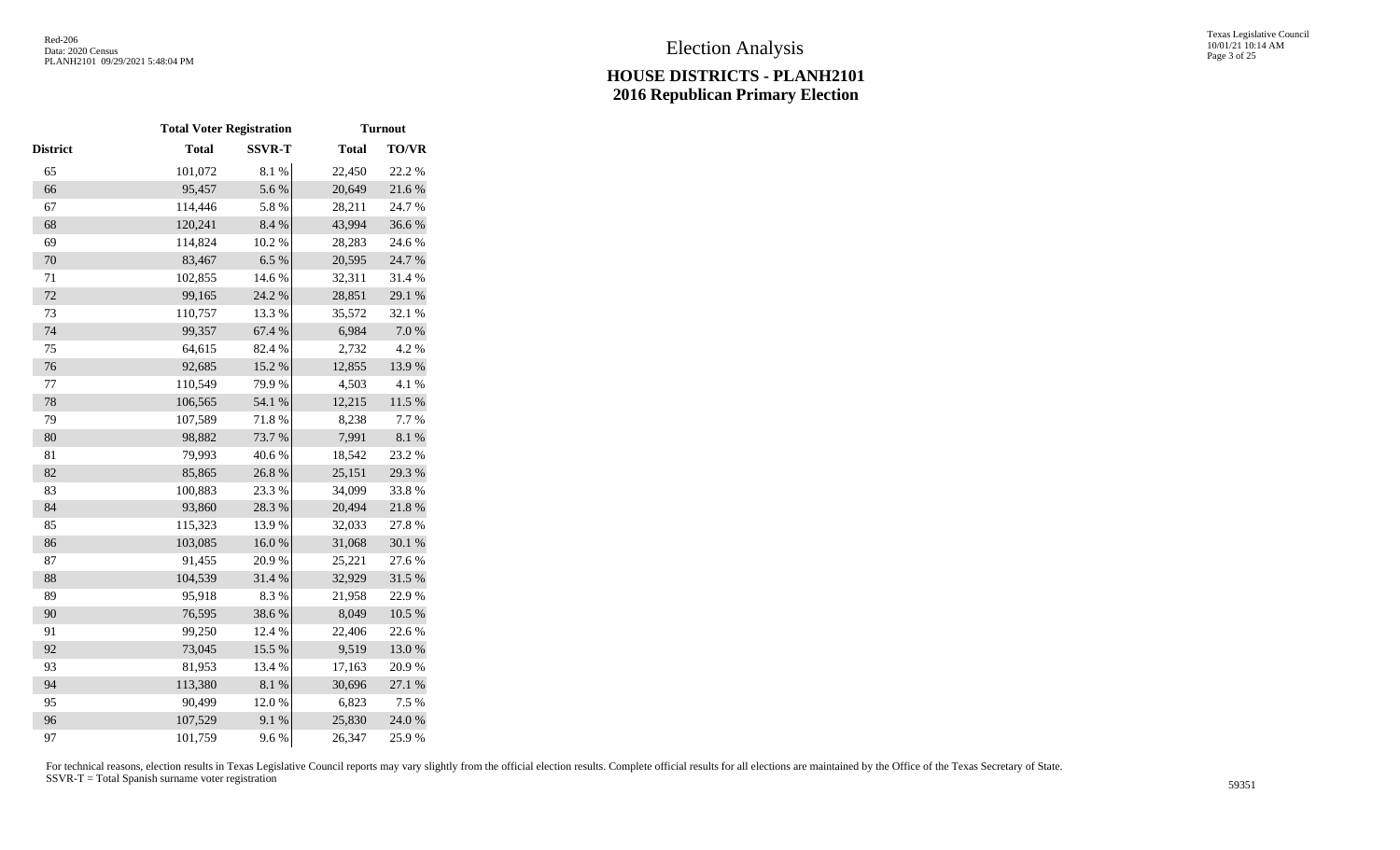|                 | <b>Total Voter Registration</b> |               |              | <b>Turnout</b> |
|-----------------|---------------------------------|---------------|--------------|----------------|
| <b>District</b> | <b>Total</b>                    | <b>SSVR-T</b> | <b>Total</b> | <b>TO/VR</b>   |
| 98              | 117,665                         | 5.6%          | 35,268       | 30.0%          |
| 99              | 97,397                          | 14.9%         | 22,477       | 23.1 %         |
| 100             | 93,934                          | $14.0\ \%$    | 7,922        | 8.4 %          |
| 101             | 88,883                          | 15.3 %        | 9,421        | 10.6%          |
| 102             | 81,530                          | 11.1 %        | 11,678       | 14.3 %         |
| 103             | 72,738                          | 33.9%         | 6,899        | 9.5%           |
| 104             | 75,607                          | 42.0%         | 3,243        | 4.3 %          |
| 105             | 66,242                          | 22.4 %        | 9,363        | 14.1 %         |
| 106             | 81,495                          | 7.9%          | 18,513       | 22.7 %         |
| 107             | 81,062                          | $16.6~\%$     | 13,134       | 16.2%          |
| 108             | 122,800                         | 4.5 %         | 39,416       | 32.1 %         |
| 109             | 96,683                          | 8.3%          | 5,057        | 5.2%           |
| 110             | 65,680                          | 27.6 %        | 2,457        | 3.7%           |
| 111             | 106,360                         | 11.5 %        | 8,145        | 7.7%           |
| 112             | 108,184                         | 7.8 %         | 28,104       | 26.0%          |
| 113             | 88,310                          | 18.1 %        | 12,796       | 14.5 %         |
| 114             | 75,826                          | 29.8%         | 8,195        | $10.8~\%$      |
| 115             | 90,081                          | 9.4%          | 18,713       | 20.8%          |
| 116             | 100,263                         | 48.9%         | 10,635       | 10.6 %         |
| 117             | 74,021                          | 58.5 %        | 6,934        | 9.4%           |
| 118             | 97,407                          | 54.9%         | 11,362       | $11.7\ \%$     |
| 119             | 94,280                          | 51.5%         | 8,609        | 9.1%           |
| 120             | 94,751                          | 32.2 %        | 8,173        | 8.6%           |
| 121             | 118,817                         | 21.3%         | 29,458       | 24.8 %         |
| 122             | 101,423                         | 22.8 %        | 24,843       | 24.5 %         |
| 123             | 109,478                         | 49.5 %        | 13,922       | 12.7 %         |
| 124             | 85,107                          | $61.7\ \%$    | 6,248        | 7.3 %          |
| 125             | 110,348                         | 54.2 %        | 12,630       | 11.4 %         |
| 126             | 109,630                         | $11.8\ \%$    | 27,937       | 25.5 %         |
| 127             | 108,100                         | 13.2 %        | 26,953       | 24.9%          |
| 128             | 94,422                          | 19.1 %        | 19,845       | 21.0%          |
| 129             | 109,466                         | 13.9%         | 24,976       | 22.8%          |
| 130             | 97,283                          | 11.5 %        | 26,417       | 27.2 %         |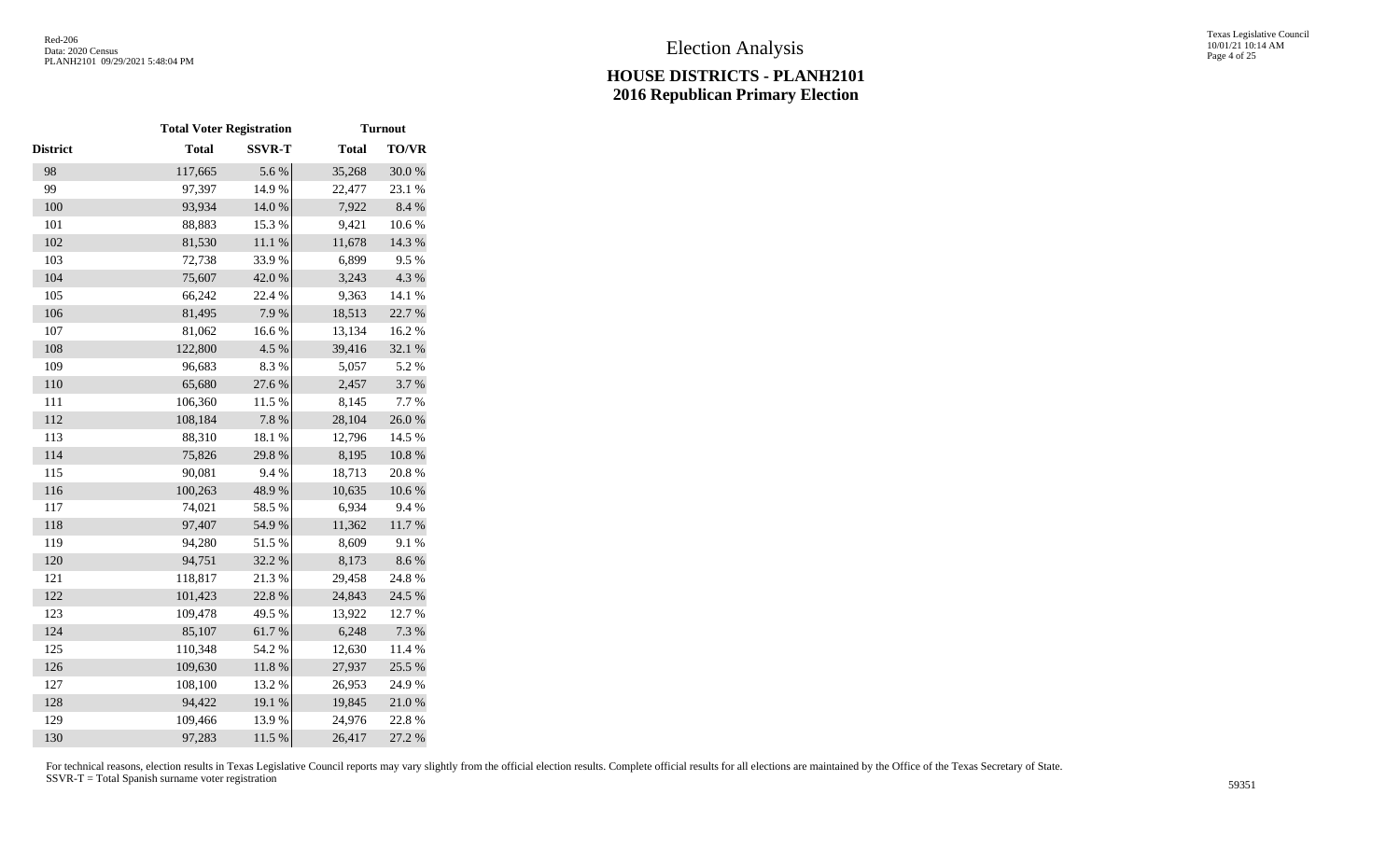Texas Legislative Council 10/01/21 10:14 AM Page 5 of 25

|          | <b>Total Voter Registration</b> |               |              | <b>Turnout</b> |
|----------|---------------------------------|---------------|--------------|----------------|
| District | <b>Total</b>                    | <b>SSVR-T</b> | <b>Total</b> | TO/VR          |
| 131      | 76,043                          | 24.4 %        | 3,493        | 4.6 %          |
| 132      | 79,404                          | 14.8%         | 18,179       | 22.9%          |
| 133      | 102,468                         | 7.9 %         | 29,700       | 29.0%          |
| 134      | 120,795                         | 8.2%          | 27,213       | 22.5 %         |
| 135      | 78,799                          | 24.2 %        | 10,279       | 13.0%          |
| 136      | 97,794                          | 13.9%         | 17,352       | 17.7 %         |
| 137      | 54,889                          | 20.8%         | 5,514        | 10.0%          |
| 138      | 100,096                         | 18.4 %        | 23,360       | 23.3 %         |
| 139      | 92,278                          | 18.4 %        | 6,948        | 7.5 %          |
| 140      | 63,656                          | 58.6%         | 2,957        | 4.6 %          |
| 141      | 79,337                          | 17.1 %        | 2,626        | 3.3 %          |
| 142      | 75,061                          | 21.0%         | 4,577        | $6.1~\%$       |
| 143      | 75,271                          | 54.1 %        | 4,495        | 6.0%           |
| 144      | 73,659                          | 53.8%         | 7,235        | 9.8%           |
| 145      | 88,810                          | 48.3%         | 7,223        | 8.1%           |
| 146      | 101,329                         | 10.4 %        | 6,848        | $6.8~\%$       |
| 147      | 100,874                         | 17.8%         | 5,979        | 5.9%           |
| 148      | 79,140                          | 29.4 %        | 9,963        | 12.6 %         |
| 149      | 81,265                          | 20.3 %        | 6,537        | 8.0%           |
| 150      | 88,036                          | 14.0 %        | 20,514       | 23.3 %         |
|          |                                 |               |              |                |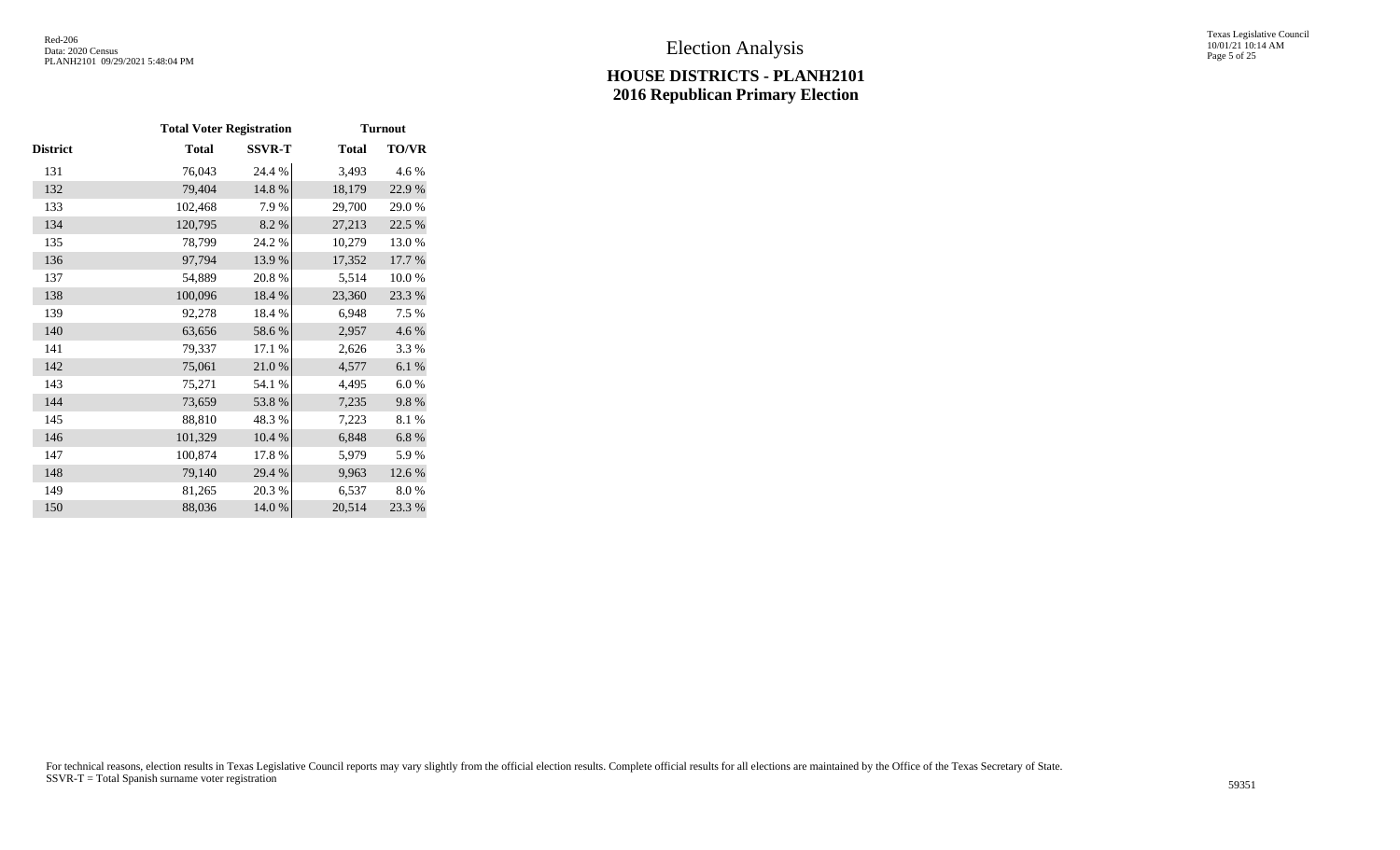| <b>PRESIDENT</b><br>Graham-R<br>Santorum-R |                |               |                 |         |                |         |               |         |                   |         |                  |           |                |         |                |              |        |          |                 |         |
|--------------------------------------------|----------------|---------------|-----------------|---------|----------------|---------|---------------|---------|-------------------|---------|------------------|-----------|----------------|---------|----------------|--------------|--------|----------|-----------------|---------|
| <b>District</b>                            | <b>Trump-R</b> |               | <b>Kasich-R</b> |         |                |         | <b>Bush-R</b> |         | <b>Christie-R</b> |         | <b>Fiorina-R</b> |           |                |         | <b>Rubio-R</b> |              | Paul-R |          | <b>Carson-R</b> |         |
| <b>STATE</b>                               | 758,718 26.8%  |               | 120,451         | $4.2\%$ | 1,704          | $0.1\%$ | 35,416        | $1.2\%$ | 3,448             | $0.1\%$ | 3,247            | $0.1\%$   | 2,006          | $0.1\%$ | 502,961 17.7 % |              | 7,998  | $0.3\%$  | 117,955         | $4.2\%$ |
| - 1                                        |                | 11,490 31.7 % | 964             | 2.7 %   | 15             | $0.0\%$ | 400           | 1.1 %   | 35                | 0.1%    | $\overline{33}$  | 0.1%      | 24             | 0.1%    | 4,340          | 12.0 %       | 89     | $0.2\%$  | 1,979           | 5.5 %   |
| 2                                          |                | 9,779 29.5 %  | 746             | 2.2 %   | 9              | 0.0 %   | 325           | 1.0%    | 23                | 0.1 %   | 14               | $0.0\ \%$ | 18             | 0.1 %   | 3,704          | 11.2%        | 58     | 0.2 %    | 1,545           | 4.7%    |
| 3                                          | 7,296          | 27.3 %        | 687             | 2.6 %   | 8              | 0.0 %   | 202           | $0.8\%$ | 24                | 0.1%    | 26               | 0.1 %     | 10             | 0.0 %   |                | 3,145 11.8 % | 44     | $0.2 \%$ | 898             | 3.4 %   |
| $\overline{4}$                             | 8,188          | 32.0 %        | 666             | 2.6 %   | 3              | 0.0 %   | 410           | 1.6%    | 44                | 0.2 %   | 20               | 0.1 %     | 16             | 0.1%    | 3,161          | 12.4 %       | 60     | 0.2 %    | 1,133           | 4.4 %   |
| 5                                          | 10,399         | 28.8%         | 858             | 2.4 %   | 22             | 0.1%    | 341           | 0.9%    | 42                | 0.1%    | 39               | 0.1 %     | 46             | 0.1%    | 3,979          | 11.0%        | 80     | $0.2 \%$ | 1,776           | 4.9%    |
| 6                                          | 6,379          | 20.0 %        | 1,107           | 3.5 %   | 9              | 0.0 %   | 239           | 0.7%    | 40                | 0.1%    | 17               | $0.1\ \%$ | 32             | 0.1 %   | 4,768          | 15.0%        | 70     | 0.2%     | 1,490           | 4.7 %   |
| 7                                          | 8,520          | 28.0%         | 1,066           | 3.5 %   | -9             | 0.0 %   | 477           | 1.6%    | 32                | 0.1%    | 26               | $0.1~\%$  | 13             | 0.0 %   | 4,125          | 13.5 %       | 73     | 0.2%     | 1,428           | 4.7%    |
| 8                                          | 9,198          | 28.4 %        | 705             | 2.2 %   | 11             | 0.0 %   | 412           | 1.3 %   | 34                | 0.1%    | 21               | 0.1 %     | 18             | 0.1%    | 3,391          | 10.5 %       | 61     | $0.2\%$  | 1,469           | 4.5 %   |
| 9                                          | 11,642         | 32.7 %        | 807             | 2.3 %   | 4              | 0.0 %   | 454           | 1.3 %   | 188               | $0.5\%$ | 31               | 0.1%      | 20             | 0.1%    | 3,643          | 10.2 %       | 81     | $0.2 \%$ | 1,462           | 4.1 %   |
| 10                                         | 6,938          | 27.0 %        | 552             | 2.1 %   | .5             | 0.0 %   | 239           | 0.9%    | 15                | 0.1%    | 18               | $0.1\ \%$ | 13             | 0.1%    | 3,816          | 14.8%        | 48     | 0.2%     | 1,258           | 4.9 %   |
| 11                                         | 10,109         | 28.9%         | 831             | 2.4 %   | 19             | 0.1%    | 422           | 1.2%    | 39                | 0.1%    | 16               | $0.0\ \%$ | 353            | 1.0%    | 3,313          | 9.5 %        | 80     | 0.2%     | 1,552           | 4.4 %   |
| 12                                         | 7.801          | 26.6 %        | 861             | 2.9 %   |                | 0.0 %   | 359           | 1.2%    | 28                | 0.1%    | 14               | $0.0\ \%$ | 8              | 0.0 %   | 3,699          | 12.6 %       | 73     | 0.2%     | 1,382           | 4.7 %   |
| 13                                         | 10,166         | 32.0 %        | 746             | 2.3 %   | 13             | 0.0 %   | 476           | 1.5 %   | 87                | 0.3 %   | 26               | 0.1%      | 16             | 0.1%    | 3,015          | 9.5%         | 63     | $0.2 \%$ | 1,539           | 4.8%    |
| 14                                         | 3,678          | 17.8%         | 1,493           | 7.2 %   | 14             | 0.1%    | 366           | 1.8%    | 31                | 0.2 %   | 43               | 0.2 %     | 10             | 0.0 %   | 4,029          | 19.6 %       | 101    | $0.5\%$  | 1,215           | 5.9%    |
| 15                                         | 7,275          | 23.4 %        | 1,907           | 6.1 %   | 8              | 0.0 %   | 357           | 1.1 %   | 58                | 0.2%    | 41               | 0.1 %     | 15             | 0.0 %   | 6,092          | 19.6 %       | 67     | $0.2 \%$ | 1,134           | 3.7 %   |
| 16                                         | 8,638          | 28.6%         | 956             | 3.2 %   |                | 0.0 %   | 286           | 0.9%    | 32                | 0.1%    | 34               | 0.1 %     | 13             | 0.0 %   | 3,988          | 13.2 %       | 73     | 0.2 %    | 1,230           | 4.1 %   |
| 17                                         | 8,257          | 32.4 %        | 780             | 3.1 %   | 5              | 0.0 %   | 339           | 1.3 %   | 39                | 0.2 %   | 28               | 0.1%      | 13             | 0.1%    | 3,183          | 12.5 %       | 106    | 0.4%     | 1,203           | 4.7%    |
| 18                                         | 10,714         | 33.6 %        | 512             | 1.6 %   | 3              | 0.0 %   | 355           | 1.1 %   | 44                | 0.1%    | 20               | $0.1\ \%$ | 92             | 0.3%    | 2,429          | 7.6 %        | 86     | 0.3 %    | 1,043           | 3.3 %   |
| 19                                         | 11,900         | 28.2 %        | 2,055           | 4.9%    | 191            | 0.5%    | 509           | 1.2%    | 54                | 0.1%    | 64               | 0.2 %     | 8              | 0.0 %   | 7,922          | 18.8%        | 160    | 0.4%     | 1,816           | 4.3 %   |
| 20                                         | 7,605          | 26.6 %        | 1,707           | 6.0 %   | 17             | 0.1%    | 439           | 1.5 %   | 57                | 0.2 %   | 55               | $0.2~\%$  | 21             | 0.1%    | 6,101          | 21.3%        | 129    | $0.5\%$  | 1,154           | 4.0 %   |
| 21                                         | 10,329         | 32.9%         | 720             | 2.3 %   | 6              | 0.0 %   | 312           | 1.0%    | 21                | 0.1%    | 20               | 0.1 %     | 13             | 0.0 %   | 3,180          | 10.1 %       | 69     | $0.2 \%$ | 963             | 3.1 %   |
| 22                                         | 2,851          | 31.6 %        | 191             | 2.1 %   | 3              | 0.0 %   | 76            | 0.8%    | 14                | 0.2 %   | 8                | 0.1 %     | 6              | 0.1 %   | 1,001          | 11.1 %       | 16     | 0.2 %    | 386             | 4.3 %   |
| 23                                         | 6,611          | 33.2 %        | 685             | 3.4 %   | 9              | 0.0 %   | 236           | 1.2%    | 29                | 0.1%    | 67               | 0.3 %     | 4              | 0.0 %   | 2,594          | 13.0 %       | 70     | 0.4%     | 608             | 3.1 %   |
| 24                                         | 7,429          | 27.9 %        | 967             | 3.6 %   | $\overline{4}$ | 0.0 %   | 295           | 1.1 %   | 22                | 0.1%    | 25               | 0.1 %     | 9              | 0.0 %   | 4,069          | 15.3 %       | 70     | 0.3 %    | 833             | 3.1 %   |
| 25                                         | 5,011          | 25.8%         | 570             | 2.9 %   | 15             | 0.1%    | 204           | 1.0%    | 21                | 0.1%    | 27               | 0.1 %     | 10             | 0.1%    | 2,747          | 14.1 %       | 136    | 0.7%     | 766             | 3.9%    |
| 26                                         | 5,203          | 23.9%         | 1,110           | 5.1 %   | $\overline{0}$ | 0.0 %   | 189           | 0.9%    | 20                | 0.1%    | 11               | 0.1%      | $\overline{4}$ | 0.0 %   | 4,531          | 20.9%        | 53     | 0.2%     | 639             | 2.9 %   |
| 27                                         |                | 2,492 25.3 %  | 519             | 5.3 %   | $\overline{4}$ | 0.0 %   | 88            | 0.9%    |                   | 0.1%    | 7                | 0.1%      | 4              | 0.0 %   | 2,037          | 20.7 %       | 23     | 0.2%     | 294             | 3.0 %   |
| 28                                         | 5,274          | 24.8%         | 903             | 4.3 %   | 2              | 0.0 %   | 217           | 1.0%    | 16                | 0.1%    | 24               | $0.1\ \%$ | 5              | 0.0 %   | 3,869          | 18.2 %       | 40     | 0.2 %    | 640             | 3.0%    |
| 29                                         | 5.007          | 25.3 %        | 571             | 2.9 %   | 19             | 0.1%    | 148           | 0.7%    | 13                | 0.1%    | 20               | 0.1 %     | 10             | 0.1%    | 2,842          | 14.3 %       | 63     | 0.3%     | 584             | 2.9%    |
| 30                                         | 8,546          | 29.8%         | 673             | 2.4 %   | 116            | 0.4%    | 310           | 1.1%    | 35                | 0.1%    | 25               | 0.1 %     | 12             | 0.0 %   | 3,515          | 12.3 %       | 94     | 0.3 %    | 906             | 3.2 %   |
| 31                                         | 3,836          | 29.7 %        | 234             | 1.8%    | -11            | 0.1%    | 106           | 0.8%    | 21                | 0.2 %   | 11               | 0.1 %     | 8              | 0.1%    | 1,503          | 11.6 %       | 18     | 0.1%     | 459             | 3.6%    |
| 32                                         |                | 7,561 32.6 %  | 1,393           | 6.0%    | 11             | 0.0 %   | 364           | 1.6 %   | 22                | 0.1%    | 29               | $0.1\ \%$ | 9              | $0.0\%$ |                | 4,176 18.0 % | 111    | 0.5%     | 875             | 3.8%    |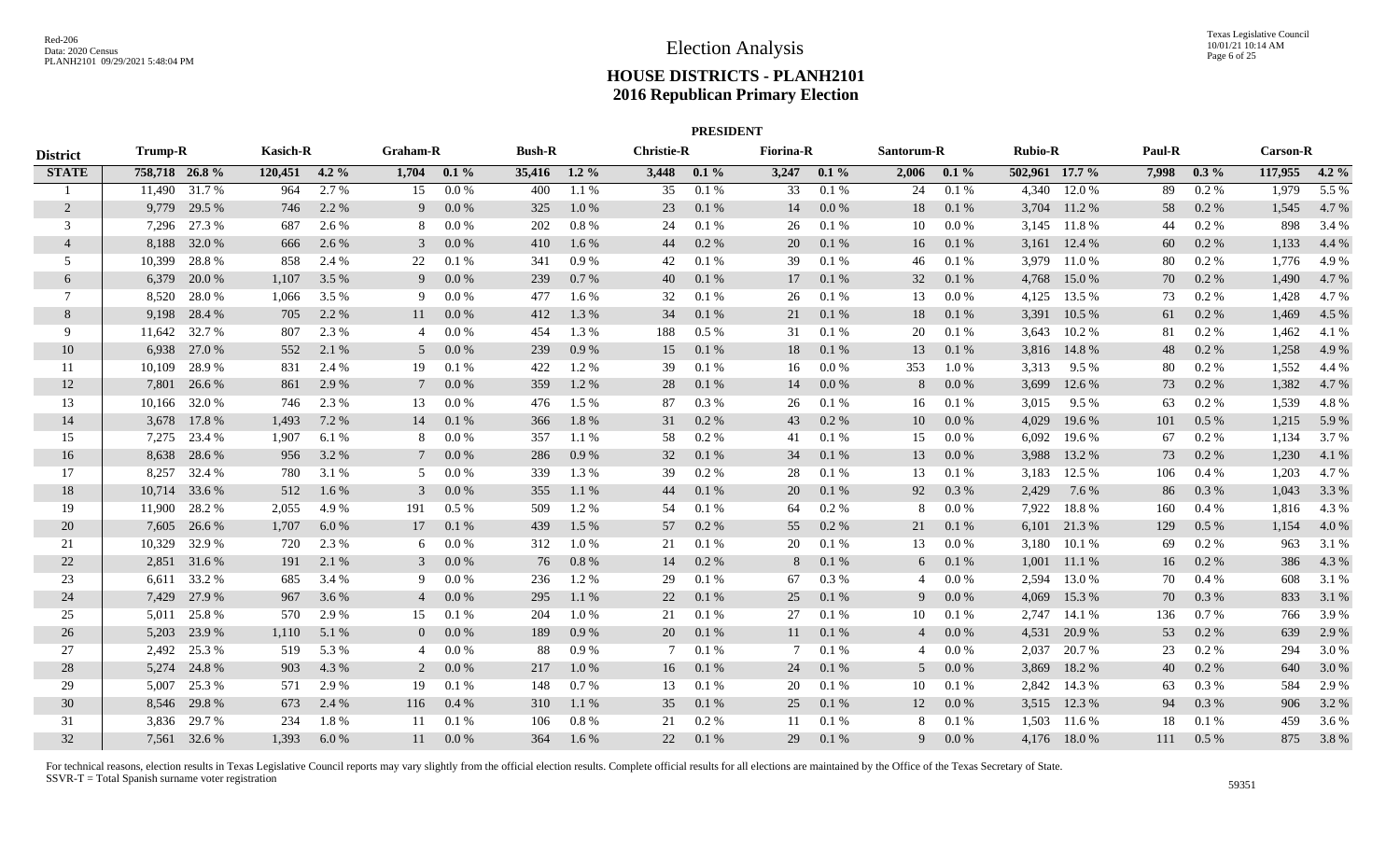|                 | <b>PRESIDENT</b> |         |                  |               |                |         |               |         |                |        |                    |              |           | <b>RR COMM1</b> |                |              |                    |         |                   |                |
|-----------------|------------------|---------|------------------|---------------|----------------|---------|---------------|---------|----------------|--------|--------------------|--------------|-----------|-----------------|----------------|--------------|--------------------|---------|-------------------|----------------|
| <b>District</b> | Huckabee-R       |         | Cruz-R           |               | Gray-R         |         | Uncommitted-R |         | Hale-R         |        | <b>Christian-R</b> |              | Greytok-R |                 | Gates-R        |              | <b>Christian-R</b> |         | <b>Martinez-R</b> |                |
| <b>STATE</b>    | 6,224            | $0.2\%$ | 1,241,061 43.8 % |               | 5,449          | $0.2\%$ | 29,604        | $1.0\%$ | 303,819 14.7 % |        | 408,063 19.7 %     |              | 117,111   | $5.7\%$         | 586,766 28.4 % |              | 250,168 12.1 %     |         |                   | 208,686 10.1 % |
|                 | 298              | 0.8%    | 15,774           | 43.6 %        | 11             | 0.0 %   | 739           | 2.0%    | 5.095          | 19.1 % | 6,066              | 22.8 %       | 884       | 3.3 %           | 7,518          | 28.3 %       | 3,194              | 12.0 %  | 1,306             | 4.9%           |
| 2               | 100              | 0.3%    | 16,427           | 49.5 %        | 8              | 0.0 %   | 400           | 1.2%    | 5,786          | 25.4 % | 4,895              | 21.5 %       | 805       | 3.5%            | 5,011          | 22.0 %       | 2,902              | 12.7 %  | 1,511             | 6.6 $%$        |
| 3               | 37               | 0.1%    | 14,092           | 52.8%         | 3              | 0.0 %   | 217           | 0.8 %   | 2,157          | 10.2%  | 5,259              | 24.9 %       | 715       | 3.4 %           | 6,588          | 31.2 %       | 1,597              | 7.6 %   | 3,274             | 15.5 %         |
| $\overline{4}$  | 64               | 0.3 %   | 11,373           | 44.5 %        | 5              | 0.0 %   | 425           | 1.7%    | 2,612          | 13.3 % | 2,491              | 12.7 %       | 597       | 3.0 %           | 5,754          | 29.3 %       | 2,753              | 14.0 %  | 3,486             | 17.8%          |
| 5               | 89               | 0.2 %   | 17,986           | 49.8%         | 11             | 0.0 %   | 435           | 1.2 %   | 4,855          | 17.7 % | 6,822              | 24.9 %       | 875       | 3.2 %           | 6,308          | 23.0 %       | 2,666              | 9.7 %   | 2,608             | 9.5 %          |
| 6               | 42               | 0.1%    | 17,434           | 54.7 %        | 9              | 0.0 %   | 233           | 0.7%    | 3,311          | 14.1 % | 7,266              | 31.0%        | 533       | 2.3 %           | 4,453          | 19.0%        | 2,191              | 9.3 %   | 4,704             | 20.0 %         |
| 7               | 145              | 0.5%    | 14,115           | 46.3%         | 9              | 0.0 %   | 421           | 1.4 %   | 5,273          | 23.2 % | 5,794              | 25.5 %       | 803       | 3.5%            | 4,895          | 21.6 %       | 2,300              | 10.1%   | 1,399             | 6.2%           |
| 8               | 78               | 0.2 %   | 16,224           | 50.2 %        | 307            | 0.9%    | 407           | 1.3 %   | 3,962          | 16.1%  | 5,676              | 23.1 %       | 1,344     | 5.5 %           | 6,423          | 26.1 %       | 2,889              | 11.7 %  | 1,717             | 7.0 %          |
| 9               | 102              | 0.3 %   | 16,718           | 47.0 %        | 18             | 0.1%    | 393           | 1.1%    | 3,607          | 13.5 % | 11,908             | 44.5 %       | 1,622     | 6.1 %           | 3,690          | 13.8%        | 3,063              | 11.4 %  | 1,209             | 4.5 %          |
| 10              | 36               | 0.1%    | 12,564           | 48.8%         | 3              | 0.0 %   | 233           | 0.9%    | 3,547          | 18.7%  | 4,797              | 25.3 %       | 1,063     | 5.6 %           | 4,529          | 23.9 %       | 2,079              | 11.0 %  | 1,675             | 8.8%           |
| 11              | 127              | 0.4%    | 17,595           | 50.4 %        | 12             | 0.0 %   | 458           | 1.3%    | 3.797          | 13.2 % | 15,912             | 55.4 %       | 762       | 2.7 %           | 3,532          | 12.3 %       | 2,074              | 7.2 %   | 1,186             | 4.1 %          |
| 12              | 66               | 0.2 %   | 14,681           | 50.1 %        | 6              | 0.0 %   | 310           | 1.1%    | 4,619          | 21.2 % | 3,940              | 18.1 %       | 1,085     | 5.0 %           | 6,738          | 30.9 %       | 2,186              | 10.0 %  | 1,675             | 7.7 %          |
| 13              | -90              | 0.3 %   | 14,879           | 46.8%         | 116            | 0.4%    | 528           | 1.7 %   | 3,788          | 15.8 % | 5,173              | 21.6 %       | 1,678     | 7.0 %           | 7,215          | 30.1 %       | 2,793              | 11.7 %  | 1,502             | 6.3 %          |
| 14              | 50               | 0.2 %   | 9,396            | 45.6 %        | 12             | 0.1%    | 170           | 0.8 %   | 2,597          | 18.0%  | 1,453              | 10.1%        | 880       | 6.1 %           | 4,157          | 28.8%        | 2,281              | 15.8%   | 2,106             | 14.6 %         |
| 15              | 25               | 0.1%    | 13,787           | 44.4 %        | 6              | $0.0\%$ | 292           | 0.9%    | 1,972          | 8.3%   | 7,123              | 30.0 %       | 1,098     | 4.6 %           | 5,869          | 24.8%        | 1,797              | 7.6 %   | 4,400             | 18.6%          |
| 16              | 50               | 0.2%    | 14,555           | 48.1 %        | $\overline{5}$ | 0.0 %   | 381           | 1.3 %   | 2,322          | 9.6 %  | 5,948              | 24.6 %       | 762       | 3.1 %           | 8,005          | 33.1 %       | 1,779              | 7.3 %   | 3,746             | 15.5 %         |
| 17              | 66               | 0.3 %   |                  | 11,036 43.3 % | 10             | $0.0\%$ | 434           | $1.7\%$ | 3.002          | 15.5 % | 2,843              | 14.6 %       | 1,228     | 6.3 %           | 6,969          | 35.9%        | 2,179              | 11.2 %  | 1,598             | 8.2%           |
| 18              | 89               | 0.3%    | 15,921           | 50.0 %        | 8              | 0.0 %   | 548           | 1.7%    | 4,256          | 17.9 % |                    | 5,782 24.3 % | 1,636     | 6.9%            | 5,997          | 25.3 %       | 2,664              | 11.2 %  | 1,420             | 6.0%           |
| 19              | 83               | $0.2\%$ | 16,774           | 39.8%         | 19             | 0.0 %   | 576           | 1.4 %   | 4,346          | 14.8 % | 6,506              | 22.2 %       | 1,890     | 6.5%            | 6,599          | 22.5 %       | 3,913              | 13.4 %  | 2,459             | 8.4 %          |
| 20              | 48               | $0.2\%$ | 10,001           | 34.9 %        | 977            | 3.4 %   | 318           | 1.1%    | 2,734          | 13.6 % | 3,421              | 17.1 %       | 2,626     | 13.1 %          | 4,523          | 22.6 %       | 2,940              | 14.7 %  | 1,795             | 9.0%           |
| 21              | 63               | 0.2 %   | 15,265           | 48.7%         | 13             | $0.0\%$ | 388           | 1.2%    | 5,290          | 22.8%  | 6,691              | 28.8%        | 1,135     | 4.9 %           | 4,744          | 20.4 %       | 2,431              | 10.5%   | 1,260             | 5.4 %          |
| 22              | 8                | 0.1%    | 4,414            | 48.9%         | $\overline{4}$ | $0.0\%$ | 53            | $0.6\%$ | 1,214          | 19.0 % | 1,070              | 16.8%        | 332       | 5.2 %           | 2,040          | 31.9%        | 844                | 13.2 %  | 452               | 7.1 %          |
| 23              | 40               | 0.2 %   | 8,674            | 43.5 %        | 7              | 0.0 %   | 295           | 1.5 %   | 2,622          | 18.2%  | 3,537              | 24.5 %       | 1,222     | 8.5 %           | 3,698          | 25.7 %       | 1.083              | 7.5 %   | 1,024             | 7.1 %          |
| 24              | 31               | 0.1%    | 12,619           | 47.4 %        | 3              | 0.0 %   | 235           | 0.9%    | 2,461          | 12.5 % | 3,846              | 19.5 %       | 2,023     | 10.2 %          | 7,090          | 35.9%        | 1,676              | 8.5 %   | 1,302             | 6.6 %          |
| 25              | 43               | 0.2 %   | 9.669            | 49.7 %        | 2              | 0.0 %   | 215           | 1.1%    | 2.954          | 20.2 % | 2,244              | 15.3 %       | 775       | 5.3 %           | 5.102          | 34.9 %       | 1,242              | 8.5 %   | 1,111             | 7.6 %          |
| 26              | 14               | 0.1%    | 9,836            | 45.3 %        | 6              | 0.0 %   | 113           | $0.5\%$ | 1,743          | 11.1 % | 2,707              | 17.3 %       | 626       | 4.0 %           | 6,892          | 44.1 %       | 1,454              | 9.3%    | 1,377             | 8.8%           |
| 27              | 10               | 0.1%    | 4,292            | 43.6 %        | 3              | 0.0 %   | -61           | 0.6 %   | 905            | 12.8 % | 1,323              | 18.8%        | 478       | 6.8%            | 2,408          | 34.1 %       | 734                | 10.4 %  | 736               | 10.4 %         |
| 28              | 15               | 0.1%    | 10,052           | 47.4 %        | 7              | $0.0\%$ | 162           | $0.8\%$ | 1,735          | 11.1 % | 2,607              | 16.6 %       | 684       | 4.4 %           | 7,119          | 45.4 %       | 1,418              | $9.0\%$ | 1,336             | 8.5 %          |
| 29              | 29               | 0.1%    | 10,346           | 52.2 %        | $\overline{4}$ | 0.0 %   | 155           | 0.8 %   | 2,902          | 19.9 % | 2,036              | 14.0 %       | 967       | 6.6%            | 5,067          | 34.7 %       | 1,264              | 8.7%    | 1,209             | 8.3%           |
| 30              | 35               | 0.1%    |                  | 14,011 48.9 % | 10             | $0.0\%$ | 350           | 1.2%    | 2,227          | 10.0%  | 3,514              | 15.8%        | 1,037     | 4.7 %           | 10,645         | 47.8%        | 1,563              | 7.0 %   | 1,670             | 7.5 %          |
| 31              | 15               | 0.1%    | 6,523            | 50.5 %        | 6              | 0.0 %   | 156           | 1.2%    | 1,723          | 17.2 % | 2,315              | 23.1 %       | 551       | 5.5 %           | 2,304          | 22.9 %       | 858                | 8.5 %   | 1,223             | 12.2 %         |
| 32              | 30               | 0.1%    |                  | 8,221 35.5 %  | 9              | $0.0\%$ | 348           | 1.5 %   | 2,553          | 16.2 % | 1,450              | 9.2 %        | 1,178     | 7.5 %           |                | 5,314 33.7 % | 1,883              | 11.9 %  |                   | 1,791 11.4 %   |
|                 |                  |         |                  |               |                |         |               |         |                |        |                    |              |           |                 |                |              |                    |         |                   |                |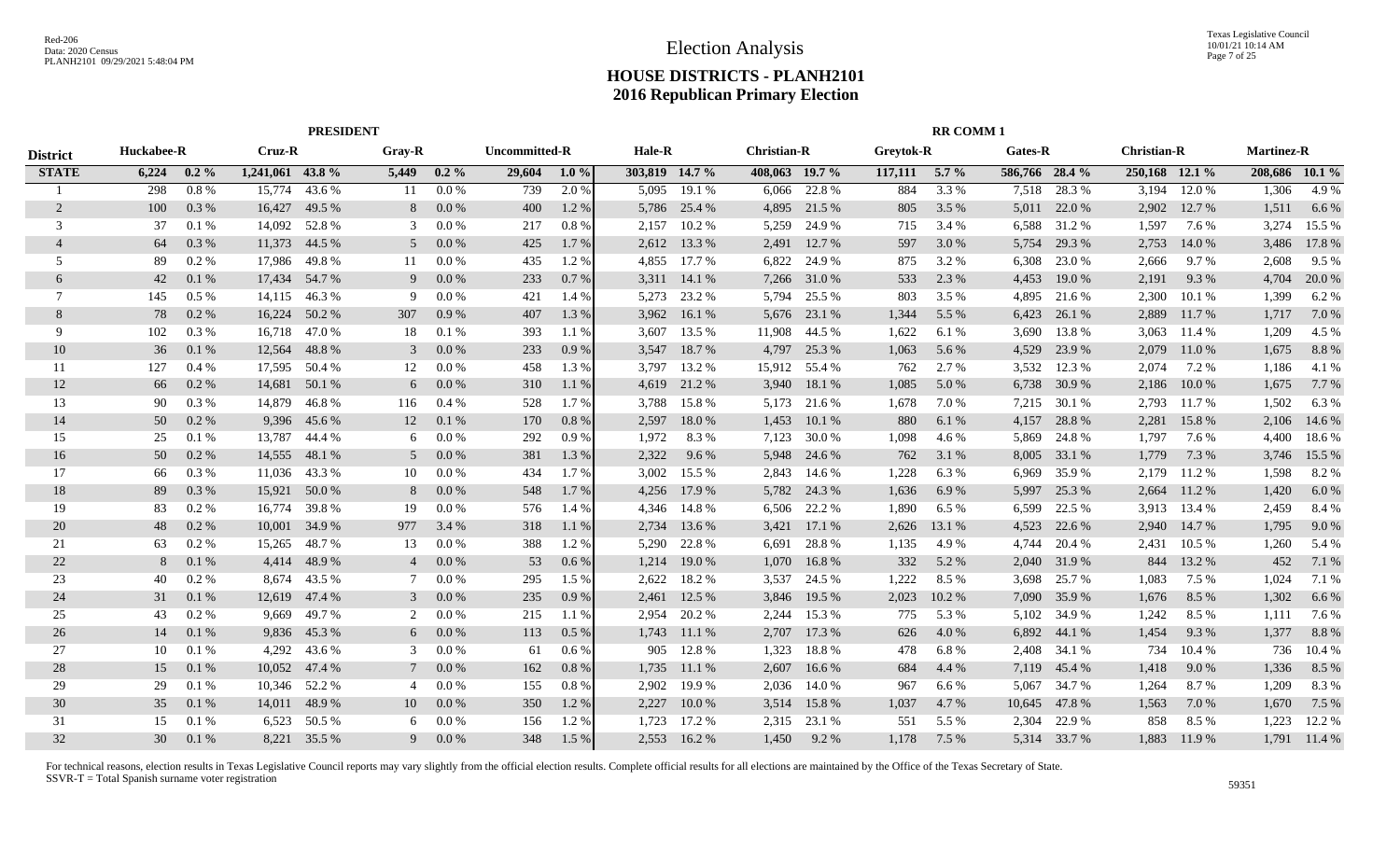Texas Legislative Council 10/01/21 10:14 AM Page 8 of 25

## **HOUSE DISTRICTS - PLANH2101 2016 Republican Primary Election**

|                 | <b>RR COMM 1</b> |              |                     | SUP CT 3       |                  |               |                | SUP CT 5      |                  |                 |                    | <b>SUP CT 9</b> |        |                |                |              | CCA <sub>2</sub> |              |        |                |
|-----------------|------------------|--------------|---------------------|----------------|------------------|---------------|----------------|---------------|------------------|-----------------|--------------------|-----------------|--------|----------------|----------------|--------------|------------------|--------------|--------|----------------|
| <b>District</b> | <b>Jeffrey-R</b> |              | <b>Massengale-R</b> |                | Lehrmann-R       |               | <b>Green-R</b> |               | <b>Green-R</b>   |                 | <b>Guzman-R</b>    |                 | Pool-R |                | Oldner-R       |              | <b>Wheless-R</b> |              | Keel-R |                |
| <b>STATE</b>    | 192,976 9.3 %    |              | 1,035,941 47.8 %    |                | 1,131,898 52.2 % |               | 993,339 47.9 % |               | 1,078,628 52.1 % |                 | $1,268,318$ 59.2 % |                 |        | 875,112 40.8 % | 500,882 25.1 % |              | 706,053 35.4 %   |              |        | 785,368 39.4 % |
|                 | 2,545            | $9.6\%$      |                     | 13,792 50.2 %  |                  | 13,660 49.8 % | 14,149         | 54.9 %        |                  | 11,604 45.1 %   |                    | 11,746 43.9 %   |        | 15,039 56.1 %  |                | 7,063 27.8 % | 7,329            | 28.8%        |        | 11,046 43.4 %  |
| 2               | 1,901            | 8.3%         |                     | 14,751 59.5 %  |                  | 10,038 40.5 % |                | 9,480 41.6 %  |                  | 13,333 58.4 %   |                    | 10,814 44.9 %   |        | 13,258 55.1 %  |                | 6,682 30.3 % |                  | 7,082 32.1 % |        | 8,272 37.5 %   |
| 3               | 1,555            | 7.4 %        |                     | 13,396 62.2 %  | 8,153            | 37.8%         |                | 8,808 41.8 %  |                  | 12,249 58.2 %   |                    | 14,165 66.2 %   | 7,247  | 33.8%          | 3,085          | 15.2 %       |                  | 7,571 37.3 % | 9,664  | 47.6 %         |
| $\overline{4}$  | 1,946            | 9.9%         |                     | 11,738 56.8 %  | 8,923            | 43.2 %        |                | 10,045 50.2 % | 9,961            | 49.8%           |                    | 11,380 55.2 %   | 9,248  | 44.8%          | 4,724          | 24.4 %       |                  | 8,796 45.4 % | 5,861  | 30.2 %         |
| 5               | 3,316            | 12.1 %       | 15,487              | 54.0%          | 13,195           | 46.0%         | 16,111         | 58.3%         | 11,539           | 41.7%           |                    | 13,246 46.5 %   | 15,262 | 53.5 %         | 8,011          | 30.1 %       | 9,491            | 35.6 %       |        | 9,123 34.3 %   |
| 6               | 1,018            | 4.3 %        |                     | 12,078 49.0 %  |                  | 12,586 51.0 % |                | 11,252 47.2 % |                  | 12,577 52.8 %   |                    | 14,064 57.9 %   |        | 10,216 42.1 %  |                | 7,256 32.5 % | 8,455            | 37.9 %       |        | 6,614 29.6 %   |
| $7\phantom{.0}$ | 2,229            | 9.8%         |                     | 14,628 61.5 %  | 9,167            | 38.5 %        |                | 7,232 31.4 %  | 15,792           | 68.6 %          |                    | 12,669 53.5 %   |        | 10,990 46.5 %  | 8,854          | 40.3%        | 6,682            | 30.4 %       |        | 6,453 29.3 %   |
| 8               | 2,609            | 10.6%        |                     | 13,219 51.2 %  |                  | 12,619 48.8 % | 14,004         | 56.3%         |                  | 10,879 43.7 %   |                    | 11,787 46.2 %   |        | 13,740 53.8 %  |                | 7,231 30.2 % | 7,427            | 31.0 %       |        | 9,294 38.8 %   |
| 9               | 1,679            | 6.3 %        | 14,651              | 55.9%          | 11,579           | 44.1 %        | 10,835         | 43.1 %        | 14,297           | 56.9%           | 10,431             | 40.6 %          | 15,247 | 59.4 %         | 8,586          | 35.1 %       | 6,225            | 25.4 %       |        | 9,677 39.5 %   |
| 10              | 1,288            | 6.8%         | 10,590              | 53.0 %         |                  | 9,374 47.0 %  | 10,165         | 54.8%         | 8,399            | 45.2 %          |                    | 9,195 46.8 %    | 10,473 | 53.2 %         |                | 5,317 29.6 % | 5,950            | 33.1 %       |        | 6,707 37.3 %   |
| 11              | 1,471            | 5.1 %        | 12,769              | 48.5 %         |                  | 13,546 51.5 % |                | 12,458 50.2 % | 12,383           | 49.8 %          |                    | 10,782 41.9 %   | 14,957 | 58.1 %         | 6,812          | 28.2 %       | 8,336            | 34.5 %       |        | 8,986 37.2 %   |
| 12              | 1,559            | 7.2 %        |                     | 9,898 43.2 %   |                  | 13,023 56.8 % |                | 11,345 52.4 % |                  | 10,323 47.6 %   |                    | 12,165 54.4 %   |        | 10,196 45.6 %  | 5,841          | 28.1 %       | 5,946            | 28.6 %       |        | 8,990 43.3 %   |
| 13              | 1,782            | 7.4 %        |                     | 11,855 47.1 %  |                  | 13,311 52.9 % | 12,656 52.9 %  |               |                  | 11,258 47.1 %   |                    | 11,818 47.8 %   | 12,923 | 52.2 %         | 6,531          | 28.2%        |                  | 7,356 31.7 % |        | 9,287 40.1 %   |
| 14              | 978              | 6.8%         | 5,220               | 33.2 %         |                  | 10,490 66.8 % |                | 8,564 57.1 %  |                  | 6,441 42.9 %    |                    | 10,045 65.7 %   |        | 5,236 34.3 %   | 3,781          | 26.6 %       |                  | 3,052 21.5 % |        | 7,367 51.9 %   |
| 15              | 1,445            | 6.1 %        |                     | 15,628 64.0 %  | 8,779            | 36.0%         | 9,179          | 39.0 %        |                  | 14,362 61.0 %   |                    | 18,199 75.1 %   | 6,040  | 24.9 %         | 2,673          | 11.6 %       | 8,068            | 35.1 %       |        | 12,236 53.3 %  |
| 16              | 1,650            | 6.8%         |                     | 14,749 59.2 %  | 10,180           | 40.8%         |                | 10,734 44.8 % |                  | 13,248 55.2 %   | 16,487             | 66.8%           |        | 8,180 33.2 %   | 3,333          | 14.2 %       | 8,905            | 38.1 %       |        | 11,154 47.7 %  |
| 17              | 1,595            | 8.2%         |                     | 8,242 41.3 %   | 11,727           | 58.7%         | 11,305         | 58.7 %        | 7,950            | 41.3%           | 10,411             | 52.7 %          | 9,335  | 47.3 %         | 4,783          | 25.6 %       |                  | 6,415 34.3 % |        | 7,480 40.0 %   |
| 18              | 1,995            | 8.4 %        | 14,796              | 58.9%          |                  | 10,321 41.1 % | 10,862         | 45.2 %        |                  | 13,192 54.8 %   | 11,569             | 47.5 %          | 12,804 | 52.5 %         | 7,288          | 31.3%        | 8,198            | 35.2 %       |        | 7,830 33.6 %   |
| 19              | 3,578            | 12.2 %       | 15,199              | 48.8%          |                  | 15,967 51.2 % | 14,553         | 49.2 %        |                  | 15,015 50.8 %   | 17,283             | 56.4 %          | 13,381 | 43.6 %         | 7,113          | 24.9 %       | 10,414           | 36.4 %       |        | 11,072 38.7 %  |
| 20              | 2,001            | 10.0%        |                     | 8,772 40.4 %   |                  | 12,967 59.6 % |                | 10,260 49.1 % | 10,647           | 50.9 %          | 13,826             | 64.3 %          | 7,674  | 35.7 %         | 3,772          | 18.6%        | 8,755            | 43.1 %       |        | 7,771 38.3 %   |
| 21              | 1,687            | 7.3 %        |                     | 13,290 55.1 %  | 10,834           | 44.9%         |                | 13,916 61.3%  | 8,784            | 38.7 %          | 10,889             | 46.4 %          | 12,554 | 53.6 %         | 7,967          | 36.0%        | 5,031            | 22.7 %       |        | 9,131 41.3 %   |
| 22              | 436              | 6.8%         | 3,384               | 49.5 %         |                  | 3,456 50.5 %  |                | 4,276 66.2 %  | 2,184            | 33.8%           | 2,956              | 44.6 %          | 3,674  | 55.4 %         | 2,071          | 33.5 %       | 1,477            | 23.9 %       |        | 2,628 42.6 %   |
| 23              | 1,227            | 8.5 %        | 7,244               | 48.2%          |                  | 7,781 51.8 %  |                | 7,646 52.8 %  |                  | 6,846 47.2 %    |                    | 8,342 56.5 %    |        | 6,410 43.5 %   |                | 3,816 27.7 % | 4,572            | 33.1 %       |        | 5,411 39.2 %   |
| 24              | 1,354            | 6.9%         | 9,645               | 46.9%          | 10,905           | 53.1 %        | 12,141         | 60.6 %        |                  | 7,901 39.4 %    |                    | 13,795 67.7 %   | 6,581  | 32.3 %         |                | 4,035 21.0 % |                  | 8,726 45.5 % |        | 6,431 33.5 %   |
| 25              | 1,197            | 8.2%         | 8,203               | 53.0 %         | 7,287            | 47.0 %        | 5,599          | 37.6 %        | 9,298            | 62.4 %          |                    | 9,451 61.4 %    | 5,938  | 38.6 %         | 3,958          | 27.8 %       | 5,754            | 40.4 %       |        | 4,533 31.8 %   |
| 26              | 846              | 5.4 %        | 6,902               | 43.9%          | 8,838            | 56.1 %        | 5,603          | 36.9%         | 9,564            | 63.1 %          | 9,835              | 62.9 %          | 5,808  | 37.1 %         | 4,096          | 28.4 %       | 4,321            | 29.9 %       |        | 6,012 41.7 %   |
| 27              | 468              | 6.6 %        | 3,072               | 42.2 %         | 4,215            | 57.8%         | 2,702          | 38.4 %        | 4,339            | 61.6 %          | 4,827              | 66.3%           | 2,458  | 33.7 %         | 1,899          | 28.1 %       | 2,002            | 29.7 %       |        | 2,849 42.2 %   |
| 28              | 789              | 5.0%         |                     | $6,620$ 42.1 % |                  | 9,117 57.9 %  | 5,804          | 38.1 %        | 9,446            | 61.9 %          | 10,163             | 64.3 %          | 5,644  | 35.7 %         | 3,843          | 26.4 %       | 4,713            | 32.3 %       |        | 6,018 41.3 %   |
| 29              | 1,144            | 7.8%         |                     | 7,823 50.2 %   | 7,762            | 49.8%         |                | 5,648 37.7 %  | 9,347            | 62.3 %          | 9,931              | 64.4 %          | 5,498  | 35.6 %         | 3,647          | 25.7 %       | 5,720            | 40.2 %       |        | 4,848 34.1 %   |
| 30              | 1,598            | 7.2 %        | 9,434               | 43.1 %         |                  | 12,479 56.9 % |                | 9,382 44.6 %  | 11,633           | 55.4 %          | 9,803              | 45.4 %          | 11,809 | 54.6 %         | 5,396          | 26.7%        | 6,184            | 30.7%        |        | 8,596 42.6 %   |
| 31              | 1,068            | 10.6 %       |                     | 4,170 41.2 %   |                  | 5,951 58.8 %  |                | 3,725 37.9 %  |                  | $6,107$ $62.1%$ |                    | 5,193 50.9 %    | 5,005  | 49.1 %         | 2,354          | 24.8%        | 2,959            | 31.2%        |        | 4,160 43.9 %   |
| 32              |                  | 1,608 10.2 % |                     | 8,159 48.5 %   |                  | 8,647 51.5 %  |                | 8,225 52.9 %  |                  | 7,320 47.1 %    |                    | 8,629 52.2 %    |        | 7,889 47.8 %   |                | 4,448 29.5 % |                  | 3,531 23.4 % |        | 7,082 47.0 %   |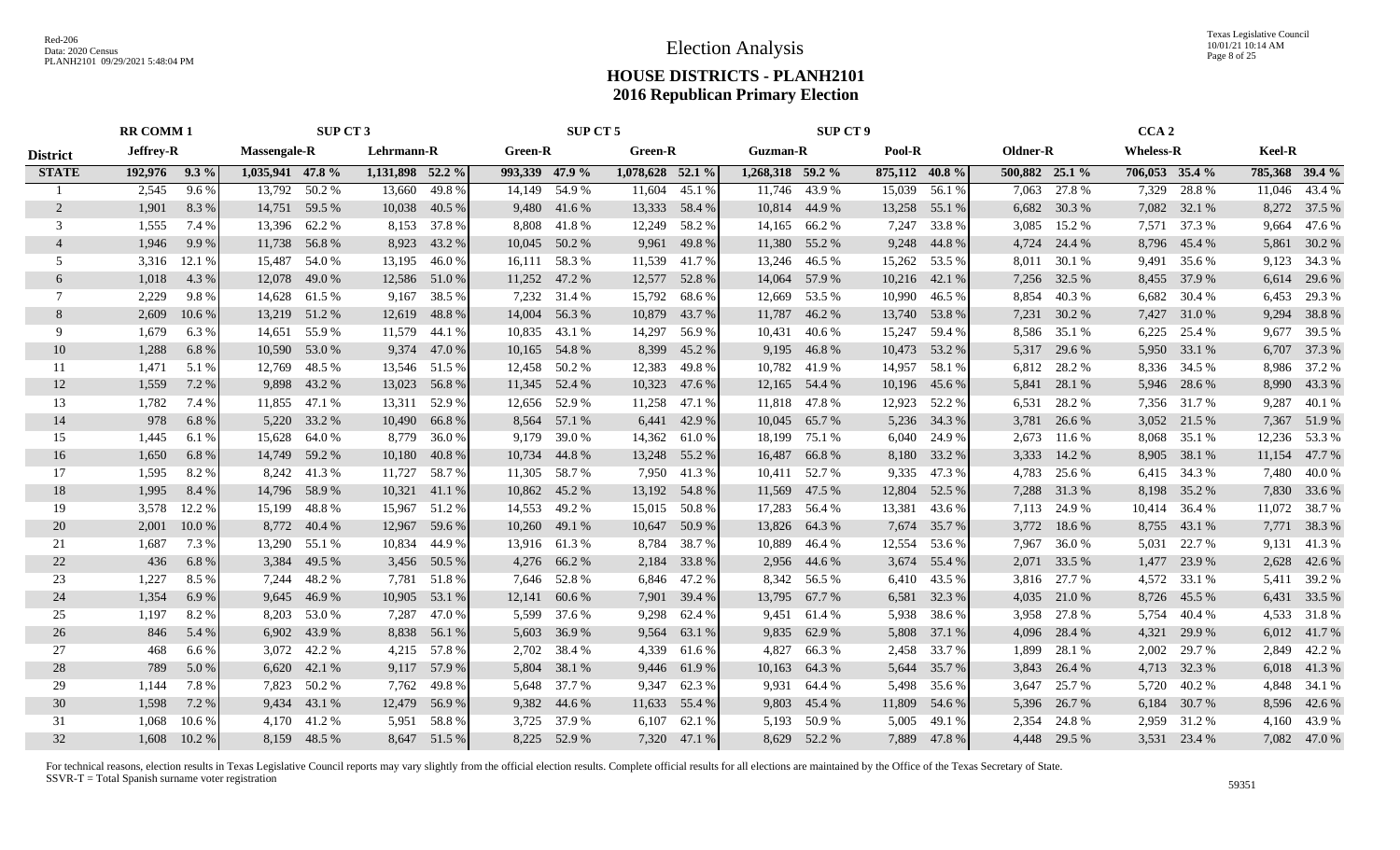|                  |                 |        |                  | CCA <sub>5</sub> |                |        |                |        |                  | CCA <sub>6</sub> |                |        |
|------------------|-----------------|--------|------------------|------------------|----------------|--------|----------------|--------|------------------|------------------|----------------|--------|
| <b>District</b>  | <b>Walker-R</b> |        | <b>Webster-R</b> |                  | <b>Smith-R</b> |        | <b>Harle-R</b> |        | <b>Keasler-R</b> |                  | Davis-R        |        |
| <b>STATE</b>     | 833,690         | 41.5 % | 411,082 20.5 %   |                  | 393,954 19.6 % |        | 371,263 18.5 % |        | 1,101,988 56.9 % |                  | 835,713 43.1 % |        |
| 1                | 11,902          | 46.0%  | 5,821            | 22.5 %           | 5,117          | 19.8%  | 3,040          | 11.7%  | 13,781           | 55.4 %           | 11,116         | 44.6 % |
| $\sqrt{2}$       | 10,834          | 48.7%  | 4,587            | 20.6 %           | 4,627          | 20.8%  | 2,184          | 9.8%   | 9,745            | 45.5 %           | 11,683         | 54.5 % |
| 3                | 7,439           | 36.5%  | 4,194            | 20.6 %           | 3,106          | 15.2 % | 5,641          | 27.7 % | 12,479           | 62.8%            | 7,384          | 37.2 % |
| $\overline{4}$   | 7,304           | 37.5 % | 3,346            | 17.2 %           | 3,278          | 16.8%  | 5,529          | 28.4%  | 13,127           | 68.5 %           | 6,047          | 31.5 % |
| 5                | 12,069          | 45.1 % | 5,981            | 22.4 %           | 5,428          | 20.3%  | 3,259          | 12.2 % | 14,072           | 53.8%            | 12,062         | 46.2%  |
| $\boldsymbol{6}$ | 10,316          | 45.2%  | 3,080            | 13.5 %           | 4,192          | 18.4%  | 5,214          | 22.9%  | 13,406           | 60.6%            | 8,725          | 39.4 % |
| 7                | 9,399           | 42.5 % | 4,537            | 20.5 %           | 3,386          | 15.3 % | 4,808          | 21.7 % | 12,687           | 58.7%            | 8,924          | 41.3%  |
| 8                | 10,801          | 44.5 % | 4,394            | 18.1 %           | 5,426          | 22.4 % | 3,647          | 15.0%  | 12,908           | 54.8%            | 10,635         | 45.2 % |
| 9                | 12,951          | 51.7%  | 3,926            | 15.7 %           | 5,909          | 23.6 % | 2,262          | 9.0%   | 10,649           | 44.4 %           | 13,314         | 55.6%  |
| 10               | 7,794           | 42.7%  | 4,021            | 22.1 %           | 4,201          | 23.0%  | 2,219          | 12.2 % | 8,539            | 48.8%            | 8,942          | 51.2%  |
| 11               | 12,651          | 51.2%  | 4,275            | 17.3 %           | 4,911          | 19.9%  | 2,848          | 11.5 % | 10,629           | 45.2%            | 12,910         | 54.8%  |
| 12               | 7,951           | 37.4 % | 3,457            | 16.3%            | 6,360          | 29.9%  | 3,488          | 16.4 % | 11,694           | 57.4 %           | 8,676          | 42.6 % |
| 13               | 9,899           | 42.1 % | 4,166            | 17.7 %           | 5,366          | 22.8%  | 4,060          | 17.3 % | 10,956           | 48.2%            | 11,775         | 51.8%  |
| 14               | 3,872           | 25.2%  | 1,658            | 10.8%            | 6,790          | 44.2%  | 3,051          | 19.8%  | 8,361            | 59.2%            | 5,762          | 40.8 % |
| 15               | 6,593           | 28.9%  | 4,493            | 19.7%            | 2,754          | 12.1 % | 9,009          | 39.4 % | 16,061           | 71.6%            | 6,381          | 28.4%  |
| 16               | 8,345           | 35.7%  | 4,878            | 20.9%            | 3,382          | 14.5 % | 6,778          | 29.0%  | 15,190           | 66.2%            | 7,747          | 33.8%  |
| 17               | 7,763           | 41.6%  | 3,522            | 18.9%            | 4,031          | 21.6 % | 3,347          | 17.9 % | 10,106           | 55.8%            | 8,018          | 44.2 % |
| 18               | 11,513          | 48.4%  | 5,252            | 22.1 %           | 4,747          | 20.0%  | 2,265          | 9.5%   | 10,167           | 44.5 %           | 12,701         | 55.5 % |
| 19               | 11,391          | 39.2 % | 6,323            | 21.7%            | 5,964          | 20.5 % | 5,395          | 18.6%  | 16,225           | 59.0%            | 11,266         | 41.0%  |
| 20               | 8,301           | 41.2%  | 5,850            | 29.0 %           | 3,316          | 16.4 % | 2,703          | 13.4 % | 10,058           | 51.1 %           | 9,643          | 48.9%  |
| 21               | 12,974          | 56.2%  | 4,359            | 18.9%            | 3,722          | 16.1 % | 2,049          | 8.9%   | 11,343           | 52.2 %           | 10,386         | 47.8%  |
| 22               | 3,565           | 54.4 % | 1,568            | 23.9%            | 718            | 11.0%  | 703            | 10.7%  | 2,526            | 41.4%            | 3,579          | 58.6%  |
| 23               | 5,377           | 38.8%  | 3,083            | 22.2 %           | 3,938          | 28.4%  | 1,459          | 10.5 % | 8,668            | 64.1 %           | 4,865          | 35.9%  |
| 24               | 6,078           | 31.7%  | 5,758            | 30.0%            | 5,199          | 27.1 % | 2,140          | 11.2 % | 13,235           | 70.7%            | 5,478          | 29.3 % |
| 25               | 6,466           | 45.1 % | 3,759            | 26.2%            | 2,802          | 19.5 % | 1,306          | 9.1 %  | 6,163            | 43.0%            | 8,163          | 57.0%  |
| 26               | 5,399           | 38.0%  | 3,530            | 24.9%            | 3,359          | 23.7 % | 1,914          | 13.5 % | 9,263            | 66.6%            | 4,648          | 33.4 % |
| 27               | 2,374           | 35.5 % | 1,802            | 27.0%            | 1,660          | 24.8%  | 847            | 12.7 % | 4,177            | 63.6%            | 2,391          | 36.4 % |
| 28               | 5,370           | 37.7 % | 3,626            | 25.4 %           | 3,367          | 23.6 % | 1,895          | 13.3 % | 9,339            | 66.5 %           | 4,699          | 33.5 % |
| 29               | 6,509           | 45.5 % | 3,694            | 25.8%            | 2,609          | 18.3%  | 1,481          | 10.4 % | 6,917            | 49.8%            | 6,965          | 50.2%  |
| 30               | 11,046          | 53.6%  | 3,364            | 16.3%            | 3,900          | 18.9%  | 2,296          | 11.1 % | 11,272           | 56.9%            | 8,553          | 43.1 % |
| 31               | 4,239           | 42.9%  | 1,378            | 14.0%            | 1,748          | 17.7 % | 2,509          | 25.4 % | 4,892            | 52.6%            | 4,412          | 47.4 % |
| 32               | 8,431           | 54.8%  | 2,536            | 16.5 %           | 2,228          | 14.5 % | 2,181          | 14.2 % | 8,266            | 56.0%            | 6,504          | 44.0 % |
|                  |                 |        |                  |                  |                |        |                |        |                  |                  |                |        |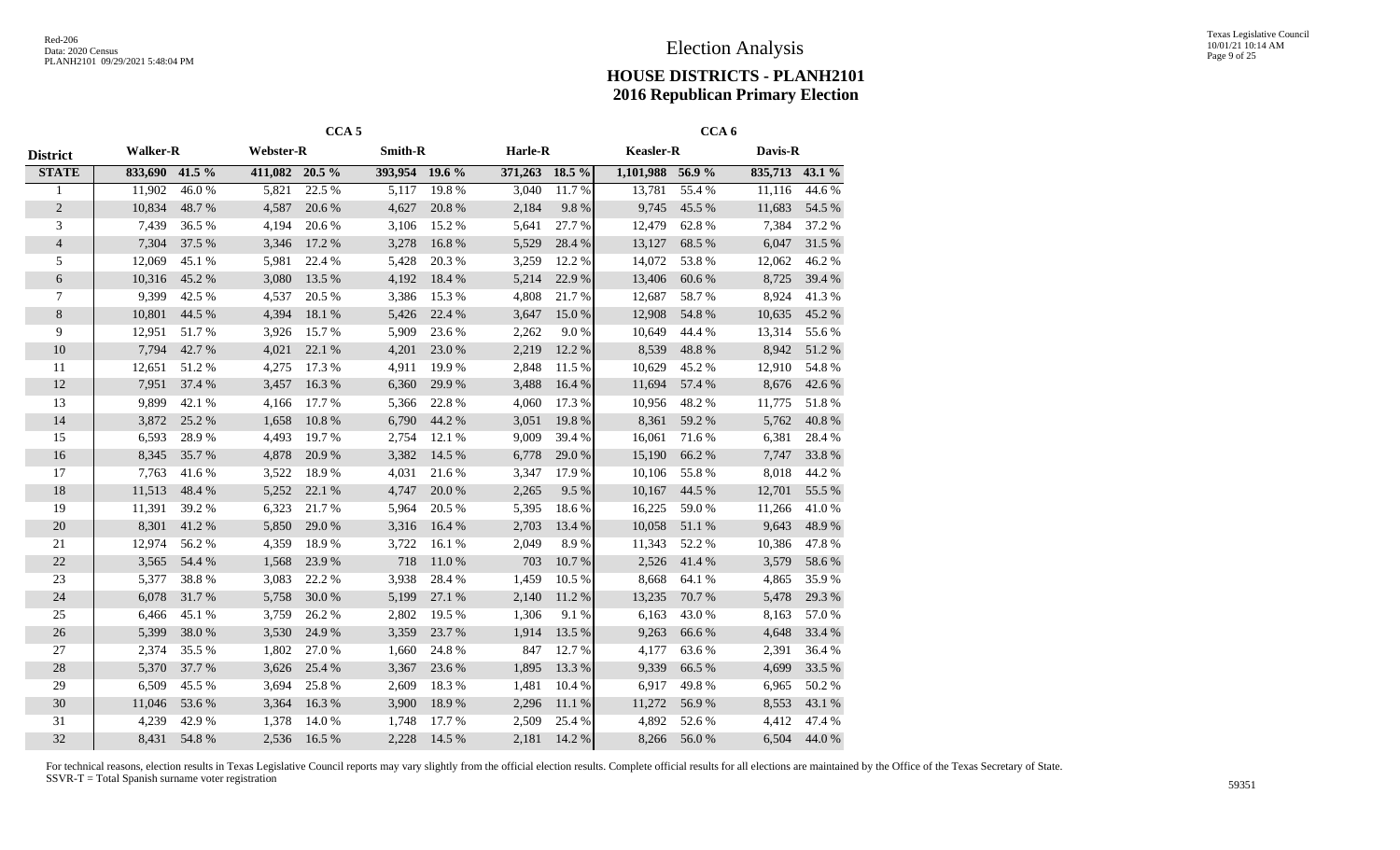|                 | <b>PRESIDENT</b> |              |                 |               |                 |         |               |          |                   |          |                  |          |                 |         |                |              |        |          |                 |       |
|-----------------|------------------|--------------|-----------------|---------------|-----------------|---------|---------------|----------|-------------------|----------|------------------|----------|-----------------|---------|----------------|--------------|--------|----------|-----------------|-------|
| <b>District</b> | <b>Trump-R</b>   |              | <b>Kasich-R</b> |               | <b>Graham-R</b> |         | <b>Bush-R</b> |          | <b>Christie-R</b> |          | <b>Fiorina-R</b> |          | Santorum-R      |         | <b>Rubio-R</b> |              | Paul-R |          | <b>Carson-R</b> |       |
| 33              |                  | 6,804 26.5 % |                 | $1,311$ 5.1 % | 21              | 0.1%    | 278           | 1.1 %    | 39                | 0.2 %    | 50               | $0.2 \%$ | 27              | 0.1%    |                | 5,109 19.9 % | 69     | $0.3\%$  | 983             | 3.8%  |
| 34              |                  | 3,013 29.4 % | 387             | 3.8%          | 3               | 0.0 %   | 142           | 1.4 %    | 16                | 0.2 %    | 11               | 0.1%     | 10              | 0.1%    | 1,689          | 16.5 %       | 39     | 0.4%     | 326             | 3.2 % |
| 35              | 1,488            | 33.2 %       | 104             | 2.3 %         | 2               | 0.0 %   | 62            | 1.4 %    | 7                 | 0.2 %    | 6                | 0.1%     | 2               | 0.0 %   | 867            | 19.3%        | -9     | 0.2 %    | 177             | 3.9%  |
| 36              |                  | 1,053 31.0 % | 69              | 2.0%          |                 | 0.0 %   | 76            | 2.2 %    | 5                 | 0.1 %    | 9                | 0.3%     | 5               | 0.1 %   |                | 798 23.5 %   | 3      | 0.1 %    | 142             | 4.2 % |
| 37              | 1.714            | 36.6 %       | 153             | 3.3 %         | 6               | 0.1%    | 95            | 2.0%     | 11                | 0.2 %    | 11               | 0.2 %    | 2               | $0.0\%$ | 992            | 21.2 %       | -9     | 0.2 %    | 159             | 3.4 % |
| 38              | 1,587            | 32.1 %       | 124             | 2.5 %         | 3               | 0.1%    | 101           | 2.0%     | $7\phantom{.0}$   | 0.1 %    | 8                | 0.2 %    | $\overline{4}$  | 0.1%    | 1,072          | 21.7 %       | 15     | 0.3%     | 190             | 3.8%  |
| 39              | 1,059            | 31.8%        | 74              | 2.2 %         | 2               | 0.1%    | 37            | 1.1%     | 4                 | 0.1%     | 8                | $0.2~\%$ | 3               | 0.1%    | 698            | 21.0%        | 17     | 0.5%     | 151             | 4.5 % |
| 40              | 961              | 26.1 %       | 72              | 2.0 %         | 3               | 0.1%    | 86            | 2.3 %    | 8                 | $0.2 \%$ | 5                | 0.1 %    | 2               | 0.1 %   | 822            | 22.3 %       | 24     | 0.7%     | 167             | 4.5 % |
| 41              | 2,068            | 29.1 %       | 171             | 2.4 %         | 3               | 0.0 %   | 108           | $1.5\%$  | 5                 | 0.1%     | 14               | 0.2 %    | 3               | 0.0 %   | 1,609          | 22.6 %       | 29     | 0.4%     | 266             | 3.7 % |
| 42              | 1,211            | 35.3%        | 56              | 1.6 %         | 5               | 0.1%    | 65            | 1.9%     | 4                 | 0.1 %    | 9                | 0.3%     | 3               | 0.1 %   | 996            | 29.1 %       | 9      | 0.3 %    | 95              | 2.8%  |
| 43              | 5,568            | 30.9%        | 516             | 2.9 %         | 8               | 0.0 %   | 274           | 1.5 %    | 22                | 0.1%     | 10               | 0.1%     | 8               | $0.0\%$ |                | 2,598 14.4 % | 46     | 0.3 %    | 628             | 3.5 % |
| 44              |                  | 6,881 28.5 % | 677             | 2.8 %         | 6               | $0.0\%$ | 271           | 1.1 %    | 41                | 0.2 %    | 15               | 0.1 %    | 6               | 0.0 %   |                | 3,936 16.3 % | 72     | 0.3 %    | 951             | 3.9 % |
| 45              |                  | 3,276 24.4 % | 586             | 4.4 %         | 3               | 0.0 %   | 174           | 1.3%     | 18                | 0.1%     | 23               | 0.2 %    | 7               | 0.1%    |                | 2,948 21.9 % | 121    | 0.9%     | 666             | 5.0%  |
| 46              | 1,920            | 26.1 %       | 412             | 5.6 %         | 3               | 0.0 %   | 73            | 1.0%     | $7\phantom{.0}$   | 0.1%     | 8                | 0.1 %    | 5               | 0.1 %   |                | 1,842 25.1 % | 79     | 1.1%     | 302             | 4.1 % |
| 47              | 4,875            | 23.6 %       | 2,177           | 10.5 %        | 5               | 0.0 %   | 334           | 1.6 %    | 25                | 0.1%     | 38               | $0.2 \%$ | 6               | 0.0 %   | 6,498          | 31.4 %       | 120    | $0.6\%$  | 562             | 2.7 % |
| 48              | 6,144            | 25.3 %       | 2,107           | 8.7%          | 4               | 0.0 %   | 308           | 1.3%     | 28                | 0.1 %    | 32               | 0.1%     | $\overline{4}$  | $0.0\%$ | 7,323          | 30.2 %       | 129    | 0.5 %    | 673             | 2.8 % |
| 49              |                  | 2,276 21.5 % | 1,208           | 11.4 %        | 10              | 0.1%    | 164           | 1.5 %    | 9                 | 0.1%     | 24               | $0.2 \%$ | 6               | 0.1%    | 3,874          | 36.6 %       | 116    | 1.1 %    | 269             | 2.5 % |
| 50              |                  | 1,896 26.1%  | 390             | 5.4 %         | $\overline{0}$  | 0.0 %   | 70            | 1.0%     | 8                 | 0.1 %    | 12               | 0.2 %    | $\overline{4}$  | 0.1 %   | 1,723          | 23.7 %       | 65     | 0.9%     | 317             | 4.4 % |
| 51              | 1,220            | 30.0 %       | 215             | 5.3 %         | $\overline{4}$  | 0.1%    | 87            | 2.1 %    | 7                 | 0.2 %    | 5                | 0.1%     | 3               | 0.1%    | 1,012          | 24.9 %       | 52     | 1.3 %    | 152             | 3.7 % |
| 52              |                  | 5,535 25.8 % | 1,066           | 5.0 %         | 5               | 0.0 %   | 242           | 1.1 %    | 23                | 0.1 %    | 40               | 0.2 %    | 19              | 0.1 %   |                | 4,521 21.1 % | 111    | $0.5\%$  | 857             | 4.0 % |
| 53              | 13,044           | 30.5 %       | 1,383           | 3.2 %         | 20              | $0.0\%$ | 622           | 1.5 %    | 56                | 0.1%     | 59               | 0.1%     | 26              | 0.1%    | 6,565          | 15.3 %       | 124    | 0.3 %    | 1,992           | 4.7%  |
| 54              | 4,528            | 27.0 %       | 651             | 3.9%          | 5               | 0.0 %   | 301           | 1.8%     | 30                | 0.2 %    | 21               | 0.1 %    | $7\phantom{.0}$ | $0.0\%$ | 2,433          | 14.5 %       | 58     | 0.3 %    | 861             | 5.1 % |
| 55              | 3,615            | 24.4 %       | 572             | 3.9%          | 6               | 0.0 %   | 301           | 2.0%     | 23                | 0.2 %    | 31               | 0.2 %    | 6               | 0.0 %   | 2,429          | 16.4%        | 56     | 0.4%     | 820             | 5.5 % |
| 56              | 6,674            | 24.3 %       | 1,451           | 5.3 %         | 15              | 0.1%    | 473           | 1.7%     | 39                | 0.1%     | 29               | 0.1 %    | 10              | 0.0 %   | 4,266          | 15.6 %       | 54     | $0.2 \%$ | 1,482           | 5.4 % |
| 57              | 5,642            | 26.7 %       | 957             | 4.5 %         | 9               | 0.0 %   | 229           | 1.1 %    | 28                | 0.1%     | 18               | 0.1 %    | 6               | $0.0\%$ | 4,200          | 19.9 %       | 60     | $0.3\%$  | 932             | 4.4 % |
| 58              | 7,967            | 28.7%        | 529             | 1.9%          | 3               | 0.0 %   | 300           | 1.1 %    | 28                | 0.1 %    | 27               | 0.1%     | 18              | 0.1 %   | 3,415          | 12.3 %       | 60     | $0.2 \%$ | 1,621           | 5.8 % |
| 59              | 9,647            | 30.9%        | 897             | 2.9 %         | 14              | 0.0 %   | 433           | 1.4 %    | 46                | 0.1%     | 32               | 0.1%     | 20              | 0.1%    | 4,098          | 13.1 %       | 90     | 0.3 %    | 1,588           | 5.1 % |
| 60              | 4,469            | 26.3 %       | 643             | 3.8 %         | $\overline{4}$  | 0.0 %   | 125           | 0.7%     | 19                | 0.1 %    | 18               | 0.1%     | 12              | 0.1 %   | 3,256          | 19.1 %       | 38     | $0.2 \%$ | 682             | 4.0%  |
| 61              | 10,844           | 30.4 %       | 788             | 2.2 %         | 10              | 0.0 %   | 379           | 1.1 %    | 29                | 0.1%     | 25               | 0.1%     | 24              | 0.1%    | 4,402          | 12.4 %       | 70     | 0.2 %    | 1,706           | 4.8%  |
| 62              | 9,126            | 30.0 %       | 974             | 3.2 %         | 13              | 0.0 %   | 376           | 1.2 %    | 43                | 0.1 %    | 30               | 0.1 %    | 43              | 0.1 %   | 3,858          | 12.7 %       | 72     | $0.2 \%$ | 1,512           | 5.0%  |
| 63              | 5,304            | 24.4 %       | 1,123           | 5.2 %         | 8               | 0.0 %   | 184           | 0.8%     | 14                | 0.1%     | 22               | 0.1%     | -9              | 0.0 %   | 5,068          | 23.3 %       | 52     | 0.2 %    | 850             | 3.9%  |
| 64              | 6,531            | 28.0%        | 794             | 3.4 %         | 12              | 0.1%    | 323           | 1.4 %    | 23                | 0.1%     | 15               | 0.1 %    | 12              | 0.1%    | 3,517          | 15.1 %       | 92     | 0.4%     | 1,107           | 4.7%  |
| 65              |                  | 5,422 24.2 % | 1.254           | 5.6 %         | $\overline{0}$  | $0.0\%$ | 187           | $0.8 \%$ | 20                | $0.1\%$  | 20               | 0.1%     | 10              | $0.0\%$ |                | 5,336 23.8 % | 51     | $0.2\%$  | 866             | 3.9 % |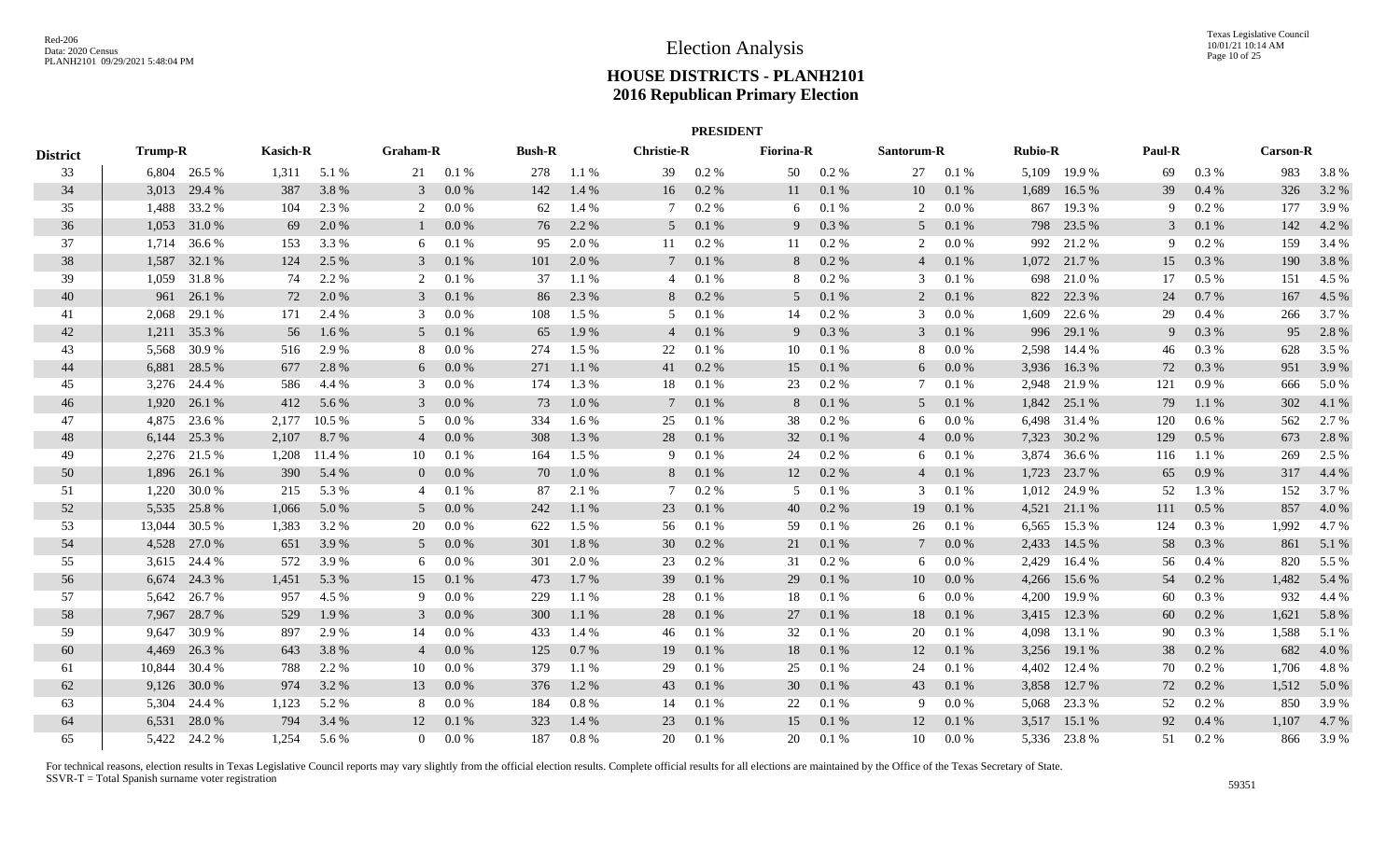|                 |                | <b>PRESIDENT</b> |        |        |                |       |                      |         |        |              |                    |              |           | <b>RR COMM1</b> |         |        |                    |              |                   |              |
|-----------------|----------------|------------------|--------|--------|----------------|-------|----------------------|---------|--------|--------------|--------------------|--------------|-----------|-----------------|---------|--------|--------------------|--------------|-------------------|--------------|
| <b>District</b> | Huckabee-R     |                  | Cruz-R |        | Gray-R         |       | <b>Uncommitted-R</b> |         | Hale-R |              | <b>Christian-R</b> |              | Greytok-R |                 | Gates-R |        | <b>Christian-R</b> |              | <b>Martinez-R</b> |              |
| 33              | 60             | $0.2\%$          | 10,687 | 41.6 % | 24             | 0.1%  | 248                  | $1.0\%$ |        | 2,496 14.7 % |                    | 2.972 17.5 % | 1,024     | 6.0 %           | 3,289   | 19.3 % |                    | 2,930 17.2 % |                   | 1,993 11.7 % |
| 34              | 13             | 0.1%             | 4,509  | 43.9%  | 3              | 0.0 % | 101                  | 1.0%    | 1,200  | 16.1 %       | 664                | 8.9%         | 413       | 5.5 %           | 2,329   | 31.2 % | 759                | 10.2 %       | 1,360             | 18.2 %       |
| 35              | 7              | 0.2 %            | 1,726  | 38.5 % | 5              | 0.1%  | 23                   | 0.5%    | 473    | 13.7 %       | 496                | 14.3 %       | 228       | 6.6 %           | 822     | 23.8%  | 332                | $9.6\%$      | 702               | 20.3 %       |
| 36              | $\overline{4}$ | 0.1%             | 1,206  | 35.5 % | 5              | 0.1%  | 25                   | 0.7%    | 270    | 10.6 %       | 258                | 10.1%        | 108       | 4.2 %           | 738     | 28.9%  | 255                | 10.0 %       | 733               | 28.7 %       |
| 37              | 8              | 0.2%             | 1,475  | 31.5 % | 5              | 0.1%  | 39                   | 0.8%    | 469    | 13.2 %       | 461                | 13.0 %       | 257       | 7.3 %           | 723     | 20.4 % | 369                | 10.4 %       | 781               | 22.0 %       |
| 38              | 10             | 0.2 %            | 1,783  | 36.1 % | 5              | 0.1%  | 36                   | 0.7%    | 486    | 12.6 %       | 517                | 13.4 %       | 252       | 6.5 %           | 723     | 18.7%  | 390                | 10.1 %       | 961               | 24.9 %       |
| 39              | 3              | 0.1%             | 1,240  | 37.2 % | $\overline{4}$ | 0.1%  | 31                   | 0.9%    | 266    | 10.4 %       | 280                | 10.9%        | 108       | 4.2%            | 821     | 32.0 % | 230                | $9.0\%$      | 676               | 26.4 %       |
| 40              | 9              | 0.2 %            | 1,480  | 40.2 % |                | 0.2 % | 37                   | 1.0 %   | 257    | 8.8%         | 292                | 10.0%        | 104       | 3.6 %           | 948     | 32.6 % | 240                | 8.3 %        | 877               | 30.2 %       |
| 41              | 8              | 0.1%             | 2,768  | 38.9%  | 3              | 0.0 % | -58                  | 0.8%    | 561    | 10.3%        | 642                | 11.8%        | 228       | 4.2 %           | 1,839   | 33.9%  | 527                | 9.7%         | 1,284             | 23.7 %       |
| 42              | 10             | 0.3%             | 935    | 27.3 % | 9              | 0.3 % | 21                   | 0.6%    | 499    | 17.5 %       | 206                | 7.2 %        | 102       | 3.6 %           | 569     | 20.0 % | 214                | 7.5 %        | 1,066             | 37.4 %       |
| 43              | 42             | 0.2%             | 8,062  | 44.7 % | 8              | 0.0 % | 228                  | 1.3%    | 2,229  | 16.0%        | 2,023              | 14.6 %       | 1,034     | 7.4 %           | 3,837   | 27.6 % | 1,076              | 7.7 %        | 2,184             | 15.7 %       |
| 44              | 22             | 0.1%             | 10,992 | 45.5 % | 10             | 0.0 % | 260                  | 1.1 %   | 4,099  | 21.9 %       | 3,578              | 19.1 %       | 952       | 5.1 %           | 5,408   | 28.9%  | 1,612              | 8.6 %        | 1,669             | 8.9 %        |
| 45              | 38             | 0.3%             | 5,472  | 40.7%  |                | 0.1%  | 114                  | 0.8 %   | 1,486  | 15.2 %       | 1,667              | 17.0 %       | 708       | 7.2 %           | 2,056   | 21.0%  | 1,651              | 16.8%        | 1,221             | 12.5 %       |
| 46              | 10             | 0.1%             | 2,615  | 35.6 % | $\overline{4}$ | 0.1%  | 66                   | 0.9%    | 961    | 18.7%        | 924                | 17.9 %       | 468       | 9.1 %           | 899     | 17.5 % | 657                | 12.8%        | 721               | 14.0 %       |
| 47              | 19             | 0.1%             | 5,840  | 28.3 % | .5             | 0.0 % | 165                  | 0.8%    | 1,990  | 15.4 %       | 2,614              | 20.3 %       | 1,511     | 11.7 %          | 2,212   | 17.1 % | 1,858              | 14.4 %       | 1,449             | 11.2 %       |
| 48              | 34             | 0.1%             | 7,307  | 30.1 % | 6              | 0.0 % | 158                  | 0.7%    | 2,511  | 16.7 %       | 2,996              | 19.9 %       | 1,617     | 10.7 %          | 2,618   | 17.4 % | 2,240              | 14.9 %       | 1,507             | 10.0 %       |
| 49              | 13             | 0.1%             | 2,536  | 23.9 % | 5              | 0.0 % | 85                   | 0.8%    | 1,020  | 15.9 %       | 1,313              | 20.4 %       | 712       | 11.1 %          | 1,082   | 16.8%  | 1,004              | 15.6 %       | 689               | 10.7%        |
| 50              | 15             | 0.2%             | 2,706  | 37.2 % | 3              | 0.0 % | 63                   | 0.9%    | 956    | 18.7%        | 937                | 18.3%        | 428       | 8.4 %           | 908     | 17.7 % | 678                | 13.3 %       | 707               | 13.8 %       |
| 51              | 10             | 0.2 %            | 1,251  | 30.7 % | 3              | 0.1%  | 48                   | 1.2 %   | 432    | 15.2 %       | 451                | 15.9%        | 200       | 7.0%            | 518     | 18.3%  | 399                | 14.1 %       | 554               | 19.5 %       |
| 52              | 41             | 0.2 %            | 7,997  | 37.2 % | 796            | 3.7 % | 223                  | 1.0 %   | 1,962  | 13.0 %       | 2,567              | 17.1 %       | 1,888     | 12.5 %          | 3,217   | 21.4 % | 2,269              | 15.1 %       | 1,529             | 10.2 %       |
| 53              | 149            | 0.3 %            | 18,016 | 42.1 % | 19             | 0.0 % | 730                  | 1.7 %   | 4,432  | 14.0 %       | 6,138              | 19.4 %       | 1,977     | 6.2 %           | 9,490   | 30.0 % | 3,750              | 11.8%        | 2,767             | 8.7 %        |
| 54              | 55             | 0.3%             | 7,448  | 44.4 % | $\overline{4}$ | 0.0 % | 371                  | 2.2 %   | 2,307  | 18.3%        | 1,778              | 14.1 %       | 776       | 6.2 %           | 3,474   | 27.6 % | 1,854              | 14.7 %       | 1,063             | 8.4 %        |
| 55              | 48             | 0.3 %            | 6,581  | 44.5 % | 3              | 0.0 % | 306                  | 2.1 %   | 1,962  | 17.9 %       | 1,597              | 14.6 %       | 664       | 6.1 %           | 3,047   | 27.8%  | 1,619              | 14.8%        | 987               | 9.0%         |
| 56              | 87             | 0.3 %            | 12,519 | 45.7 % | 6              | 0.0 % | 308                  | 1.1 %   | 3,003  | 14.8%        | 4,426              | 21.8%        | 2,610     | 12.9 %          | 5,165   | 25.5 % | 2,335              | 11.5 %       | 1,251             | 6.2 %        |
| 57              | 30             | 0.1%             | 8,861  | 41.9%  | 6              | 0.0 % | 164                  | 0.8 %   | 2,451  | 16.8%        | 2,607              | 17.9 %       | 1,277     | 8.8%            | 4,064   | 27.9 % | 1,561              | 10.7 %       | 1,384             | 9.5 %        |
| 58              | 49             | 0.2%             | 13,282 | 47.8%  | 3              | 0.0 % | 465                  | 1.7 %   | 4,214  | 19.8%        | 4,142              | 19.5 %       | 976       | 4.6 %           | 5,662   | 26.6 % | 2,063              | 9.7 %        | 1,524             | 7.2 %        |
| 59              | 86             | 0.3 %            | 13,639 | 43.8%  | 11             | 0.0 % | 570                  | 1.8%    | 3,474  | 15.5 %       | 4,870              | 21.8%        | 865       | 3.9%            | 6,447   | 28.8%  | 3,003              | 13.4 %       | 1,578             | 7.1 %        |
| 60              | 19             | 0.1%             | 7,584  | 44.6 % | 5              | 0.0 % | 142                  | 0.8 %   | 1,688  | 16.1%        | 1,780              | 16.9%        | 488       | 4.6 %           | 2,838   | 27.0 % | 1,346              | 12.8%        | 885               | 8.4 %        |
| 61              | 99             | 0.3%             | 16,782 | 47.1 % | 17             | 0.0 % | 441                  | 1.2 %   | 4,108  | 15.8%        | 5,926              | 22.8 %       | 2,084     | 8.0%            | 6,356   | 24.5 % | 2,926              | 11.3 %       | 1,929             | 7.4 %        |
| 62              | 139            | $0.5\%$          | 13,183 | 43.3 % | 584            | 1.9 % | 487                  | 1.6 %   | 4,547  | 21.0 %       | 3,783              | 17.5 %       | 1,100     | 5.1 %           | 6,657   | 30.8%  | 2,184              | 10.1%        | 1,426             | 6.6 %        |
| 63              | 26             | 0.1%             | 8,976  | 41.3%  |                | 0.0 % | 95                   | 0.4%    | 2,351  | 15.9%        | 2,751              | 18.6 %       | 1,255     | 8.5 %           | 4,132   | 28.0%  | 1,696              | 11.5 %       | 1,445             | 9.8%         |
| 64              | 42             | 0.2 %            | 10,590 | 45.4 % |                | 0.0 % | 260                  | 1.1 %   | 3,183  | 19.1 %       | 2,416              | 14.5 %       | 1,531     | 9.2 %           | 4,709   | 28.2 % | 1,941              | 11.6 %       | 1,182             | 7.1 %        |
| 65              | 29             | 0.1%             | 9,127  | 40.7 % | 4              | 0.0 % | 123                  | 0.5%    | 2,417  | 16.2 %       |                    | 2.641 17.7 % | 1,356     | 9.1 %           | 4,027   | 27.0 % | 1,721              | 11.5 %       | 1,575             | 10.6%        |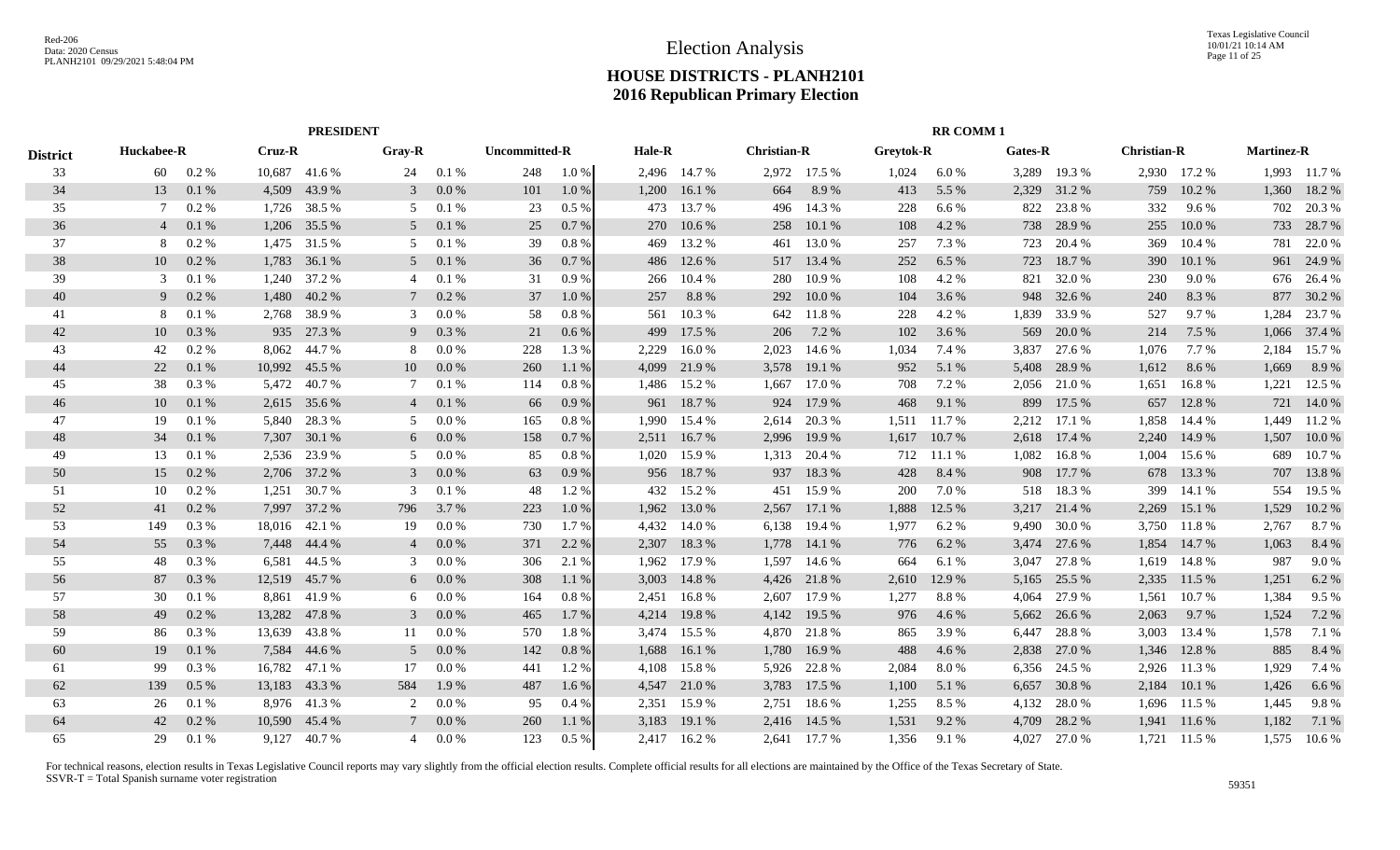Texas Legislative Council 10/01/21 10:14 AM Page 12 of 25

## **HOUSE DISTRICTS - PLANH2101 2016 Republican Primary Election**

|                 | <b>RR COMM 1</b> |              |                     | SUP CT 3      |            |              |                | SUP CT 5       |                |                |                 | <b>SUP CT 9</b> |        |              |          |              | CCA <sub>2</sub> |               |        |               |
|-----------------|------------------|--------------|---------------------|---------------|------------|--------------|----------------|----------------|----------------|----------------|-----------------|-----------------|--------|--------------|----------|--------------|------------------|---------------|--------|---------------|
| <b>District</b> | <b>Jeffrey-R</b> |              | <b>Massengale-R</b> |               | Lehrmann-R |              | <b>Green-R</b> |                | <b>Green-R</b> |                | <b>Guzman-R</b> |                 | Pool-R |              | Oldner-R |              | <b>Wheless-R</b> |               | Keel-R |               |
| 33              |                  | 2,298 13.5 % |                     | 8,693 47.5 %  |            | 9,593 52.5 % |                | 8,778 51.4 %   |                | 8,288 48.6 %   |                 | 10,164 55.7 %   |        | 8,086 44.3 % |          | 4,490 27.0 % |                  | 5,955 35.8 %  |        | 6,192 37.2 %  |
| 34              | 728              | 9.8%         | 3,836               | 49.4 %        | 3,929      | 50.6 %       | 4,599          | 63.6 %         |                | 2,630 36.4 %   |                 | 4,234 54.5 %    | 3,530  | 45.5 %       | 2,589    | 36.2 %       | 1,492            | 20.8%         |        | 3,079 43.0 %  |
| 35              | 406              | 11.7%        | 1,622               | 47.1 %        | 1,822      | 52.9 %       | 1,413          | 43.9 %         | 1,809          | 56.1 %         |                 | 2,015 57.1 %    | 1,512  | 42.9 %       | 1,021    | 30.5 %       | 1,014            | 30.3 %        |        | 1,317 39.3 %  |
| 36              | 190              | 7.4 %        |                     | 1,196 46.6 %  | 1,371      | 53.4 %       | 1,455          | 58.6 %         | 1,027          | 41.4 %         |                 | 1,773 67.9 %    | 838    | 32.1 %       |          | 774 31.3 %   | 507              | 20.5 %        |        | 1,193 48.2 %  |
| 37              | 482              | 13.6 %       |                     | 1,569 45.2 %  | 1,904      | 54.8%        | 1,317          | 40.8%          | 1,908          | 59.2 %         | 1,985           | 55.5 %          | 1,590  | 44.5 %       | 1,074    | 32.1 %       | 958              | 28.7 %        |        | 1,311 39.2 %  |
| 38              | 529              | 13.7 %       | 1,739               | 46.1%         | 2,033      | 53.9%        | 1,467          | 42.0 %         | 2,025          | 58.0%          |                 | 2,302 58.9 %    | 1,608  | 41.1 %       | 1,213    | 33.2 %       | 1,015            | 27.8 %        |        | 1,425 39.0 %  |
| 39              | 184              | 7.2 %        | 1,202               | 47.3 %        | 1,338      | 52.7 %       |                | 1,423 57.5 %   | 1,050          | 42.5 %         |                 | 1,715 66.8%     | 852    | 33.2 %       | 749      | 30.5 %       | 513              | 20.9%         |        | 1,192 48.6 %  |
| 40              | 189              | 6.5 %        | 1,315               | 46.6 %        | 1,505      | 53.4 %       |                | 1,608 58.5 %   |                | $1,142$ 41.5 % |                 | 2,081 71.6 %    | 827    | 28.4 %       | 846      | 30.9 %       | 527              | 19.3 %        |        | 1,362 49.8 %  |
| 41              | 348              | 6.4%         | 2,690               | 49.9 %        | 2,702      | 50.1 %       |                | 2,953 56.5 %   | 2,269          | 43.5 %         |                 | 3,546 64.5 %    | 1,949  | 35.5 %       | 1,491    | 28.8%        | 1,183            | 22.9 %        |        | 2,495 48.3 %  |
| 42              | 193              | 6.8%         | 1,012               | 36.5 %        | 1,761      | 63.5 %       |                | 1,481 55.6 %   | 1,181          | 44.4 %         |                 | 2,201 75.4 %    |        | 719 24.6 %   | 590      | 21.5 %       | 783              | 28.5 %        |        | 1,374 50.0 %  |
| 43              | 1,505            | 10.8%        | 6,395               | 45.4 %        |            | 7,705 54.6 % |                | 7,128 53.1 %   | 6,303          | 46.9 %         |                 | 6,426 45.7 %    | 7,636  | 54.3 %       | 3,450    | 26.3 %       | 4,128            | 31.5 %        |        | 5,540 42.2 %  |
| 44              | 1,419            | 7.6 %        |                     | 8,132 43.4 %  | 10,609     | 56.6 %       |                | 7,503 40.2 %   | 11,154         | 59.8%          | 10,555 56.9 %   |                 | 7,995  | 43.1 %       | 6,212    | 35.2 %       | 4,183            | 23.7 %        |        | 7,263 41.1 %  |
| 45              | 1,017            | 10.4 %       |                     | 3,992 39.3 %  |            | 6,177 60.7 % |                | 6,586 63.7 %   | 3,754          | 36.3 %         |                 | 5,857 57.4 %    | 4,351  | 42.6 %       | 2,971    | 30.6 %       |                  | 2,612 26.9 %  |        | 4,115 42.4 %  |
| 46              | 521              | 10.1%        |                     | 2,148 39.8 %  | 3,246      | 60.2%        |                | 1,932 37.1 %   |                | 3,276 62.9 %   |                 | 3,479 65.0 %    | 1,877  | 35.0 %       | 1,278    | 25.2 %       |                  | 1,712 33.8 %  |        | 2,080 41.0 %  |
| 47              | 1,265            | 9.8%         |                     | 5,346 37.8 %  |            | 8,813 62.2 % | 4,463          | 33.2 %         |                | 8,969 66.8%    |                 | 9,913 69.7 %    | 4,301  | 30.3 %       | 2,900    | 22.9 %       |                  | 4,118 32.6 %  |        | 5,630 44.5 %  |
| 48              | 1,566            | 10.4%        |                     | 6,609 39.9 %  | 9,935      | 60.1 %       |                | 5,582 35.8 %   | 9,994          | 64.2 %         | 11,066 67.6 %   |                 | 5,311  | 32.4 %       |          | 3,615 24.0 % |                  | 5,180 34.3 %  |        | 6,295 41.7 %  |
| 49              | 613              | 9.5 %        | 2,502               | 36.5 %        |            | 4,346 63.5 % |                | 2,134 32.7 %   | 4,391          | 67.3 %         | 4,728           | 69.2 %          | 2,107  | 30.8 %       | 1,431    | 23.1 %       |                  | 2,016 32.5 %  |        | 2,758 44.4 %  |
| 50              | 502              | 9.8%         | 2,232               | 41.5 %        |            | 3,141 58.5 % |                | 1,921 37.4 %   |                | 3,219 62.6 %   | 3,464           | 64.8%           | 1,882  | 35.2 %       | 1,234    | 24.4 %       |                  | 1,813 35.8 %  |        | 2,016 39.8 %  |
| 51              | 283              | 10.0%        | 1,164               | 39.9 %        | 1,756      | 60.1 %       | 1,070          | 37.5 %         |                | 1,786 62.5 %   | 1,908           | 64.9 %          | 1,033  | 35.1 %       | 787      | 28.4 %       | 878              | 31.7 %        |        | 1,107 39.9 %  |
| 52              | 1,619            | 10.8%        |                     | 6,400 39.4 %  |            | 9,824 60.6 % |                | 7,573 48.4 %   |                | 8,079 51.6 %   | 10,447          | 64.8%           | 5,663  | 35.2 %       | 2,725    | 18.0%        |                  | 6,425 42.3 %  |        | 6,023 39.7 %  |
| 53              | 3,129            | 9.9%         |                     | 14,436 43.4 % | 18,800     | 56.6 %       | 15,409         | 49.2 %         |                | 15,917 50.8 %  | 17,085          | 52.1 %          | 15,708 | 47.9 %       | 6,587    | 21.6 %       |                  | 11,446 37.5 % |        | 12,476 40.9 % |
| 54              | 1,352            | 10.7 %       |                     | 5,818 43.8%   |            | 7,470 56.2 % | 5,459          | 43.8%          |                | 7,008 56.2 %   |                 | 7,624 58.3 %    | 5,442  | 41.7 %       | 3,691    | 30.1 %       |                  | 3,875 31.6 %  |        | 4,679 38.2 %  |
| 55              | 1,075            | 9.8%         | 5,074               | 44.1 %        | 6,442      | 55.9%        |                | 4,726 43.8 %   | 6,063          | 56.2 %         |                 | 6,618 58.4 %    | 4,708  | 41.6 %       | 3,144    | 29.9 %       | 3,279            | 31.2 %        |        | 4,088 38.9 %  |
| 56              | 1,479            | 7.3 %        | 8,084               | 37.5 %        | 13,492     | 62.5 %       |                | 12,268 59.1 %  | 8,475          | 40.9%          | 10,303          | 48.7 %          | 10,858 | 51.3%        |          | 3,771 19.0 % | 6,267            | 31.6 %        |        | 9,794 49.4 %  |
| 57              | 1,241            | 8.5 %        | 8,433               | 52.0 %        | 7,791      | 48.0%        |                | 6,271 41.4 %   | 8,880          | 58.6 %         | 10,105          | 63.8%           | 5,742  | 36.2 %       | 3,799    | 26.4 %       | 5,172            | 36.0%         |        | 5,398 37.6 %  |
| 58              | 2,667            | 12.6 %       | 10,445              | 46.4 %        | 12,052     | 53.6 %       | 11,542 53.8 %  |                | 9,926          | 46.2 %         | 12,060          | 54.3 %          | 10,163 | 45.7 %       | 4,653    | 22.4 %       | 7,362            | 35.4 %        |        | 8,797 42.3 %  |
| 59              | 2,136            | 9.5 %        | 13,560              | 56.3 %        | 10,534     | 43.7 %       | 12,886 56.8 %  |                | 9,794          | 43.2 %         |                 | 12,279 52.5 %   | 11,126 | 47.5 %       | 6,292    | 29.1 %       | 7,159            | 33.1 %        |        | 8,150 37.7 %  |
| 60              | 1,488            | 14.2 %       |                     | 6,105 53.5 %  | 5,305      | 46.5 %       | 5,041          | 46.7 %         |                | 5,753 53.3 %   |                 | 7,162 62.7 %    | 4,263  | 37.3 %       | 2,358    | 22.2 %       | 5,221            | 49.1 %        |        | 3,044 28.7 %  |
| 61              | 2,628            | 10.1 %       |                     | 15,268 54.4 % | 12,796     | 45.6 %       | 16,197         | 60.9%          |                | 10,386 39.1 %  |                 | 12,058 44.2 %   | 15,202 | 55.8 %       |          | 8,506 34.0 % | 6,790            | 27.1 %        |        | 9,722 38.9 %  |
| 62              | 1,911            | 8.8%         | 11,251              | 49.7 %        | 11,373     | 50.3 %       |                | 8,961 41.3 %   |                | 12,746 58.7 %  |                 | 9,670 43.2 %    |        | 12,718 56.8% | 6,368    | 30.4 %       | 5,872            | 28.0 %        |        | 8,696 41.5 %  |
| 63              | 1,140            | 7.7 %        | 8,128               | 49.6 %        | 8,275      | 50.4 %       | 6,060          | 40.1 %         |                | 9,053 59.9 %   | 10,285          | 64.6 %          | 5,634  | 35.4 %       | 3,761    | 26.3 %       |                  | 4,886 34.2 %  |        | 5,638 39.5 %  |
| 64              | 1,739            | 10.4 %       | 9,395               | 51.9%         | 8,705      | 48.1 %       | 6,888          | 40.2 %         |                | 10,255 59.8 %  | 8,853           | 49.9 %          | 8,894  | 50.1 %       | 4,092    | 25.1 %       | 5,937            | 36.4 %        |        | 6,275 38.5 %  |
| 65              | 1,187            | 8.0 %        |                     | 8,455 50.6 %  |            | 8,239 49.4 % |                | $6,242$ 40.6 % |                | 9,120 59.4 %   |                 | 10,598 65.2 %   |        | 5,656 34.8 % | 3,797    | 26.1 %       |                  | 5,307 36.5 %  |        | 5,430 37.4 %  |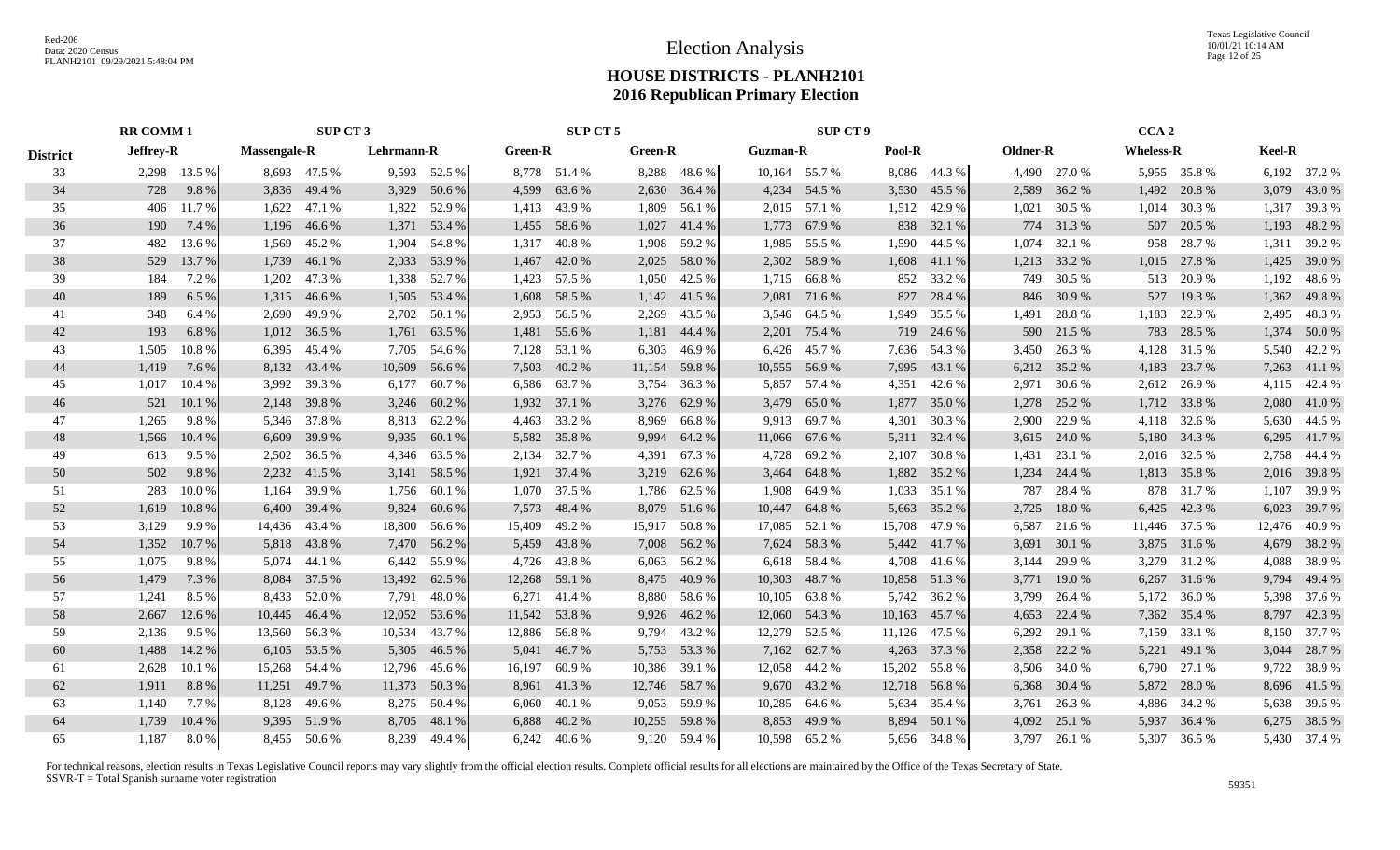|                 |                 |              |                  | $CCA$ 5 |                |        |         |           |                  | CCA <sub>6</sub> |         |            |
|-----------------|-----------------|--------------|------------------|---------|----------------|--------|---------|-----------|------------------|------------------|---------|------------|
| <b>District</b> | <b>Walker-R</b> |              | <b>Webster-R</b> |         | <b>Smith-R</b> |        | Harle-R |           | <b>Keasler-R</b> |                  | Davis-R |            |
| 33              |                 | 7,300 43.7 % | 4,609            | 27.6 %  | 2,398          | 14.4 % | 2,382   | 14.3 %    | 10,578           | 66.9%            | 5,234   | 33.1 %     |
| 34              | 4,242           | 58.1 %       | 1,205            | 16.5 %  | 1,139          | 15.6 % | 710     | 9.7%      | 4,387            | 62.0 %           | 2,686   | 38.0%      |
| 35              | 1,670           | 48.0%        | 619              | 17.8%   | 871            | 25.0%  | 321     | 9.2%      | 1,369            | 41.1%            | 1,963   | 58.9%      |
| 36              | 1,248           | 50.3 %       | 397              | 16.0%   | 636            | 25.7 % | 198     | 8.0%      | 773              | 31.8%            | 1,658   | 68.2%      |
| 37              | 1,676           | 48.3%        | 635              | 18.3%   | 933            | 26.9%  | 228     | 6.6%      | 1,334            | 40.3%            | 1,980   | 59.7%      |
| 38              | 1,854           | 48.6%        | 680              | 17.8 %  | 979            | 25.7 % | 301     | 7.9%      | 1,494            | 41.1 %           | 2,145   | 58.9%      |
| 39              | 1,133           | 46.5 %       | 379              | 15.6 %  | 745            | 30.6%  | 180     | 7.4 %     | 755              | 31.4 %           | 1,652   | 68.6%      |
| $40\,$          | 1,344           | 48.6%        | 444              | 16.1 %  | 794            | 28.7%  | 181     | 6.6%      | 862              | 31.9%            | 1,839   | 68.1 %     |
| 41              | 2,638           | 50.8%        | 768              | 14.8%   | 1,363          | 26.3%  | 419     | $8.1\ \%$ | 1,786            | 35.2%            | 3,283   | 64.8%      |
| 42              | 1,505           | 54.0%        | 361              | 12.9 %  | 652            | 23.4 % | 271     | 9.7%      | 989              | 37.0 %           | 1,682   | 63.0%      |
| 43              | 6,748           | 50.8%        | 2,089            | 15.7 %  | 2,831          | 21.3%  | 1,622   | 12.2 %    | 6,627            | 51.5 %           | 6,236   | 48.5 %     |
| 44              | 7,030           | 39.3 %       | 2,674            | 15.0%   | 4,479          | 25.0%  | 3,702   | 20.7%     | 7,643            | 44.7 %           | 9,464   | 55.3%      |
| 45              | 4,330           | 45.3%        | 1,797            | 18.8%   | 2,201          | 23.0%  | 1,224   | 12.8%     | 5,161            | 56.0%            | 4,055   | 44.0%      |
| 46              | 2,199           | 43.6%        | 998              | 19.8%   | 1,022          | 20.3 % | 819     | 16.3%     | 3,000            | 61.8%            | 1,852   | 38.2 %     |
| 47              | 5,610           | 44.8%        | 2,021            | 16.1 %  | 2,413          | 19.3 % | 2,489   | 19.9%     | 7,731            | 64.7%            | 4,223   | 35.3 %     |
| 48              | 6,422           | 42.9%        | 3,019            | 20.2 %  | 2,895          | 19.3%  | 2,630   | 17.6 %    | 8,938            | 63.7%            | 5,101   | 36.3%      |
| 49              | 2,592           | 42.0%        | 1,057            | 17.1 %  | 1,195          | 19.4 % | 1,329   | 21.5 %    | 3,782            | 64.5 %           | 2,078   | 35.5 %     |
| 50              | 2,243           | 44.7%        | 1,002            | 20.0%   | 1,005          | 20.0%  | 766     | 15.3 %    | 3,038            | 62.8%            | 1,803   | 37.2 %     |
| 51              | 1,255           | 45.7%        | 436              | 15.9%   | 654            | 23.8%  | 404     | 14.7 %    | 1,566            | 58.1 %           | 1,130   | 41.9%      |
| 52              | 6,420           | 42.5 %       | 4,312            | 28.5 %  | 2,431          | 16.1%  | 1,949   | 12.9%     | 7,396            | 50.5 %           | 7,245   | 49.5 %     |
| 53              | 13,205          | 42.1 %       | 5,539            | 17.7 %  | 6,612          | 21.1 % | 5,978   | 19.1 %    | 14,886           | 50.4 %           | 14,659  | 49.6%      |
| 54              | 5,943           | 47.4 %       | 2,121            | 16.9%   | 2,621          | 20.9%  | 1,864   | 14.9%     | 6,860            | 58.2%            | 4,922   | $41.8\ \%$ |
| 55              | 5,024           | 46.5%        | 1,945            | 18.0%   | 2,167          | 20.0%  | 1,676   | 15.5 %    | 5,788            | 57.4 %           | 4,296   | 42.6 %     |
| 56              | 9,618           | 48.0%        | 2,772            | 13.8 %  | 5,248          | 26.2%  | 2,391   | 11.9%     | 11,888           | 61.3%            | 7,497   | 38.7%      |
| 57              | 5,421           | 38.0%        | 3,996            | 28.0%   | 3,042          | 21.3%  | 1,797   | 12.6 %    | 9,213            | 67.0%            | 4,546   | 33.0%      |
| 58              | 10,353          | 48.4 %       | 3,302            | 15.4 %  | 3,148          | 14.7 % | 4,584   | 21.4 %    | 10,858           | 53.8%            | 9,310   | 46.2%      |
| 59              | 9,558           | 44.1 %       | 4,786            | 22.1 %  | 4,592          | 21.2%  | 2,715   | 12.5 %    | 10,640           | 50.9%            | 10,268  | 49.1 %     |
| 60              | 4,815           | 46.3%        | 2,873            | 27.6 %  | 1,467          | 14.1 % | 1,238   | 11.9 %    | 6,469            | 65.1 %           | 3,464   | 34.9%      |
| 61              | 11,965          | 47.6%        | 4,548            | 18.1%   | 5,321          | 21.2%  | 3,294   | 13.1 %    | 11,733           | 48.0%            | 12,693  | 52.0%      |
| 62              | 9,963           | 47.6 %       | 4,607            | 22.0 %  | 3,946          | 18.8%  | 2,427   | 11.6 %    | 10,333           | 51.2%            | 9,861   | 48.8 %     |
| 63              | 5,094           | 35.8%        | 3,863            | 27.2 %  | 3,098          | 21.8%  | 2,160   | 15.2%     | 9,394            | 68.1%            | 4,407   | 31.9%      |
| 64              | 7,405           | 45.7%        | 3,602            | 22.2 %  | 3,244          | 20.0%  | 1,946   | 12.0%     | 8,260            | 52.1 %           | 7,594   | 47.9%      |
| 65              | 5,258           | 36.7%        | 3,684            | 25.7 %  | 3,205          | 22.4 % | 2,193   | 15.3%     | 9,522            | 68.3%            | 4,428   | 31.7%      |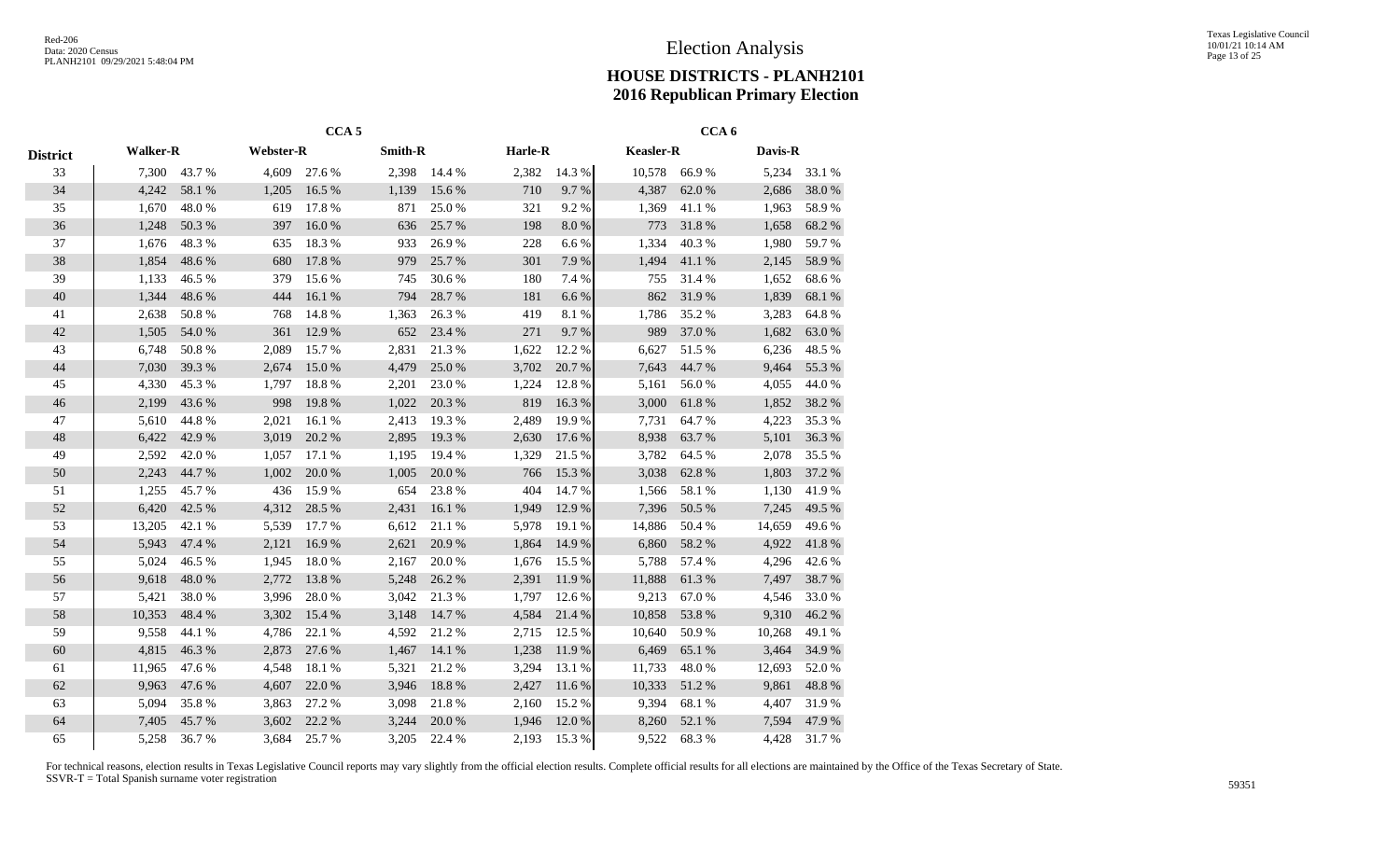|                 |                |              |                                    |       |                |               |     |                   |    | <b>PRESIDENT</b> |                |            |                |                |       |              |     |                 |       |           |
|-----------------|----------------|--------------|------------------------------------|-------|----------------|---------------|-----|-------------------|----|------------------|----------------|------------|----------------|----------------|-------|--------------|-----|-----------------|-------|-----------|
| <b>District</b> | <b>Trump-R</b> |              | <b>Kasich-R</b><br><b>Graham-R</b> |       |                | <b>Bush-R</b> |     | <b>Christie-R</b> |    | <b>Fiorina-R</b> |                | Santorum-R |                | <b>Rubio-R</b> |       | Paul-R       |     | <b>Carson-R</b> |       |           |
| 66              |                | 5,576 27.1 % | 1,458                              | 7.1 % | 13             | 0.1%          | 157 | 0.8%              | 23 | 0.1%             | 18             | 0.1%       | 16             | 0.1%           |       | 5,555 27.0 % | 34  | $0.2 \%$        |       | 555 2.7 % |
| 67              |                | 7,268 25.8 % | 2,094                              | 7.4 % | 11             | 0.0 %         | 307 | 1.1 %             | 32 | 0.1%             | 36             | 0.1 %      | 9              | 0.0 %          | 7,009 | 24.9 %       | 56  | 0.2 %           | 889   | 3.2%      |
| 68              | 13,237         | 30.3 %       | 1,025                              | 2.3 % | 22             | 0.1%          | 539 | 1.2%              | 63 | 0.1%             | 38             | 0.1 %      | 24             | 0.1 %          | 4,609 | 10.6%        | 117 | 0.3%            | 2,076 | 4.8%      |
| 69              | 7,822          | 27.7 %       | 797                                | 2.8%  | 17             | 0.1%          | 385 | 1.4 %             | 34 | 0.1%             | 29             | 0.1 %      | 18             | 0.1%           | 4,032 | 14.3 %       | 64  | 0.2%            | 1,728 | 6.1%      |
| 70              | 4,971          | 24.2 %       | 1,112                              | 5.4 % |                | 0.0 %         | 181 | 0.9%              | 19 | 0.1%             | 17             | 0.1 %      | 7              | 0.0 %          | 4,988 | 24.3 %       | 44  | $0.2 \%$        | 743   | 3.6 %     |
| 71              | 7,926          | 24.7 %       | 1,153                              | 3.6 % | 51             | 0.2 %         | 507 | 1.6 %             | 63 | 0.2 %            | 39             | 0.1%       | 58             | $0.2 \%$       | 4,844 | 15.1 %       | 71  | $0.2\%$         | 1,828 | 5.7 %     |
| 72              | 7,690          | 26.7 %       | 910                                | 3.2 % | 20             | 0.1%          | 440 | 1.5 %             | 33 | 0.1%             | 34             | 0.1 %      | 16             | 0.1 %          | 4,276 | 14.8%        | 58  | 0.2 %           | 1,824 | 6.3%      |
| 73              | 9,236          | 26.0%        | 1,436                              | 4.0%  |                | 0.0 %         | 418 | 1.2%              | 44 | 0.1%             | 44             | 0.1 %      | 22             | 0.1%           | 6,497 | 18.3%        | 100 | 0.3 %           | 1,458 | 4.1 %     |
| 74              | 2,234          | 32.0%        | 156                                | 2.2 % |                | 0.1%          | 100 | 1.4 %             | 6  | 0.1%             | 5 <sup>5</sup> | 0.1 %      | 11             | 0.2%           | 1,272 | 18.2 %       | 35  | 0.5 %           | 394   | 5.6 %     |
| 75              | 624            | 22.8%        | 47                                 | 1.7%  | 3              | 0.1%          | 58  | 2.1 %             | 2  | 0.1 %            | 4              | 0.1%       | 1              | 0.0 %          | 682   | 25.0%        | 12  | 0.4 %           | 132   | 4.8%      |
| 76              |                | 3,196 24.9 % | 620                                | 4.8%  |                | 0.0 %         | 134 | 1.0%              | 9  | 0.1 %            | 10             | 0.1 %      | 1              | 0.0 %          | 2,375 | 18.5 %       | 46  | 0.4%            | 401   | 3.1 %     |
| 77              |                | 1,213 26.9 % | 167                                | 3.7 % | $\overline{4}$ | 0.1%          | 82  | 1.8%              | 6  | 0.1%             | 15             | 0.3 %      | 3              | 0.1%           | 1,162 | 25.8%        | 23  | $0.5\%$         | 189   | 4.2%      |
| 78              | 3,048          | 25.0 %       | 557                                | 4.6 % | 5              | 0.0 %         | 137 | 1.1 %             | 9  | 0.1%             | 14             | 0.1 %      | 11             | 0.1 %          | 3,202 | 26.2 %       | 28  | $0.2 \%$        | 539   | 4.4 %     |
| 79              | 2,040          | 24.8%        | 275                                | 3.3 % | 2              | 0.0 %         | 91  | 1.1 %             | 6  | 0.1%             | 10             | 0.1%       | 6              | 0.1%           |       | 2,161 26.2 % | 24  | 0.3 %           | 330   | 4.0%      |
| 80              | 2,401          | 30.1 %       | 125                                | 1.6 % | 9              | 0.1%          | 80  | 1.0%              | 10 | 0.1%             | $\overline{4}$ | 0.1 %      | $\overline{4}$ | 0.1 %          | 1,028 | 12.9 %       | 11  | 0.1%            | 315   | 3.9%      |
| 81              | 5,249          | 28.3%        | 322                                | 1.7%  | 10             | 0.1%          | 350 | 1.9%              | 27 | 0.1%             | 9              | $0.0\ \%$  | 12             | 0.1 %          | 2,628 | 14.2 %       | 53  | 0.3%            | 986   | 5.3 %     |
| 82              | 5,287          | 21.2%        | 655                                | 2.6 % | 5              | 0.0 %         | 319 | 1.3 %             | 21 | 0.1%             | 28             | 0.1%       | 8              | 0.0 %          | 3,951 | 15.8%        | 60  | $0.2\%$         | 1,448 | 5.8 %     |
| 83              | 7,991          | 23.7 %       | 1,018                              | 3.0 % | 20             | 0.1%          | 590 | 1.7 %             | 75 | 0.2 %            | 42             | 0.1 %      | 53             | $0.2 \%$       | 5,555 | 16.4 %       | 60  | $0.2 \%$        | 2,157 | 6.4 %     |
| 84              |                | 4,356 21.5 % | 733                                | 3.6 % | 6              | 0.0 %         | 453 | 2.2 %             | 48 | 0.2 %            | 40             | 0.2 %      | 51             | 0.3%           | 3,472 | 17.1 %       | 70  | 0.3 %           | 1,309 | 6.5 %     |
| 85              | 9,284          | 29.1 %       | 843                                | 2.6 % | 5              | 0.0 %         | 306 | 1.0 %             | 21 | 0.1%             | 154            | $0.5\ \%$  | 12             | 0.0 %          | 3,892 | 12.2 %       | 74  | 0.2 %           | 972   | 3.1 %     |
| 86              |                | 6,853 22.1 % | 972                                | 3.1 % | 30             | 0.1%          | 251 | 0.8 %             | 43 | 0.1%             | 22             | 0.1 %      | 18             | 0.1 %          |       | 4,482 14.4 % | 70  | 0.2 %           | 2,019 | 6.5 %     |
| 87              | 6,302          | 25.0%        | 601                                | 2.4 % | 242            | 1.0%          | 306 | 1.2%              | 33 | 0.1%             | 25             | 0.1 %      | 27             | 0.1 %          |       | 2,941 11.7 % | 83  | 0.3%            | 1,500 | 6.0%      |
| 88              | 8,441          | 25.8%        | 653                                | 2.0 % | 50             | 0.2 %         | 521 | 1.6 %             | 43 | 0.1 %            | 23             | 0.1 %      | 36             | 0.1%           | 4,013 | 12.2 %       | 91  | 0.3 %           | 2,328 | 7.1 %     |
| 89              | 5,544          | 25.3 %       | 1,070                              | 4.9%  | 13             | 0.1%          | 181 | 0.8%              | 21 | 0.1%             | 27             | 0.1 %      | 14             | 0.1%           | 4,467 | 20.4 %       | 49  | 0.2 %           | 843   | 3.8%      |
| 90              | 1,841          | 22.9 %       | 364                                | 4.5 % | $\overline{0}$ | 0.0 %         | 91  | 1.1%              | 12 | 0.1%             | 17             | 0.2 %      | 2              | 0.0 %          | 1,857 | 23.1 %       | 30  | 0.4%            | 411   | 5.1 %     |
| 91              | 5,967          | 26.6 %       | 668                                | 3.0 % | $\overline{4}$ | 0.0 %         | 187 | 0.8%              | 13 | 0.1%             | 23             | 0.1%       | 8              | 0.0 %          | 3,872 | 17.3 %       | 59  | 0.3 %           | 1,012 | 4.5 %     |
| 92              | 2,743          | 28.8%        | 432                                | 4.5 % |                | 0.0 %         | 146 | 1.5 %             | 6  | 0.1%             | 9              | 0.1 %      | 5 <sup>5</sup> | 0.1%           | 1,804 | 19.0 %       | 21  | 0.2 %           | 420   | 4.4 %     |
| 93              | 4,208          | 24.5 %       | 475                                | 2.8%  | 3              | 0.0 %         | 104 | 0.6 %             | 11 | 0.1%             | 19             | 0.1%       | 8              | $0.0\ \%$      | 3,188 | 18.6%        | 38  | 0.2 %           | 911   | 5.3 %     |
| 94              |                | 8,042 26.2 % | 1,701                              | 5.5 % | 12             | 0.0 %         | 419 | 1.4 %             | 31 | 0.1%             | 42             | 0.1 %      | 20             | 0.1 %          | 6,260 | 20.4 %       | 108 | 0.4%            | 1,428 | 4.7%      |
| 95              | 1,857          | 27.2 %       | 230                                | 3.4 % | 3              | 0.0 %         | 112 | 1.6 %             | 8  | 0.1%             | 12             | $0.2 \%$   | 2              | 0.0 %          | 1,213 | 17.8%        | 18  | $0.3\%$         | 412   | 6.0%      |
| 96              |                | 6,628 25.7 % | 959                                | 3.7 % |                | 0.0 %         | 243 | 0.9%              | 32 | 0.1%             | 24             | 0.1 %      | 15             | 0.1%           | 5,082 | 19.7 %       | 47  | $0.2 \%$        | 1,283 | 5.0%      |
| 97              | 6.779          | 25.7 %       | 1,435                              | 5.4 % |                | 0.0 %         | 290 | 1.1%              | 28 | 0.1%             | 30             | 0.1%       | 8              | 0.0 %          | 5,894 | 22.4 %       | 75  | 0.3 %           | 1,257 | 4.8%      |
| 98              |                | 9,125 25.9 % | 2,193                              | 6.2 % | 6              | 0.0 %         | 303 | 0.9%              | 34 | 0.1%             | 25             | 0.1%       | 16             | 0.0 %          |       | 8,701 24.7 % | 86  | 0.2 %           | 1,297 | 3.7 %     |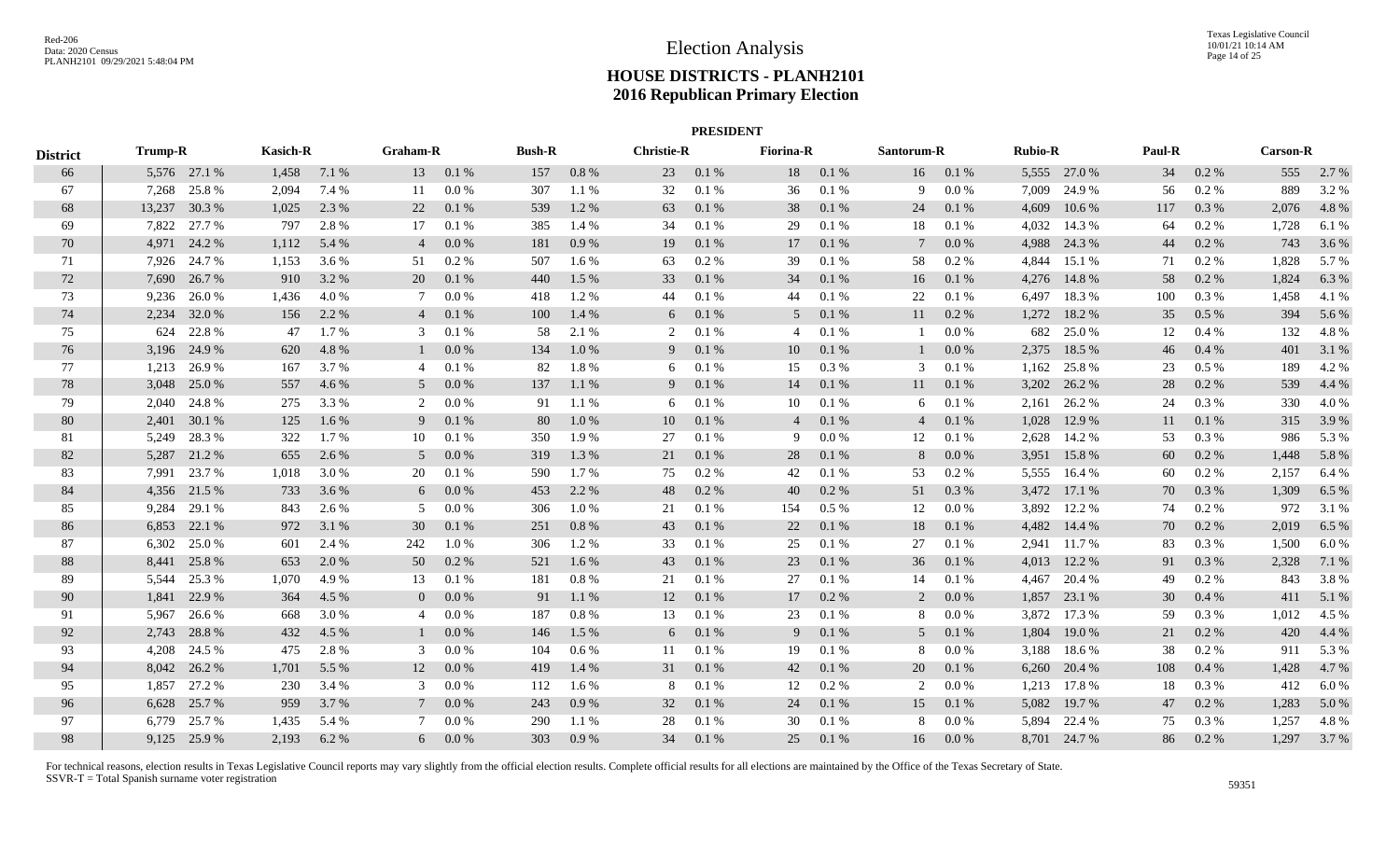|                 |                 |                      |        | <b>PRESIDENT</b> |               |         |                      |         |        |              |                    |              |                  | <b>RR COMM1</b> |         |              |                    |              |                   |        |
|-----------------|-----------------|----------------------|--------|------------------|---------------|---------|----------------------|---------|--------|--------------|--------------------|--------------|------------------|-----------------|---------|--------------|--------------------|--------------|-------------------|--------|
| <b>District</b> |                 | Huckabee-R<br>Cruz-R |        |                  | <b>Gray-R</b> |         | <b>Uncommitted-R</b> |         | Hale-R |              | <b>Christian-R</b> |              | <b>Greytok-R</b> |                 | Gates-R |              | <b>Christian-R</b> |              | <b>Martinez-R</b> |        |
| 66              | 15              | 0.1%                 |        | 7,097 34.4 %     | 2             | 0.0 %   | 91                   | 0.4%    | 1,581  | 13.2 %       |                    | 2,027 16.9 % | 608              | 5.1 %           |         | 3,037 25.3 % | 1,980              | 16.5 %       | 1,147             | 9.5 %  |
| 67              | 24              | 0.1%                 | 10,212 | 36.3%            | .5            | 0.0 %   | 205                  | 0.7%    | 2,325  | 13.1 %       | 3,013              | 17.0 %       | 862              | 4.9%            | 4,775   | 27.0 %       | 2,832              | 16.0%        | 1,619             | 9.2%   |
| 68              | 177             | $0.4\%$              | 20,804 | 47.7 %           | 176           | 0.4%    | 732                  | 1.7 %   | 5,511  | 17.2 %       | 7,284              | 22.7 %       | 1,809            | 5.6 %           | 8,048   | 25.1 %       | 3,500              | 10.9%        | 2,300             | 7.2 %  |
| 69              | 88              | 0.3%                 | 12,890 | 45.6 %           | 9             | 0.0 %   | 354                  | 1.3 %   | 2,986  | 14.7 %       | 2,853              | 14.1 %       | 1,651            | 8.1%            | 4,514   | 22.2 %       | 2,782              | 13.7 %       | 1,321             | 6.5 %  |
| 70              | 19              | 0.1%                 | 8,329  | 40.5 %           | 11            | 0.1%    | 116                  | 0.6%    | 1,695  | 13.8%        | 2,166              | 17.6 %       | 673              | 5.5 %           | 2,996   | 24.3 %       | 1,764              | 14.3 %       | 1,185             | 9.6%   |
| 71              | 126             | 0.4%                 | 14,887 | 46.3%            | 22            | 0.1%    | 576                  | 1.8%    | 4,399  | 17.7 %       | 6,985              | 28.2 %       | 767              | 3.1 %           | 5,704   | 23.0 %       | 2,474              | 10.0 %       | 2,001             | 8.1 %  |
| 72              | 91              | 0.3 %                | 12,976 | 45.0%            | 9             | 0.0 %   | 443                  | 1.5 %   | 2,908  | 13.7 %       | 3,977              | 18.8%        | 1,115            | 5.3 %           | 5,602   | 26.4 %       | 2,582              | 12.2 %       | 2,179             | 10.3%  |
| 73              | 56              | 0.2 %                | 15,798 | 44.4 %           | 15            | 0.0 %   | 441                  | 1.2 %   | 2,982  | 11.3 %       | 5,231              | 19.7 %       | 1,251            | 4.7 %           | 6,789   | 25.6 %       | 4,234              | 16.0%        | 2,521             | 9.5%   |
| 74              | 10              | 0.1%                 | 2,652  | 38.0%            | 30            | 0.4%    | 65                   | 0.9%    |        | 916 17.6 %   | 794                | 15.2 %       | 338              | 6.5 %           | 1,049   | 20.1 %       | 440                | 8.4 %        | 1,014             | 19.5 % |
| 75              | $\overline{4}$  | 0.1%                 | 1,134  | 41.5 %           |               | 0.3 %   | 22                   | 0.8%    | 224    | 10.2%        | 288                | 13.1 %       | 224              | 10.2%           | 492     | 22.4 %       | 193                | 8.8%         | 552               | 25.1 % |
| 76              | 13              | 0.1%                 | 5,959  | 46.4 %           | 6             | 0.0 %   | 84                   | 0.7%    | 1,055  | 11.3 %       | 1,822              | 19.6 %       | 443              | 4.8%            | 3,614   | 38.8%        | 864                | 9.3%         | 960               | 10.3 % |
| 77              | $7\phantom{.0}$ | 0.2 %                | 1,586  | 35.2 %           | 10            | 0.2 %   | 36                   | 0.8%    | 349    | 10.0%        | 440                | 12.6 %       | 284              | 8.1%            | 801     | 23.0%        | 333                | 9.5 %        | 923               | 26.5 % |
| 78              | 20              | $0.2\%$              | 4,568  | 37.4 %           | 14            | 0.1%    | 63                   | $0.5\%$ | 1,094  | 12.0 %       | 1,255              | 13.8%        | 781              | 8.6 %           | 2,409   | 26.5 %       | 967                | 10.6 %       | 1,551             | 17.1 % |
| 79              | 6               | 0.1%                 | 3,222  | 39.1 %           | 13            | $0.2\%$ | 52                   | 0.6%    | 674    | 10.3%        | 865                | 13.3 %       | 535              | 8.2%            | 1,539   | 23.6 %       | 597                | 9.2%         | 1,634             | 25.1 % |
| 80              | 8               | 0.1%                 | 3,934  | 49.3 %           | .5            | 0.1%    | 48                   | 0.6%    | 1,288  | 20.8%        | 1,044              | 16.8%        | 322              | 5.2 %           | 1,655   | 26.7%        | 438                | 7.1 %        | 951               | 15.3 % |
| 81              | 88              | 0.5%                 | 8,473  | 45.7 %           | 9             | 0.0 %   | 323                  | 1.7%    | 2,105  | 13.9 %       | 1,372              | 9.0%         | 695              | 4.6 %           | 6,406   | 42.2 %       | 1,472              | 9.7%         | 1,637             | 10.8%  |
| 82              | 65              | 0.3%                 | 11,948 | 47.8%            | 879           | 3.5 %   | 318                  | 1.3%    | 2,064  | 10.8%        | 3,168              | 16.6 %       | 2,553            | 13.4 %          | 5,712   | 29.9 %       | 1,875              | 9.8%         | 1,647             | 8.6%   |
| 83              | 112             | 0.3%                 | 15,525 | 46.0 %           | 61            | 0.2 %   | 511                  | $1.5\%$ |        | 5,435 21.8 % | 4,948              | 19.9 %       | 1,164            | 4.7 %           | 5,420   | 21.8%        | 3,055              | 12.3 %       | 2,188             | 8.8%   |
| 84              | 84              | 0.4%                 | 9,306  | 45.9%            | 10            | 0.0 %   | 356                  | 1.8%    | 3,191  | 21.0 %       | 3,119              | 20.6 %       | 764              | 5.0%            | 3,535   | 23.3 %       | 1,694              | 11.2 %       | 1,550             | 10.2 % |
| 85              | 38              | 0.1%                 | 15,925 | 50.0%            |               | 0.0 %   | 325                  | 1.0%    | 2,878  | 12.1 %       | 3,004              | 12.6 %       | 1,123            | 4.7 %           | 11,993  | 50.2 %       | 1,986              | 8.3%         | 1,313             | 5.5 %  |
| 86              | 85              | 0.3 %                | 15,996 | 51.5 %           | 5             | 0.0 %   | 211                  | 0.7%    | 4,508  | 19.5 %       | 4,871              | 21.1 %       | 1,227            | 5.3 %           | 4,209   | 18.2 %       | 2,776              | 12.0 %       | 1,915             | 8.3%   |
| 87              | 389             | 1.5 %                | 12,365 | 49.1 %           | 10            | 0.0 %   | 340                  | 1.4%    | 3,300  | 17.7 %       | 3,575              | 19.1 %       | 1,071            | 5.7 %           | 3,877   | 20.8%        | 3,137              | 16.8%        | 1,323             | 7.1 %  |
| 88              | 141             | 0.4%                 | 15,794 | 48.2%            | 28            | 0.1%    | 616                  | 1.9 %   | 4,156  | 16.9%        | 4,998              | 20.4 %       | 933              | 3.8%            | 6,058   | 24.7 %       | 2,834              | 11.5 %       | 2,449             | 10.0%  |
| 89              | 30              | 0.1%                 | 9,518  | 43.4 %           | -9            | 0.0 %   | 136                  | 0.6%    | 1,943  | 13.9 %       | 2,403              | 17.2 %       | 724              | 5.2 %           | 3,917   | 28.1 %       | 1,814              | 13.0 %       | 1,230             | 8.8%   |
| 90              | 17              | $0.2\%$              |        | 3,336 41.5 %     | 2             | 0.0 %   | 64                   | 0.8%    | 856    | 14.6 %       | 1,225              | 20.8%        | 273              | 4.6 %           | 1,381   | 23.5 %       | 756                | 12.9 %       | 991               | 16.8%  |
| 91              | 56              | 0.2 %                | 10.419 | 46.5 %           | 9             | $0.0\%$ | 108                  | 0.5 %   | 2.662  | 16.3%        | 4,157              | 25.5 %       | 624              | 3.8%            | 3,878   | 23.8%        | 2.241              | 13.7 %       | 1,487             | 9.1 %  |
| 92              | 26              | 0.3 %                | 3,830  | 40.2%            | 8             | 0.1%    | 68                   | 0.7%    | 1,126  | 15.8%        | 1,926              | 27.0 %       | 298              | 4.2 %           | 1,568   | 22.0 %       | 870                | 12.2 %       | 755               | 10.6%  |
| 93              | 48              | 0.3%                 | 8,067  | 47.0 %           | 6             | 0.0 %   | 78                   | 0.5%    | 2,184  | 17.5 %       | 3,054              | 24.5 %       | 512              | 4.1 %           | 2,557   | 20.5 %       | 1,817              | 14.6 %       | 1,371             | 11.0%  |
| 94              | 82              | 0.3 %                | 12,227 | 39.8 %           | 15            | 0.0 %   | 309                  | 1.0%    | 3,520  | 15.6 %       | 7,078              | 31.4 %       | 840              | 3.7 %           | 5,289   | 23.4 %       | 2,729              | 12.1 %       | 1,589             | 7.0 %  |
| 95              | 16              | 0.2 %                | 2,877  | 42.2 %           | 3             | 0.0 %   | 59                   | 0.9%    | 808    | 16.0%        | 1,073              | 21.2 %       | 220              | 4.3 %           | 1,337   | 26.4 %       | 652                | 12.9 %       | 595               | 11.8%  |
| 96              | 47              | 0.2 %                | 11,300 | 43.8%            | 9             | 0.0 %   | 152                  | $0.6\%$ | 3,433  | 18.1 %       | 4,684              | 24.7 %       | 734              | 3.9%            | 4,564   | 24.1 %       | 2,367              | 12.5 %       | 1,700             | 9.0%   |
| 97              | 51              | 0.2 %                | 10,320 | 39.2 %           | 2             | 0.0 %   | 171                  | 0.6%    | 3,002  | 16.6 %       | 4,521              | 25.0 %       | 746              | 4.1 %           | 4,462   | 24.7 %       | 2,466              | 13.7 %       | 1,553             | 8.6%   |
| 98              | 53              | 0.2 %                |        | 13,282 37.7 %    | 3             | 0.0 %   | 144                  | 0.4%    |        | 3,914 16.7 % |                    | 6,878 29.3 % | 844              | 3.6 %           |         | 4,930 21.0 % |                    | 3,116 13.3 % | 2,054             | 8.8%   |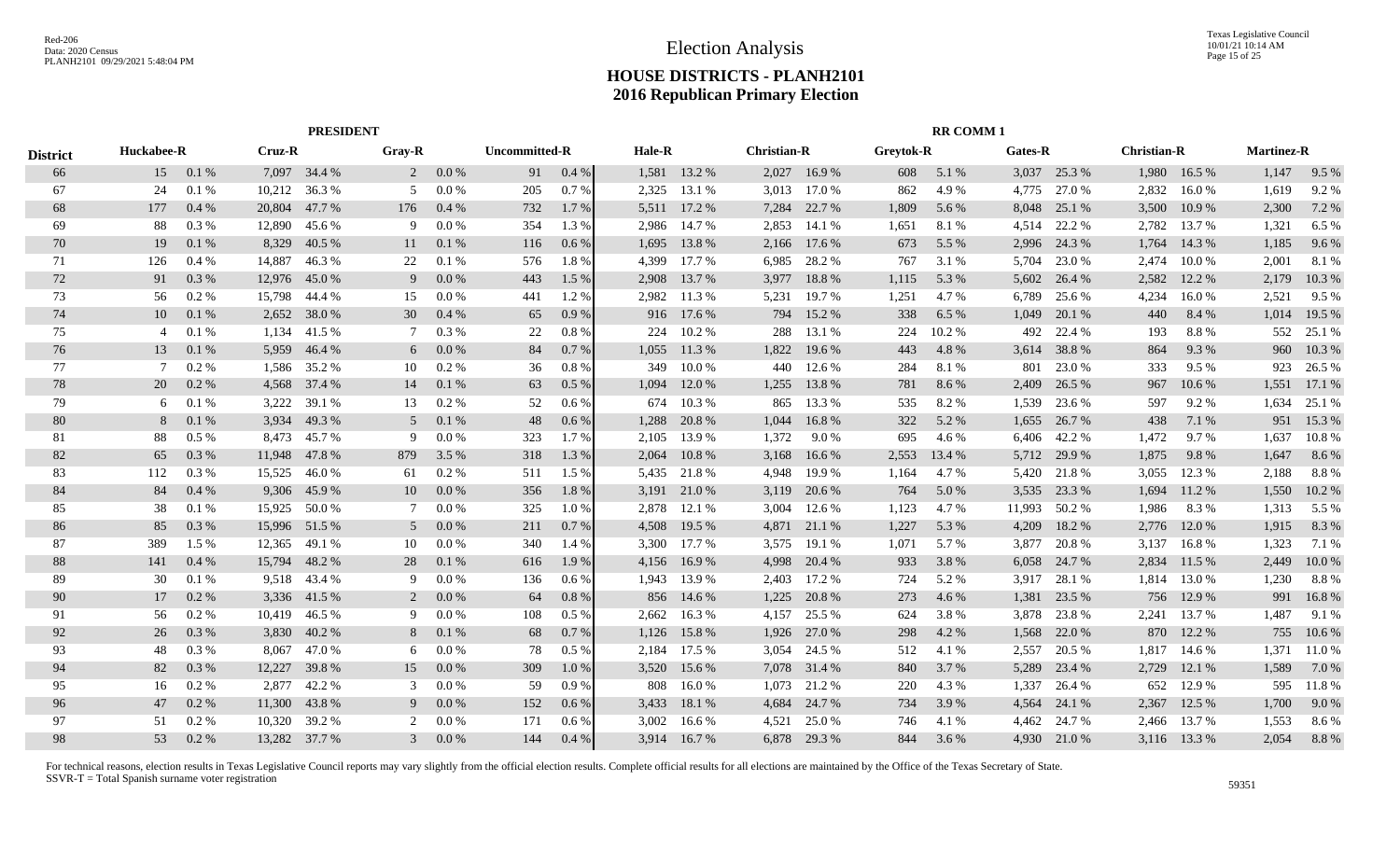Texas Legislative Council 10/01/21 10:14 AM Page 16 of 25

## **HOUSE DISTRICTS - PLANH2101 2016 Republican Primary Election**

|                 | <b>RR COMM 1</b> |                |                     | SUP CT 3      |            |                 |         | SUP CT 5      |                |               |                 | <b>SUP CT 9</b> |        |               |          |              | CCA <sub>2</sub> |               |        |               |
|-----------------|------------------|----------------|---------------------|---------------|------------|-----------------|---------|---------------|----------------|---------------|-----------------|-----------------|--------|---------------|----------|--------------|------------------|---------------|--------|---------------|
| <b>District</b> | Jeffrey-R        |                | <b>Massengale-R</b> |               | Lehrmann-R |                 | Green-R |               | <b>Green-R</b> |               | <b>Guzman-R</b> |                 | Pool-R |               | Oldner-R |              | <b>Wheless-R</b> |               | Keel-R |               |
| 66              |                  | $1,635$ 13.6 % |                     | 7,139 52.3 %  |            | 6,508 47.7 %    |         | 5,622 44.6 %  |                | 6,977 55.4 %  |                 | 9,355 69.6 %    |        | 4,090 30.4 %  |          | 2,413 19.7 % |                  | 5,890 48.1 %  |        | 3,934 32.1 %  |
| 67              | 2,264            | 12.8 %         | 9,441               | 48.3%         |            | 10,107 51.7 %   | 8,119   | 44.5 %        |                | 10,128 55.5 % | 13,405          | 69.4%           | 5,902  | 30.6 %        | 3,581    | 19.9%        | 8,945            | 49.8%         |        | 5,452 30.3 %  |
| 68              |                  | 3,647 11.4 %   |                     | 20,218 59.4 % | 13,797     | 40.6 %          |         | 17,043 53.2 % |                | 15,016 46.8 % |                 | 15,401 46.6 %   | 17,668 | 53.4 %        |          | 8,551 27.7 % | 10,875           | 35.3 %        |        | 11,412 37.0 % |
| 69              | 4,199            | 20.7 %         |                     | 10,503 50.9 % | 10,144     | 49.1 %          | 11,804  | 60.0 %        | 7,875          | 40.0 %        |                 | 8,244 41.1 %    | 11,809 | 58.9%         |          | 6,275 33.1 % | 5,367            | 28.3 %        |        | 7,326 38.6 %  |
| 70              | 1,831            | 14.9 %         |                     | 7,341 53.7 %  | 6,328      | 46.3%           |         | 6,015 47.0 %  |                | 6,774 53.0 %  | 9,023           | 66.3%           | 4,590  | 33.7 %        |          | 2,721 21.5 % | 6,126            | 48.4 %        |        | 3,808 30.1 %  |
| 71              | 2,479            | 10.0%          |                     | 11,540 44.4 % | 14,468     | 55.6 %          | 9,969   | 41.0%         | 14,355         | 59.0%         | 11,449          | 45.7 %          | 13,604 | 54.3 %        | 5,495    | 22.9 %       | 9,367            | 39.0%         |        | 9,147 38.1 %  |
| 72              | 2,824            | 13.3 %         |                     | 11,115 50.0 % |            | $11,111$ 50.0 % |         | 13,086 61.7 % |                | 8,118 38.3 %  |                 | 9,916 45.6 %    | 11,813 | 54.4 %        | 5,695    | 27.8%        | 6,141            | 29.9 %        |        | 8,677 42.3 %  |
| 73              | 3,481            | 13.1 %         | 11,522              | 41.2%         | 16,421     | 58.8%           |         | 15,445 56.2 % | 12,029         | 43.8%         |                 | 15,566 56.0 %   | 12,243 | 44.0%         |          | 5,896 23.0 % |                  | 9,613 37.5 %  |        | 10,159 39.6 % |
| 74              | 659              | 12.6 %         |                     | 2,413 45.7 %  |            | 2,870 54.3 %    |         | 2,332 46.3 %  |                | 2,709 53.7 %  |                 | 2,692 50.3%     | 2,665  | 49.7 %        |          | 1,442 28.7 % |                  | 1,515 30.1 %  |        | 2,068 41.2 %  |
| 75              | 224              | 10.2%          | 1,001               | 45.5 %        | 1,197      | 54.5 %          |         | 878 40.9%     | 1,268          | 59.1 %        |                 | 1,343 61.3%     |        | 849 38.7 %    |          | 558 26.2 %   | 639              | 30.0%         |        | 933 43.8 %    |
| 76              | 547              | 5.9 %          |                     | 3,990 41.9 %  | 5,544      | 58.1 %          |         | 3,558 38.4 %  |                | 5,702 61.6 %  |                 | 6,261 65.4 %    | 3,316  | 34.6 %        | 2,347    | 26.4 %       | 2,856            | 32.2 %        |        | 3,673 41.4 %  |
| 77              | 358              | 10.3 %         |                     | 1,523 43.2 %  | 2,004      | 56.8%           |         | 1,411 41.0 %  | 2,027          | 59.0 %        |                 | 2,184 61.2 %    | 1,383  | 38.8 %        | 897      | 26.6 %       | 985              | 29.2 %        | 1,494  | 44.3 %        |
| 78              | 1,025            | 11.3 %         |                     | 4,064 43.4 %  |            | 5,305 56.6 %    |         | 3,616 40.2 %  |                | 5,382 59.8 %  |                 | 5,108 55.1 %    | 4,163  | 44.9 %        |          | 2,391 27.1 % | 2,550            | 28.9%         |        | 3,895 44.1 %  |
| 79              | 675              | 10.4 %         |                     | 2,875 43.6 %  |            | 3,716 56.4 %    |         | 2,597 40.6 %  | 3,800          | 59.4 %        |                 | 4,025 60.9%     | 2,582  | 39.1 %        | 1,727    | 27.4 %       | 1,762            | 28.0%         |        | 2,809 44.6 %  |
| 80              | 500              | 8.1 %          | 3,025               | 48.4 %        |            | 3,224 51.6 %    |         | 3,190 52.3 %  | 2,907          | 47.7 %        |                 | 3,293 51.8 %    | 3,061  | 48.2 %        | 1,214    | 20.6 %       |                  | 2,134 36.2 %  |        | 2,553 43.3 %  |
| 81              | 1,509            | 9.9%           |                     | 8,870 56.8%   | 6,734      | 43.2 %          |         | 9,359 62.2 %  | 5,687          | 37.8 %        |                 | 8,301 53.0 %    |        | 7,350 47.0 %  |          | 4,626 31.3 % | 5,038            | 34.0 %        |        | 5,133 34.7 %  |
| 82              | 2,077            | 10.9%          |                     | 9,135 47.1 %  |            | 10,254 52.9 %   |         | 11,543 61.8 % |                | 7,143 38.2 %  |                 | 10,382 53.3 %   | 9,099  | 46.7 %        |          | 3,955 22.2 % | 6,395            | 35.9 %        |        | 7,461 41.9 %  |
| 83              | 2,671            | 10.7 %         | 16,227              | 59.3 %        |            | 11,118 40.7 %   |         | 10,728 43.4 % | 13,967         | 56.6 %        |                 | 12,563 48.3 %   |        | 13,429 51.7 % | 7,602    | 32.0 %       | 7,983            | 33.6 %        |        | 8,167 34.4 %  |
| 84              | 1,308            | 8.6 %          | 9,554               | 57.0 %        | 7,194      | 43.0 %          |         | 6,358 42.2 %  |                | 8,702 57.8 %  |                 | 8,904 55.8%     | 7,039  | 44.2 %        | 4,256    | 29.2 %       | 5,187            | 35.6 %        |        | 5,145 35.3 %  |
| 85              | 1,579            | 6.6%           | 12,107              | 50.2 %        | 12,017     | 49.8%           |         | 9,836 43.3 %  |                | 12,858 56.7 % | 13,069          | 55.7 %          |        | 10,390 44.3 % | 6,206    | 28.9%        | 6,572            | 30.6 %        |        | 8,706 40.5 %  |
| 86              | 3,633            | 15.7 %         |                     | 12,732 52.3 % |            | 11,602 47.7 %   |         | 13,762 59.1 % | 9,521          | 40.9%         |                 | 11,848 49.5 %   | 12,105 | 50.5 %        |          | 7,598 33.5 % | 5,024            | 22.1 %        |        | 10,076 44.4 % |
| 87              | 2,395            | 12.8%          |                     | 9,322 47.9 %  |            | 10,130 52.1 %   |         | 7,575 40.7%   | 11,029         | 59.3%         |                 | 7,797 40.8 %    |        | 11,301 59.2 % | 4,356    | 23.8%        | 6,342            | 34.7 %        |        | 7,575 41.5 %  |
| 88              | 3,119            | 12.7 %         |                     | 14,571 57.6 % | 10,730     | 42.4 %          |         | 13,971 57.8 % | 10,189         | 42.2 %        | 11,038          | 44.2 %          | 13,924 | 55.8%         | 7,530    | 32.2 %       | 7,329            | 31.3%         |        | 8,552 36.5 %  |
| 89              | 1,901            | 13.6 %         |                     | 7,747 51.5 %  | 7,283      | 48.5 %          |         | 6,673 47.0 %  | 7,533          | 53.0 %        | 9,723           | 65.0%           | 5,244  | 35.0 %        |          | 2,976 21.4 % | 6,897            | 49.6 %        |        | 4,044 29.1 %  |
| 90              | 400              | 6.8%           | 2,537               | 40.7 %        | 3,699      | 59.3 %          |         | 2,640 44.9 %  |                | 3,240 55.1 %  |                 | 4,096 66.3 %    | 2,083  | 33.7 %        |          | 1,090 19.1 % | 2,481            | 43.4 %        |        | 2,141 37.5 %  |
| 91              | 1,277            | 7.8%           |                     | 7,694 43.8 %  | 9,854      | 56.2%           |         | 7,930 47.9 %  | 8,639          | 52.1 %        |                 | 10,554 61.7 %   | 6,556  | 38.3 %        |          | 2,807 17.4 % | 7,486            | 46.5 %        |        | 5,813 36.1 %  |
| 92              | 583              | 8.2%           | 3,459               | 46.2 %        | 4,036      | 53.8%           | 3,483   | 48.7 %        | 3,668          | 51.3%         |                 | 4,672 62.6 %    | 2,793  | 37.4 %        | 1,169    | 16.8%        | 3,186            | 45.7 %        |        | 2,610 37.5 %  |
| 93              | 982              | 7.9 %          | 6,221               | 47.0 %        | 7,019      | 53.0%           | 6,002   | 47.3 %        | 6,676          | 52.7 %        | 7,859           | 60.1 %          | 5,210  | 39.9 %        | 2,258    | 18.3%        | 5,509            | 44.6 %        |        | 4,585 37.1 %  |
| 94              | 1,529            | 6.8%           |                     | 11,334 46.3 % |            | 13,132 53.7 %   |         | 11,646 50.6 % | 11,357         | 49.4 %        | 15,596          | 65.0%           | 8,381  | 35.0 %        | 3,353    | 15.0 %       | 10,893           | 48.8%         |        | 8,086 36.2 %  |
| 95              | 373              | 7.4 %          |                     | 2,389 44.5 %  |            | 2,977 55.5 %    |         | 2,272 44.4 %  | 2,840          | 55.6 %        | 3,309           | 62.4 %          | 1,995  | 37.6 %        | 905      | 18.3%        | 2,122            | 42.9%         |        | 1,923 38.8 %  |
| 96              | 1,488            | 7.8 %          |                     | 9,363 46.3 %  |            | 10,881 53.7%    |         | 9,485 49.2 %  |                | 9,798 50.8 %  | 12,351          | 61.6%           | 7,686  | 38.4 %        | 3,386    | 18.1 %       | 8,391            | 44.9%         |        | 6,915 37.0 %  |
| 97              | 1,303            | 7.2 %          |                     | 8,316 41.5 %  |            | 11,699 58.5 %   |         | 8,497 45.3 %  |                | 10,263 54.7 % | 12,650          | 64.8%           |        | 6,886 35.2 %  | 3,096    | 17.5 %       | 8,067            | 45.5 %        |        | 6,576 37.1 %  |
| 98              | 1,727            | 7.4 %          |                     | 11,980 46.3 % |            | 13,916 53.7 %   |         | 11,353 47.2 % |                | 12,710 52.8 % |                 | 16,314 64.6 %   |        | 8,929 35.4 %  |          | 3,726 15.9 % |                  | 11,582 49.5 % |        | 8,107 34.6 %  |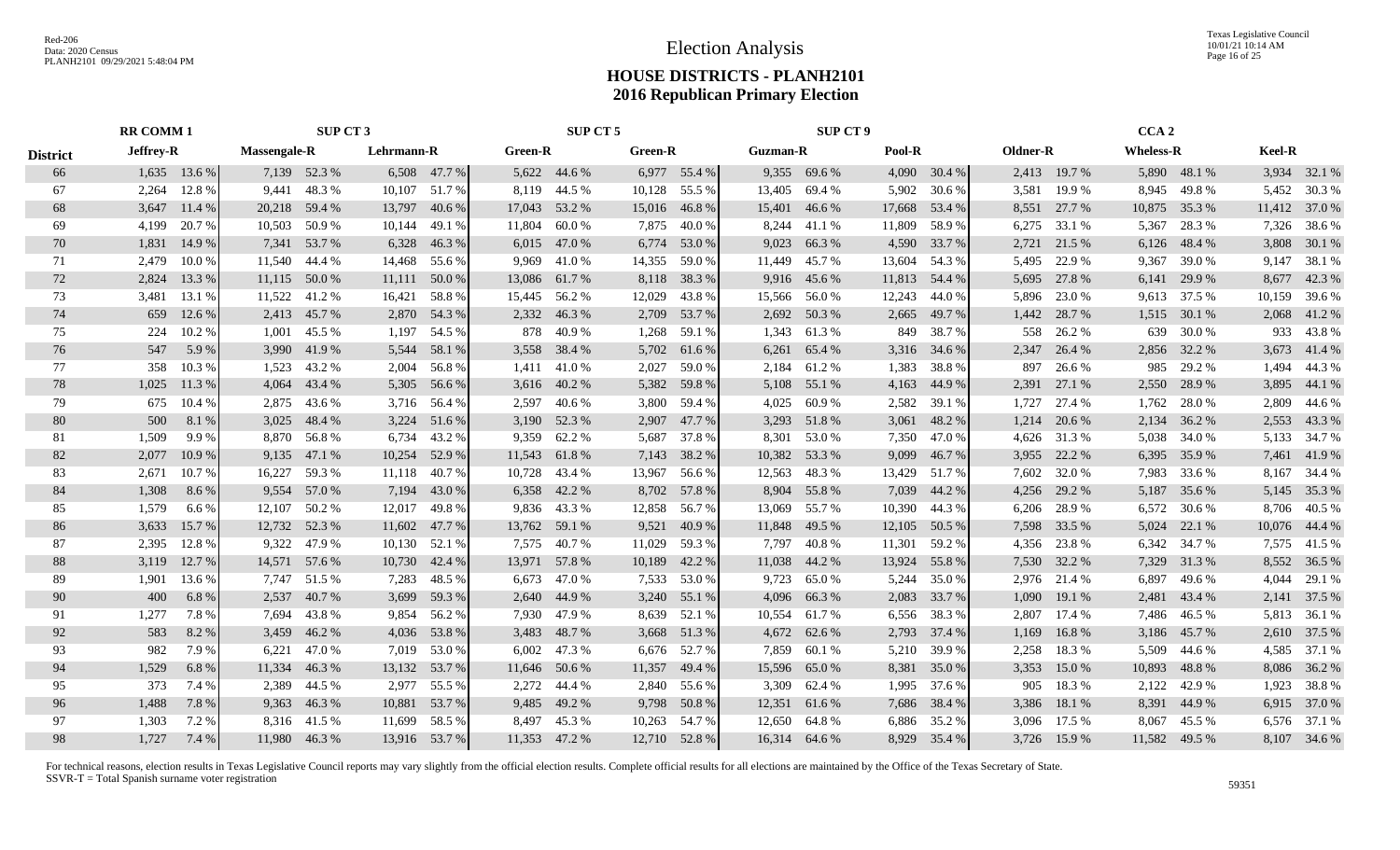|                 |                 |        |           | CCA <sub>5</sub> |                |        |         |           |                  | CCA <sub>6</sub> |         |            |
|-----------------|-----------------|--------|-----------|------------------|----------------|--------|---------|-----------|------------------|------------------|---------|------------|
| <b>District</b> | <b>Walker-R</b> |        | Webster-R |                  | <b>Smith-R</b> |        | Harle-R |           | <b>Keasler-R</b> |                  | Davis-R |            |
| 66              | 4,964           | 40.8%  | 3,676     | 30.2 %           | 1,585          | 13.0 % | 1,930   | 15.9%     | 8,009            | 69.6%            | 3,494   | 30.4 %     |
| 67              | 6,824           | 39.3%  | 5,345     | 30.8%            | 2,457          | 14.1 % | 2,749   | 15.8 %    | 11,413           | 68.6%            | 5,221   | 31.4 %     |
| 68              | 14,112          | 45.2%  | 6,576     | $21.1\text{ }\%$ | 6,762          | 21.7%  | 3,761   | 12.1 %    | 15,609           | 52.1 %           | 14,356  | 47.9%      |
| 69              | 7,812           | 40.9%  | 3,211     | 16.8%            | 5,414          | 28.4 % | 2,656   | 13.9%     | 8,371            | 45.2%            | 10,164  | 54.8 %     |
| $70\,$          | 5,557           | 44.4 % | 3,835     | 30.6 %           | 1,620          | 12.9 % | 1,505   | 12.0 %    | 8,099            | 68.5 %           | 3,721   | 31.5 %     |
| 71              | 10,199          | 42.1 % | 4,947     | 20.4 %           | 5,421          | 22.4 % | 3,671   | 15.1 %    | 14,110           | 59.9%            | 9,434   | 40.1 %     |
| $72\,$          | 9,384           | 44.5 % | 2,921     | 13.9%            | 6,395          | 30.3 % | 2,385   | 11.3 %    | 10,472           | 52.0 %           | 9,661   | 48.0%      |
| 73              | 10,433          | 39.9%  | 4,962     | 19.0%            | 5,320          | 20.3%  | 5,449   | 20.8%     | 12,626           | 51.5 %           | 11,889  | 48.5 %     |
| 74              | 2,594           | 50.3 % | 872       | 16.9%            | 1,125          | 21.8%  | 571     | 11.1 %    | 2,270            | 45.8%            | 2,690   | 54.2 %     |
| 75              | 1,035           | 48.2%  | 381       | 17.7 %           | 501            | 23.3 % | 232     | 10.8%     | 980              | 46.4%            | 1,133   | 53.6 %     |
| 76              | 3,151           | 36.1 % | 2,324     | 26.6%            | 2,138          | 24.5 % | 1,113   | 12.8%     | 5,635            | 65.4 %           | 2,979   | 34.6 %     |
| 77              | 1,637           | 48.1 % | 562       | 16.5 %           | 815            | 23.9%  | 392     | 11.5 %    | 1,513            | 45.2 %           | 1,834   | 54.8 %     |
| 78              | 4,743           | 52.8%  | 1,366     | 15.2 %           | 1,849          | 20.6%  | 1,028   | 11.4 %    | 4,281            | 49.3%            | 4,405   | 50.7%      |
| 79              | 3,255           | 51.2%  | 1,001     | 15.8%            | 1,445          | 22.7 % | 652     | 10.3%     | 2,920            | 47.1 %           | 3,285   | 52.9%      |
| $80\,$          | 2,862           | 47.0 % | 760       | 12.5 %           | 1,187          | 19.5 % | 1,277   | 21.0%     | 3,265            | 56.0%            | 2,562   | 44.0%      |
| 81              | 6,994           | 46.8%  | 2,306     | 15.4 %           | 3,531          | 23.6 % | 2,106   | 14.1 %    | 6,596            | 45.1 %           | 8,042   | 54.9%      |
| 82              | 7,778           | 43.0 % | 4,596     | 25.4 %           | 3,627          | 20.1 % | 2,068   | 11.4 %    | 7,960            | 46.2%            | 9,277   | 53.8%      |
| 83              | 12,045          | 49.9%  | 3,853     | 16.0%            | 5,017          | 20.8%  | 3,240   | 13.4 %    | 14,557           | 62.2 %           | 8,852   | 37.8%      |
| 84              | 6,745           | 45.9%  | 2,623     | 17.9 %           | 2,917          | 19.9 % | 2,394   | 16.3 %    | 9,308            | 65.3%            | 4,937   | 34.7 %     |
| 85              | 9,367           | 43.4 % | 3,574     | 16.5 %           | 5,783          | 26.8%  | 2,883   | 13.3 %    | 11,797           | 56.6%            | 9,053   | 43.4 %     |
| 86              | 11,472          | 50.0%  | 4,346     | 19.0%            | 4,160          | 18.1 % | 2,956   | 12.9 %    | 10,873           | 48.7%            | 11,452  | $51.3\ \%$ |
| $87\,$          | 9,655           | 51.9%  | 3,264     | 17.6 %           | 3,922          | 21.1%  | 1,749   | 9.4%      | 9,064            | 50.7%            | 8,811   | 49.3%      |
| 88              | 11,733          | 49.3%  | 3,865     | 16.3%            | 5,641          | 23.7 % | 2,541   | 10.7%     | 11,195           | 48.6%            | 11,837  | 51.4 %     |
| 89              | 5,529           | 40.9%  | 4,083     | 30.2 %           | 2,078          | 15.4 % | 1,814   | 13.4 %    | 8,684            | 67.3 %           | 4,210   | 32.7 %     |
| $90\,$          | 2,477           | 43.1 % | 1,245     | 21.6 %           | 952            | 16.6%  | 1,077   | 18.7%     | 3,531            | 63.2%            | 2,053   | 36.8%      |
| 91              | 7,346           | 45.0%  | 4,077     | 25.0%            | 2,257          | 13.8%  | 2,634   | 16.1%     | 9,961            | 62.6%            | 5,961   | 37.4 %     |
| 92              | 3,066           | 43.3 % | 1,614     | 22.8 %           | 1,062          | 15.0%  | 1,335   | 18.9%     | 4,420            | 64.7%            | 2,414   | 35.3 %     |
| 93              | 5,599           | 45.0%  | 3,335     | 26.8%            | 1,780          | 14.3 % | 1,729   | 13.9%     | 7,735            | 64.3 %           | 4,294   | 35.7%      |
| 94              | 9,243           | 40.9%  | 5,367     | 23.7 %           | 3,295          | 14.6 % | 4,705   | $20.8~\%$ | 14,363           | 66.0%            | 7,407   | 34.0 %     |
| 95              | 2,191           | 44.0%  | 1,258     | 25.2 %           | 747            | 15.0%  | 787     | 15.8%     | 3,171            | 65.2%            | 1,694   | 34.8%      |
| 96              | 8,260           | 43.9%  | 4,284     | 22.8 %           | 2,636          | 14.0%  | 3,640   | 19.3%     | 11,991           | 65.8%            | 6,245   | 34.2 %     |
| 97              | 8,044           | 44.8%  | 4,056     | 22.6 %           | 2,521          | 14.0%  | 3,324   | 18.5 %    | 11,355           | 65.5 %           | 5,980   | 34.5 %     |
| 98              | 9,471           | 40.3 % | 6,187     | 26.3%            | 2,987          | 12.7 % | 4,853   | 20.7%     | 15,306           | 67.5 %           | 7,376   | 32.5 %     |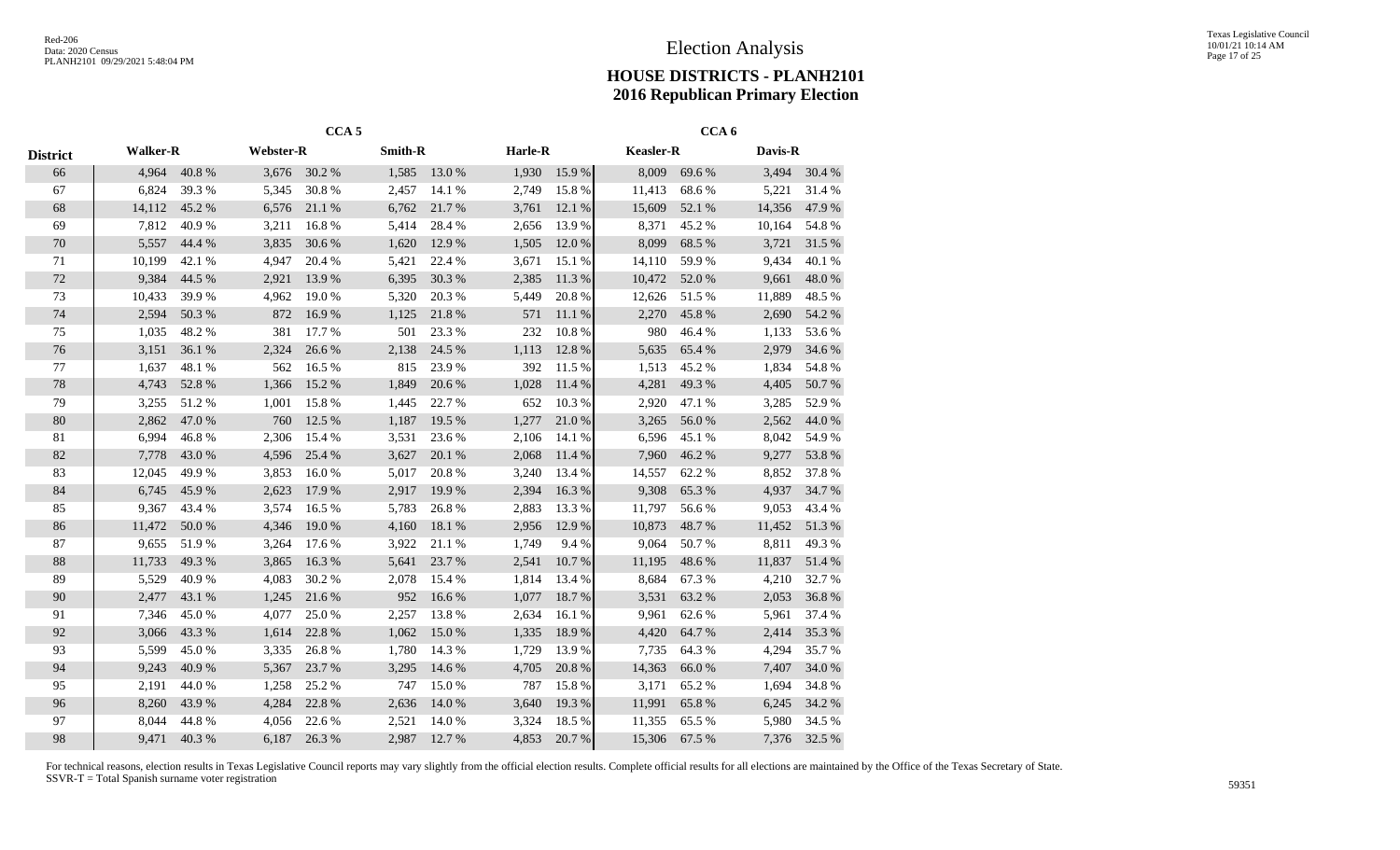|                 |                |              |       |                                    |                |               |     |                   |                | <b>PRESIDENT</b> |                 |            |                 |                |       |               |    |                 |       |       |
|-----------------|----------------|--------------|-------|------------------------------------|----------------|---------------|-----|-------------------|----------------|------------------|-----------------|------------|-----------------|----------------|-------|---------------|----|-----------------|-------|-------|
| <b>District</b> | <b>Trump-R</b> |              |       | <b>Kasich-R</b><br><b>Graham-R</b> |                | <b>Bush-R</b> |     | <b>Christie-R</b> |                | <b>Fiorina-R</b> |                 | Santorum-R |                 | <b>Rubio-R</b> |       | Paul-R        |    | <b>Carson-R</b> |       |       |
| 99              |                | 6,543 29.1 % | 993   | 4.4 %                              | 3              | $0.0\%$       | 290 | 1.3 %             | 26             | 0.1%             | 29              | 0.1%       |                 | 12 0.1 %       |       | 4,069 18.1 %  | 42 | $0.2\%$         | 1,021 | 4.5 % |
| 100             |                | 1,933 24.4 % | 764   | 9.6%                               | $\overline{4}$ | 0.1%          | 73  | $0.9\ \%$         | 6              | 0.1 %            | $7\phantom{.0}$ | 0.1 %      | $\mathbf{3}$    | 0.0 %          | 2,621 | 33.1 %        | 21 | 0.3 %           | 214   | 2.7 % |
| 101             | 2,351          | 24.9%        | 285   | 3.0%                               | 3              | 0.0 %         | 100 | 1.1 %             | 4              | $0.0\%$          | 10              | 0.1%       | 9               | 0.1%           | 1,814 | 19.3 %        | 27 | 0.3%            | 510   | 5.4 % |
| 102             |                | 2,814 24.1 % | 1,004 | 8.6%                               | 8              | 0.1%          | 151 | 1.3 %             | 16             | 0.1 %            | 14              | 0.1 %      | 10              | 0.1 %          | 2,931 | 25.1 %        | 30 | 0.3 %           | 445   | 3.8%  |
| 103             | 1,909          | 27.7 %       | 527   | 7.6 %                              | 2              | $0.0\,\%$     | 110 | 1.6 %             | 7              | 0.1%             | 10              | 0.1%       | 4               | 0.1%           | 1,809 | 26.2 %        | 27 | 0.4%            | 231   | 3.3 % |
| 104             | 865            | 26.7%        | 107   | 3.3 %                              | 7              | $0.2\%$       | 53  | 1.6 %             |                | $0.0\%$          | 3               | 0.1 %      | 2               | 0.1 %          | 686   | 21.2%         | 10 | 0.3%            | 121   | 3.7 % |
| 105             | 2,682          | 28.6%        | 477   | 5.1 %                              | 4              | $0.0\ \%$     | 105 | 1.1%              | 2              | 0.0 %            | 8               | $0.1\ \%$  | 4               | $0.0\%$        | 1,926 | 20.6%         | 18 | 0.2 %           | 341   | 3.6 % |
| 106             | 4,971          | 26.9%        | 853   | 4.6 %                              | 2              | 0.0 %         | 214 | 1.2 %             | 22             | 0.1 %            | 18              | 0.1 %      | $7\phantom{.0}$ | 0.0 %          | 4,061 | 21.9 %        | 47 | 0.3 %           | 753   | 4.1 % |
| 107             | 3,244          | 24.7 %       | 960   | 7.3 %                              | 13             | 0.1%          | 163 | 1.2%              | 8              | 0.1%             | 8               | 0.1%       | 7               | 0.1%           |       | 3,158 24.0 %  | 33 | $0.3\%$         | 473   | 3.6 % |
| 108             |                | 8,649 21.9 % | 5,120 | 13.0 %                             | 10             | 0.0 %         | 568 | 1.4 %             | 35             | 0.1 %            | 58              | $0.1\ \%$  | $\tau$          | 0.0 %          |       | 14,616 37.1 % | 83 | 0.2 %           | 898   | 2.3 % |
| 109             |                | 1,470 29.1 % | 137   | 2.7 %                              | 8              | 0.2 %         | 40  | $0.8\ \%$         | $\overline{4}$ | 0.1%             | 5               | 0.1%       | 4               | 0.1%           |       | 749 14.8 %    | 13 | 0.3%            | 246   | 4.9 % |
| 110             |                | 772 31.4 %   | 43    | 1.8%                               | $\overline{2}$ | 0.1 %         | 27  | 1.1 %             | $\overline{2}$ | 0.1 %            | 4               | 0.2 %      | $\mathbf{1}$    | 0.0 %          | 388   | 15.8%         | 8  | 0.3 %           | 76    | 3.1 % |
| 111             | 1.791          | 22.0 %       | 324   | 4.0%                               | 2              | $0.0\%$       | 66  | $0.8\ \%$         | $\overline{4}$ | $0.0\%$          | 9               | 0.1%       | 4               | $0.0\%$        | 1,612 | 19.8%         | 11 | 0.1%            | 471   | 5.8%  |
| 112             | 6,766          | 24.1 %       | 2,053 | 7.3 %                              | 16             | 0.1%          | 311 | 1.1 %             | 26             | 0.1%             | 26              | 0.1%       | 21              | 0.1%           | 7,029 | 25.0%         | 70 | $0.2\%$         | 951   | 3.4 % |
| 113             | 3,502          | 27.4 %       | 391   | 3.1 %                              | 7              | 0.1%          | 171 | 1.3 %             | 13             | 0.1%             | 20              | 0.2 %      | 11              | 0.1%           | 2,186 | 17.1 %        | 32 | 0.3%            | 522   | 4.1 % |
| 114             | 2,270          | 27.7 %       | 240   | 2.9 %                              | 3              | 0.0 %         | 66  | $0.8\ \%$         | 8              | 0.1 %            | $\overline{4}$  | $0.0\ \%$  | $\perp$         | 0.0 %          | 1,524 | 18.6 %        | 17 | 0.2 %           | 316   | 3.9%  |
| 115             | 4,802          | 25.7 %       | 1,640 | 8.8%                               | 9              | $0.0\%$       | 267 | 1.4 %             | 25             | 0.1%             | 30              | 0.2 %      | 6               | $0.0\%$        | 5,015 | 26.8%         | 43 | $0.2\%$         | 602   | 3.2 % |
| 116             |                | 2,548 24.0 % | 484   | 4.6 %                              | 5              | 0.0 %         | 175 | 1.6 %             | 10             | 0.1 %            | 17              | 0.2 %      | $\overline{4}$  | 0.0 %          |       | 2,612 24.6 %  | 49 | 0.5 %           | 406   | 3.8 % |
| 117             | 1,739          | 25.1 %       | 319   | 4.6 %                              | $\overline{4}$ | 0.1%          | -84 | 1.2%              | 9              | 0.1%             | 9               | 0.1%       | $\overline{0}$  | $0.0\%$        | 1,503 | 21.7 %        | 18 | 0.3 %           | 277   | 4.0%  |
| 118             |                | 3,081 27.2 % | 296   | 2.6 %                              | 8              | 0.1 %         | 140 | 1.2%              | 11             | 0.1 %            | 9               | 0.1 %      | 5               | $0.0\%$        | 1,931 | 17.0 %        | 22 | 0.2 %           | 402   | 3.5 % |
| 119             | 2,484          | 28.9%        | 209   | 2.4 %                              | 3              | $0.0\%$       | 114 | 1.3%              | 5              | 0.1%             | 12              | 0.1%       | 6               | 0.1%           | 1,439 | 16.8%         | 37 | 0.4%            | 326   | 3.8%  |
| 120             | 2,205          | 27.0 %       | 340   | 4.2 %                              | 6              | 0.1%          | 132 | 1.6%              | 16             | 0.2 %            | 13              | 0.2 %      | 3               | 0.0 %          | 1,630 | 20.0%         | 25 | 0.3%            | 344   | 4.2 % |
| 121             | 6,834          | 23.3 %       | 1,991 | 6.8%                               | 14             | 0.0 %         | 897 | 3.1 %             | 52             | 0.2%             | 30              | $0.1\ \%$  | 8               | $0.0\%$        | 7,696 | 26.2%         | 91 | 0.3 %           | 961   | 3.3 % |
| 122             | 5,752          | 23.2 %       | 1,255 | 5.1 %                              | 3              | 0.0 %         | 335 | 1.4 %             | 18             | 0.1%             | 26              | 0.1 %      | 6               | 0.0 %          | 6,351 | 25.6 %        | 39 | 0.2 %           | 788   | 3.2 % |
| 123             | 3,457          | 24.9 %       | 771   | 5.6 %                              | 10             | 0.1%          | 299 | 2.2 %             | 29             | 0.2 %            | 20              | 0.1%       | 8               | 0.1%           | 3,444 | 24.8%         | 53 | $0.4\%$         | 454   | 3.3 % |
| 124             | 1,647          | 26.4 %       | 185   | 3.0 %                              | 6              | 0.1%          | 71  | 1.1%              | 10             | 0.2 %            | $7\phantom{.0}$ | 0.1 %      | 2               | $0.0\%$        |       | 1,363 21.8 %  | 19 | 0.3 %           | 253   | 4.1 % |
| 125             |                | 2,945 23.4 % | 412   | 3.3 %                              | 6              | $0.0\%$       | 160 | 1.3 %             | 14             | 0.1%             | 8               | 0.1%       | 4               | $0.0\%$        |       | 2,706 21.5 %  | 40 | $0.3\%$         | 563   | 4.5 % |
| 126             |                | 6,915 25.0 % | 1,344 | 4.9 %                              | 11             | $0.0\%$       | 307 | 1.1 %             | 27             | 0.1%             | 41              | 0.1 %      | 11              | 0.0 %          | 4,883 | 17.6 %        | 69 | 0.2 %           | 812   | 2.9 % |
| 127             |                | 6,378 23.8 % | 1,224 | 4.6 %                              | 6              | $0.0\,\%$     | 259 | 1.0%              | 39             | 0.1%             | 27              | 0.1%       | 6               | $0.0\%$        | 4,525 | 16.9%         | 50 | $0.2\%$         | 905   | 3.4 % |
| 128             |                | 5,565 28.4 % | 368   | 1.9%                               | $\tau$         | $0.0\%$       | 168 | 0.9%              | 9              | $0.0\%$          | 11              | 0.1 %      | 8               | $0.0\%$        | 2,103 | 10.7 %        | 41 | $0.2\%$         | 570   | 2.9 % |
| 129             | 6,213          | 25.1 %       | 1,294 | 5.2 %                              | 5              | $0.0\%$       | 281 | 1.1 %             | 15             | 0.1%             | 25              | 0.1%       | 6               | $0.0\%$        | 4,369 | 17.6 %        | 59 | $0.2\%$         | 701   | 2.8%  |
| 130             | 6,139          | 23.4 %       | 910   | 3.5 %                              | 5              | 0.0 %         | 160 | $0.6\,\%$         | $\tau$         | 0.0 %            | 15              | 0.1 %      | $7\phantom{.0}$ | 0.0 %          | 4,038 | 15.4 %        | 43 | 0.2 %           | 811   | 3.1 % |
| 131             |                | 908 26.5 %   | 140   | 4.1 %                              | 2              | 0.1%          | 97  | 2.8%              | 4              | 0.1%             | 4               | 0.1%       | $\overline{4}$  | 0.1%           | 528   | 15.4 %        | 10 | $0.3\%$         | 114   | 3.3 % |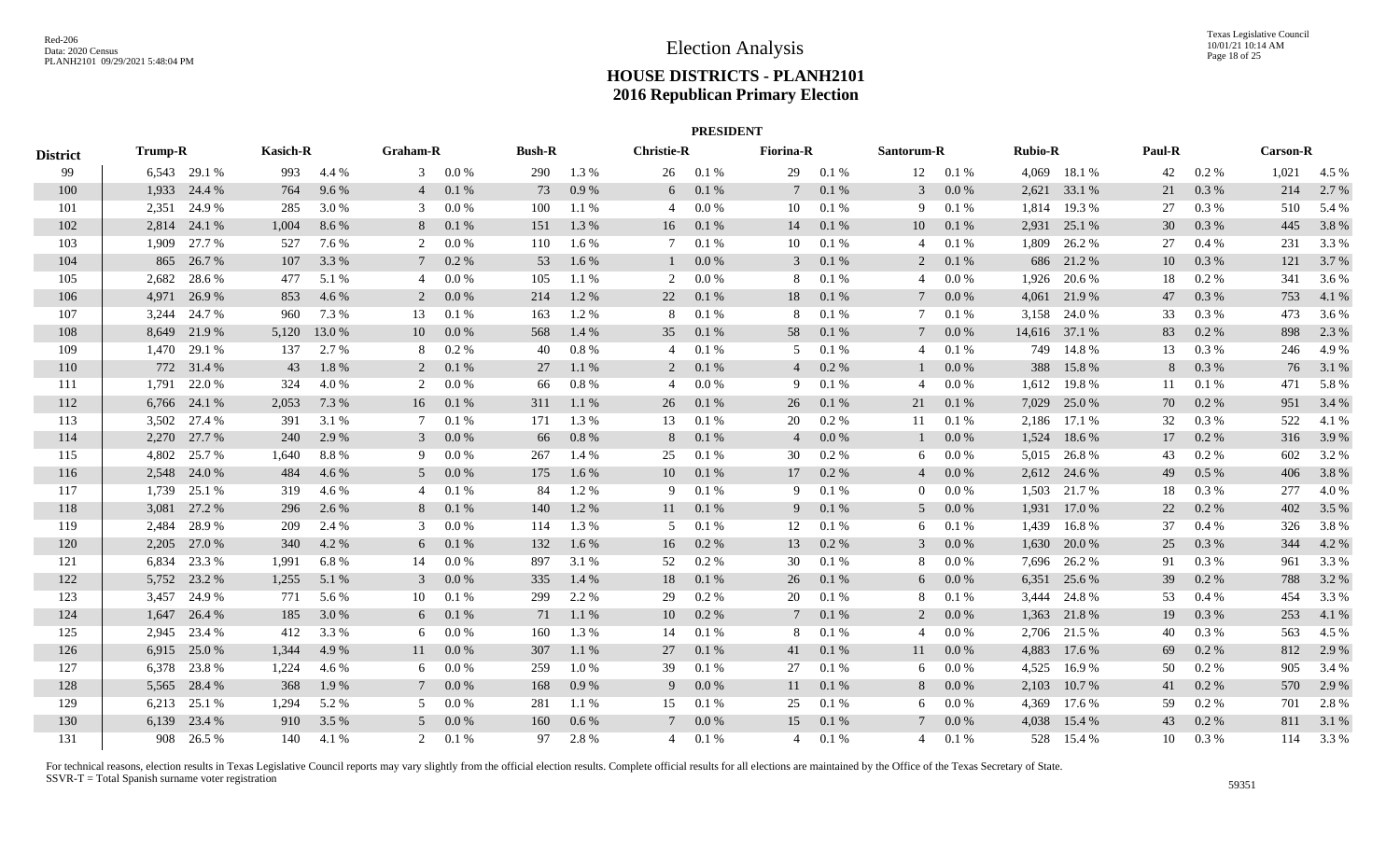|                 |                |          |               | <b>PRESIDENT</b> |                |           |                      |         |        |              |                    |              |                  | <b>RR COMM1</b> |         |              |                    |              |                   |         |
|-----------------|----------------|----------|---------------|------------------|----------------|-----------|----------------------|---------|--------|--------------|--------------------|--------------|------------------|-----------------|---------|--------------|--------------------|--------------|-------------------|---------|
| <b>District</b> | Huckabee-R     |          | <b>Cruz-R</b> |                  | Gray-R         |           | <b>Uncommitted-R</b> |         | Hale-R |              | <b>Christian-R</b> |              | <b>Greytok-R</b> |                 | Gates-R |              | <b>Christian-R</b> |              | <b>Martinez-R</b> |         |
| 99              | 47             | $0.2\%$  | 9,118         | 40.6 %           | 14             | 0.1%      | 270                  | 1.2 %   |        | 2,662 16.7%  |                    | 4,135 26.0 % | 670              | 4.2 %           |         | 3,681 23.1 % |                    | 2,199 13.8 % | 1,353             | $8.5\%$ |
| 100             | $\overline{4}$ | 0.1%     | 2,239         | 28.3%            |                | 0.0 %     | 32                   | 0.4%    | 690    | 13.8%        | 648                | 13.0 %       | 270              | 5.4 %           | 1,210   | 24.2 %       | 1,034              | 20.7%        | 644               | 12.9 %  |
| 101             | 34             | 0.4%     | 4,214         | 44.7 %           | .5             | 0.1%      | 57                   | $0.6\%$ | 1,322  | 18.5 %       | 1,526              | 21.3 %       | 306              | 4.3 %           | 1,583   | 22.1 %       | 893                | 12.5 %       | 920               | 12.9 %  |
| 102             | 17             | 0.1%     | 4,170         | 35.7 %           | 3              | 0.0 %     | 65                   | 0.6%    | 1,020  | 12.2 %       | 1,046              | 12.5 %       | 407              | 4.9%            | 2,417   | 29.0 %       | 1,693              | 20.3 %       | 1,034             | 12.4 %  |
| 103             | 12             | $0.2\%$  | 2,186         | 31.7 %           | 3              | 0.0 %     | 62                   | 0.9%    | 580    | 12.0 %       | 669                | 13.8%        | 214              | 4.4 %           | 1,390   | 28.8%        | 828                | 17.1 %       | 739               | 15.3 %  |
| 104             | $\overline{4}$ | 0.1%     | 1,371         | 42.3 %           | 2              | 0.1%      | 11                   | 0.3%    | 281    | 11.3 %       | 266                | 10.7%        | 114              | 4.6 %           | 675     | 27.1 %       | 363                | 14.6 %       | 603               | 24.2 %  |
| 105             | -8             | 0.1%     | 3,741         | 40.0%            | $\overline{4}$ | $0.0\ \%$ | 43                   | 0.5 %   | 904    | 13.4 %       | 961                | 14.3 %       | 344              | 5.1 %           | 1,949   | 28.9%        | 1,121              | 16.6 %       | 842               | 12.5 %  |
| 106             | 17             | 0.1%     | 7,413         | 40.0%            | $\overline{5}$ | 0.0 %     | 130                  | 0.7%    | 1,982  | 15.4 %       | 2,309              | 17.9 %       | 1,159            | 9.0%            | 3,373   | 26.2 %       | 1,522              | 11.8%        | 1,403             | 10.9%   |
| 107             | 23             | 0.2%     | 4.944         | 37.6 %           | $\mathcal{R}$  | 0.0 %     | 97                   | 0.7%    | 1,206  | 13.2 %       | 1,098              | 12.1 %       | 426              | 4.7 %           | 2,824   | 31.0 %       | 1,657              | 18.2 %       | 1,036             | 11.4 %  |
| 108             | 22             | 0.1%     | 9,158         | 23.2 %           | $\overline{5}$ | 0.0 %     | 187                  | 0.5 %   | 3,064  | 12.7 %       | 3,101              | 12.9 %       | 1,081            | 4.5 %           | 5,631   | 23.3 %       | 6,421              | 26.6 %       | 2,676             | 11.1 %  |
| 109             | 12             | 0.2 %    | 2,335         | 46.2%            |                | 0.0 %     | 33                   | 0.7%    | 541    | 14.3 %       | 530                | 14.0%        | 159              | 4.2 %           | 1,177   | 31.1 %       | 605                | 16.0%        | 442               | 11.7 %  |
| 110             | 5              | 0.2%     | 1,121         | 45.6 %           | 2              | 0.1%      | 6                    | 0.2 %   | 260    | 13.8%        | 255                | 13.5 %       | 81               | 4.3 %           | 555     | 29.5 %       | 246                | 13.1 %       | 322               | 17.1 %  |
| 111             | 17             | 0.2 %    | 3,804         | 46.7%            | 2              | 0.0 %     | 28                   | 0.3%    | 697    | 11.4 %       | 946                | 15.5 %       | 299              | 4.9%            | 1,750   | 28.7%        | 1,023              | 16.8%        | 920               | 15.1 %  |
| 112             | 37             | 0.1%     | 10,627        | 37.8%            | 5              | 0.0 %     | 166                  | $0.6\%$ | 2,676  | 13.8%        | 2,627              | 13.6 %       | 845              | 4.4 %           | 5,529   | 28.6 %       | 3,744              | 19.3%        | 2,130             | 11.0%   |
| 113             | 31             | 0.2 %    | 5,815         | 45.4 %           | $\overline{5}$ | 0.0 %     | 90                   | $0.7\%$ | 1.397  | 14.4 %       | 1,424              | 14.6 %       | 388              | 4.0%            | 2,876   | 29.5 %       | 1,526              | 15.7%        | 1,228             | 12.6 %  |
| 114             | 14             | 0.2 %    | 3,701         | 45.2 %           |                | 0.0 %     | 30                   | 0.4%    | 951    | 15.5 %       | 903                | 14.7%        | 282              | 4.6 %           | 1,713   | 27.9 %       | 870                | 14.2 %       | 910               | 14.8%   |
| 115             | 17             | 0.1%     | 6,092         | 32.6 %           | .5             | 0.0 %     | 160                  | 0.9%    |        | 1,470 11.7 % | 1,894              | 15.0%        | 616              | 4.9 %           | 3,403   | 27.0 %       | 2,345              | 18.6%        | 1,776             | 14.1 %  |
| 116             | 13             | 0.1%     | 4,253         | 40.0%            | 2              | 0.0 %     | 42                   | 0.4%    | 436    | 5.2 %        | 2,359              | 28.1 %       | 385              | 4.6 %           | 2,110   | 25.1 %       | 918                | 10.9%        | 1,175             | 14.0 %  |
| 117             | 12             | 0.2 %    | 2,915         | 42.1 %           | 2              | 0.0 %     | 31                   | $0.4\%$ | 274    | 5.0%         | 1,411              | 25.8%        | 295              | 5.4 %           | 1,382   | 25.2 %       | 645                | 11.8%        | 740               | 13.5 %  |
| 118             | 16             | 0.1%     | 5,370         | 47.4 %           | 5              | 0.0 %     | 44                   | 0.4%    | 457    | 5.0 %        | 2,726              | 29.7 %       | 354              | 3.9%            | 2,467   | 26.9%        | 922                | 10.1 %       | 1,037             | 11.3%   |
| 119             | 12             | 0.1%     | 3,908         | 45.5 %           | 3              | 0.0 %     | 31                   | 0.4%    | 366    | 5.3 %        | 1,955              | 28.4 %       | 315              | 4.6 %           | 1,870   | 27.2 %       | 679                | 9.9%         | 800               | 11.6 %  |
| 120             | 18             | 0.2 %    | 3,385         | 41.5 %           | $\overline{4}$ | 0.0 %     | 33                   | 0.4%    | 340    | 5.2 %        | 1,884              | 28.8%        | 357              | 5.5 %           | 1,753   | 26.8%        | 682                | 10.4 %       | 668               | 10.2%   |
| 121             | 35             | 0.1%     | 10,521        | 35.9%            | 13             | 0.0 %     | 179                  | 0.6 %   | 850    | 3.7 %        | 7,177              | 31.1 %       | 987              | 4.3 %           | 7,118   | 30.8%        | 2,160              | 9.4 %        | 2,135             | 9.2 %   |
| 122             | 17             | 0.1%     | 10,166        | 41.0%            | $\overline{4}$ | 0.0 %     | 51                   | 0.2 %   | 938    | 5.0%         | 5,784              | 30.9%        | 940              | 5.0%            | 4,641   | 24.8%        | 2,062              | 11.0 %       | 1,968             | 10.5 %  |
| 123             | 22             | $0.2 \%$ | 5,250         | 37.8%            |                | 0.0 %     | 56                   | 0.4%    | 467    | 4.2 %        | 3,346              | 30.4 %       | 501              | 4.6 %           | 2,994   | 27.2 %       | 1,015              | 9.2 %        | 1,404             | 12.8%   |
| 124             | 13             | 0.2 %    | 2,648         | 42.4 %           | $\overline{0}$ | 0.0 %     | 14                   | 0.2 %   | 218    | 4.3 %        | 1,367              | 26.7%        | 254              | 5.0%            | 1,148   | 22.4 %       | 598                | 11.7 %       | 780               | 15.2 %  |
| 125             | 16             | 0.1%     | 5,682         | 45.1 %           | 5              | 0.0 %     | 45                   | 0.4%    | 522    | 5.1 %        | 2,822              | 27.8%        | 447              | 4.4 %           | 2,455   | 24.2 %       | 1,165              | 11.5 %       | 1,418             | 14.0%   |
| 126             | 32             | 0.1%     | 12,969        | 46.8%            | $\overline{4}$ | 0.0 %     | 279                  | $1.0\%$ | 2,835  | 13.7 %       | 1,814              | 8.8%         | 969              | 4.7 %           | 9,518   | 46.1 %       | 2,593              | 12.6 %       | 1,607             | 7.8%    |
| 127             | 19             | 0.1%     | 13,089        | 48.9%            | $\mathcal{R}$  | 0.0 %     | 217                  | 0.8%    | 2,199  | 10.9%        | 1,536              | 7.6 %        | 793              | 3.9%            | 8,357   | 41.3%        | 2,284              | 11.3 %       | 3,831             | 18.9%   |
| 128             | 30             | 0.2 %    | 10,572        | 53.9%            |                | 0.0 %     | 174                  | 0.9%    | 1,614  | 10.8%        | 2,092              | 14.0%        | 692              | 4.6 %           | 6,374   | 42.6 %       | 1,828              | 12.2 %       | 1,361             | 9.1 %   |
| 129             | 32             | 0.1%     | 11,585        | 46.7%            | 8              | 0.0 %     | 189                  | 0.8%    | 1,736  | 9.8%         | 1,559              | 8.8%         | 1,541            | 8.7%            | 7,826   | 44.1 %       | 2,280              | 12.8%        | 1,548             | 8.7%    |
| 130             | 31             | 0.1%     | 13,924        | 53.0 %           |                | 0.0 %     | 152                  | 0.6%    | 2,846  | 14.8%        | 2,023              | 10.5 %       | 870              | 4.5 %           | 8,108   | 42.2 %       | 2,618              | 13.6 %       | 1,457             | 7.6 %   |
| 131             | $\mathcal{R}$  | 0.1%     | 1.581         | 46.1 %           |                | $0.0\%$   | 34                   | 1.0%    | 213    | 8.0%         | 177                | 6.7 %        | 146              | 5.5 %           | 1,283   | 48.4%        | 265                | 10.0%        | 367               | 13.8%   |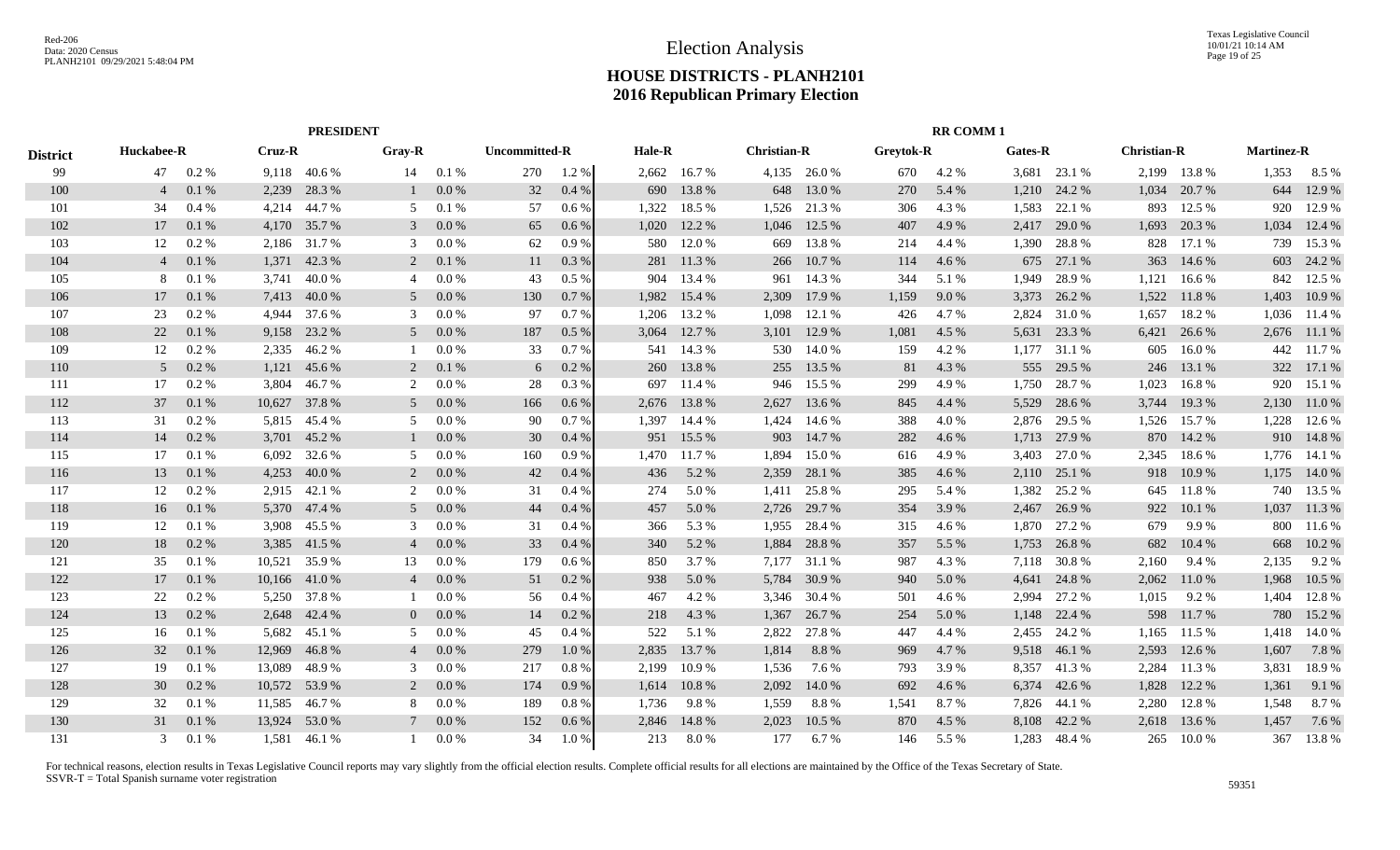Texas Legislative Council 10/01/21 10:14 AM Page 20 of 25

## **HOUSE DISTRICTS - PLANH2101 2016 Republican Primary Election**

|                 | <b>RR COMM 1</b> |               |                     |              | SUP CT 3   |                |                | SUP CT 5     |                |               |               | <b>SUP CT 9</b> |        |              |          |              | CCA <sub>2</sub> |              |        |              |
|-----------------|------------------|---------------|---------------------|--------------|------------|----------------|----------------|--------------|----------------|---------------|---------------|-----------------|--------|--------------|----------|--------------|------------------|--------------|--------|--------------|
| <b>District</b> | Jeffrey-R        |               | <b>Massengale-R</b> |              | Lehrmann-R |                | <b>Green-R</b> |              | <b>Green-R</b> |               | Guzman-R      |                 | Pool-R |              | Oldner-R |              | <b>Wheless-R</b> |              | Keel-R |              |
| 99              |                  | $1,233$ 7.7 % |                     | 7,759 44.6 % |            | $9,626$ 55.4 % |                | 7,669 46.4 % |                | 8,867 53.6 %  |               | 10,692 62.5 %   |        | 6,409 37.5 % |          | 2,685 17.1 % |                  | 7,007 44.6 % |        | 6,018 38.3 % |
| 100             | 503              | 10.1%         | 2,521               | 46.3%        |            | 2,921 53.7 %   | 2,335          | 46.2 %       |                | 2,723 53.8 %  |               | 3,453 64.3 %    |        | 1,920 35.7 % |          | 1,015 20.9 % |                  | 1,575 32.4 % | 2,275  | 46.8%        |
| 101             | 599              | 8.4 %         | 3,164               | 42.3 %       |            | 4,316 57.7 %   |                | 3,138 43.7 % |                | 4,039 56.3 %  |               | 4,421 59.3 %    | 3,035  | 40.7 %       | 1,487    | 21.1 %       |                  | 2,713 38.5 % | 2,853  | 40.5 %       |
| 102             | 728              | 8.7%          |                     | 4,107 46.7 % |            | 4,696 53.3 %   | 3,988          | 47.7 %       |                | 4,370 52.3 %  | 5,867         | 66.5 %          | 2,960  | 33.5 %       |          | 1,571 19.5 % | 3,086            | 38.2 %       |        | 3,413 42.3 % |
| 103             | 413              | 8.5 %         |                     | 2,436 47.5 % |            | 2,694 52.5 %   |                | 2,433 50.9 % | 2,349          | 49.1 %        |               | 3,338 65.8%     | 1,737  | 34.2 %       | 909      | 19.5 %       | 1,691            | 36.2 %       |        | 2,069 44.3 % |
| 104             | 186              | 7.5 %         |                     | 1,160 45.9 % | 1,368      | 54.1 %         | 1,223          | 50.3%        |                | 1,210 49.7 %  |               | 1,696 66.1 %    |        | 868 33.9 %   | 546      | 23.1 %       | 819              | 34.7 %       |        | 994 42.1 %   |
| 105             | 621              | 9.2%          |                     | 3,371 47.5 % |            | 3,726 52.5 %   |                | 3,616 53.7 % |                | 3,115 46.3 %  | 4,504         | 63.5 %          | 2,585  | 36.5 %       | 1,241    | 19.1 %       | 2,657            | 40.8%        |        | 2,615 40.2 % |
| 106             | 1,125            | 8.7%          |                     | 7,856 55.5 % |            | 6,307 44.5 %   | 5,387          | 40.6 %       |                | 7,884 59.4 %  |               | 8,797 63.3 %    | 5,099  | 36.7 %       | 3,409    | 26.9%        | 4,719            | 37.3 %       |        | 4,536 35.8 % |
| 107             | 860              | 9.4 %         | 4,632               | 47.9 %       | 5,036      | 52.1 %         | 4,547          | 50.1 %       | 4,536          | 49.9 %        |               | $6,063$ $62.6%$ | 3,616  | 37.4 %       | 1,702    | 19.3%        | 3,361            | 38.1 %       |        | 3,752 42.6 % |
| 108             | 2,147            | 8.9%          | 13,271              | 48.9%        | 13,874     | 51.1 %         | 10,260         | 41.0%        | 14,753         | 59.0 %        | 18,412        | 68.9%           | 8,305  | 31.1 %       | 3,873    | 16.5 %       | 8,359            | 35.5 %       | 11,302 | 48.0 %       |
| 109             | 327              | 8.6%          | 2,033               | 51.4 %       | 1,925      | 48.6%          |                | 2,078 55.4 % | 1,674          | 44.6 %        |               | 2,314 58.5 %    | 1,640  | 41.5 %       | 767      | 21.0%        | 1,419            | 38.9%        |        | 1,464 40.1 % |
| 110             | 165              | 8.8 %         | 1,004               | 53.3 %       | 880        | 46.7%          |                | 983 53.1 %   |                | 867 46.9%     |               | 1,095 56.9%     |        | 830 43.1 %   | 446      | 25.0 %       |                  | 621 34.9 %   |        | 714 40.1 %   |
| 111             | 468              | 7.7 %         |                     | 3,209 50.3 % |            | 3,165 49.7 %   |                | 3,306 53.7 % |                | 2,849 46.3 %  | 4,205         | 65.4 %          | 2,227  | 34.6 %       | 1,257    | 21.3 %       |                  | 2,378 40.3 % |        | 2,260 38.3 % |
| 112             | 1,808            | 9.3%          |                     | 9,731 47.0 % |            | 10,976 53.0 %  |                | 9,524 48.7 % |                | 10,032 51.3 % | 13,224        | 64.1 %          | 7,419  | 35.9 %       |          | 3,491 18.6 % |                  | 7,492 39.9 % |        | 7,817 41.6 % |
| 113             | 894              | 9.2 %         | 4.981               | 49.2 %       |            | 5,133 50.8 %   |                | 5,268 54.2 % |                | 4,455 45.8 %  |               | 5,951 58.9 %    | 4,154  | 41.1 %       | 1.993    | 21.1 %       |                  | 3,703 39.3 % |        | 3,733 39.6 % |
| 114             | 518              | 8.4 %         |                     | 3,014 46.9 % |            | 3,411 53.1 %   |                | 3,308 54.1 % | 2,805          | 45.9%         |               | 3,815 59.3%     | 2,621  | 40.7 %       |          | 1,278 21.6 % | 2,259            | 38.1 %       |        | 2,393 40.4 % |
| 115             | 1,105            | 8.8%          | 6,884               | 49.7 %       | 6,979      | 50.3 %         |                | 6,616 52.0 % |                | 6,118 48.0 %  |               | 9,220 68.4 %    | 4,268  | 31.6 %       | 2,105    | 17.0 %       | 4,806            | 38.9%        |        | 5,442 44.1 % |
| 116             | 1,014            | 12.1 %        | 2,969               | 37.0 %       | 5,063      | 63.0%          |                | 3,906 49.1 % | 4,055          | 50.9%         |               | 5,951 71.6 %    | 2,360  | 28.4 %       |          | 2,502 32.7 % | 1,774            | 23.2 %       |        | 3,381 44.2 % |
| 117             | 730              | 13.3 %        | 2,015               | 38.3 %       | 3,250      | 61.7%          |                | 2,769 52.5 % | 2,505          | 47.5 %        |               | 3,830 70.1 %    | 1,631  | 29.9 %       | 1,705    | 33.3 %       | 1,105            | 21.6 %       |        | 2,312 45.1 % |
| 118             |                  | 1,210 13.2 %  | 3,327               | 38.3 %       |            | 5,353 61.7 %   |                | 4,679 53.9 % | 4,008          | 46.1 %        |               | 6,128 67.2 %    | 2,994  | 32.8%        | 2,783    | 33.0 %       | 1,857            | 22.0 %       |        | 3,798 45.0 % |
| 119             |                  | 895 13.0 %    |                     | 2,495 38.3 % | 4,022      | 61.7 %         | 3,490          | 53.6 %       | 3,027          | 46.4 %        |               | 4,647 68.1 %    | 2,179  | 31.9%        | 2,057    | 32.4 %       | 1,420            | 22.4 %       |        | 2,864 45.2 % |
| 120             |                  | 847 13.0 %    |                     | 2,308 37.1 % | 3,910      | 62.9 %         | 2,993          | 48.5 %       |                | 3,178 51.5 %  | 4,484         | 69.5 %          | 1,971  | 30.5 %       | 1,967    | 32.8%        | 1,251            | 20.9 %       |        | 2,775 46.3 % |
| 121             |                  | 2,660 11.5 %  |                     | 7,366 33.3 % | 14,773     | 66.7%          | 10,938         | 48.5 %       | 11,629         | 51.5 %        |               | 16,216 71.1 %   | 6,589  | 28.9%        |          | 6,529 31.5 % | 5,739            | 27.7 %       |        | 8,473 40.9 % |
| 122             | 2,369            | 12.7 %        |                     | 6,898 37.9 % | 11,285     | 62.1 %         |                | 8,658 47.2 % | 9,687          | 52.8%         |               | 13,124 69.3 %   | 5,802  | 30.7 %       |          | 5,748 33.9 % |                  | 4,114 24.2 % |        | 7,112 41.9 % |
| 123             |                  | 1,262 11.5 %  | 3,854               | 36.8%        | 6,632      | 63.2 %         |                | 4,748 45.0 % | 5,803          | 55.0 %        |               | 7,730 70.9 %    | 3,180  | 29.1 %       |          | 3,344 33.9 % |                  | 2,304 23.3 % |        | 4,220 42.8%  |
| 124             |                  | 752 14.7 %    |                     | 1,819 37.4 % |            | 3,046 62.6 %   | 2,633          | 54.3 %       |                | 2,213 45.7 %  |               | 3,731 73.1 %    |        | 1,376 26.9 % | 1,535    | 32.1 %       | 976              | 20.4 %       |        | 2,271 47.5 % |
| 125             | 1,317            | 13.0%         | 3,625               | 37.5 %       | 6,051      | 62.5 %         | 4,904          | 50.6 %       |                | 4,788 49.4 %  | 7,297         | 72.1 %          | 2,818  | 27.9 %       | 2,980    | 31.7%        | 2,077            | 22.1 %       |        | 4,352 46.3 % |
| 126             | 1,302            | 6.3%          |                     | 8,886 40.7 % | 12,949     | 59.3%          | 9,843          | 46.0%        |                | 11,566 54.0 % | 16,551 76.4 % |                 | 5,106  | 23.6 %       | 3,751    | 18.6 %       |                  | 9,471 47.0 % |        | 6,936 34.4 % |
| 127             | 1,229            | 6.1 %         |                     | 9,810 45.8%  | 11,609     | 54.2 %         |                | 8,658 41.0 % |                | 12,443 59.0 % | 16,410 77.1 % |                 | 4,863  | 22.9 %       | 3,653    | 18.3%        |                  | 7,563 37.8 % |        | 8,773 43.9 % |
| 128             | 1,012            | 6.8%          |                     | 6,883 43.8 % | 8,834      | 56.2%          |                | 6,778 43.9 % |                | 8,677 56.1 %  | 10,300        | 66.6 %          | 5,158  | 33.4 %       | 3,228    | 22.3 %       | 5,975            | 41.3%        |        | 5,260 36.4 % |
| 129             | 1,269            | 7.1 %         |                     | 7,473 40.1 % | 11,167     | 59.9%          |                | 7,816 42.6 % |                | 10,534 57.4 % | 13,754 74.0 % |                 | 4,825  | 26.0 %       | 3,590    | 21.0 %       | 7,160            | 41.9%        |        | 6,345 37.1 % |
| 130             | 1,271            | 6.6%          |                     | 8,791 43.6 % | 11,384     | 56.4 %         |                | 9,065 45.9 % |                | 10,701 54.1 % | 14,643        | 73.2 %          | 5,363  | 26.8%        | 4.118    | 22.3 %       | 8,547            | 46.2%        |        | 5,822 31.5 % |
| 131             | 202              | 7.6 %         |                     | 944 35.0 %   |            | 1,755 65.0 %   |                | 1,236 45.9 % |                | 1,457 54.1 %  |               | 2,186 81.0 %    |        | 512 19.0 %   |          | 544 21.3 %   |                  | 1,089 42.7 % |        | 917 36.0 %   |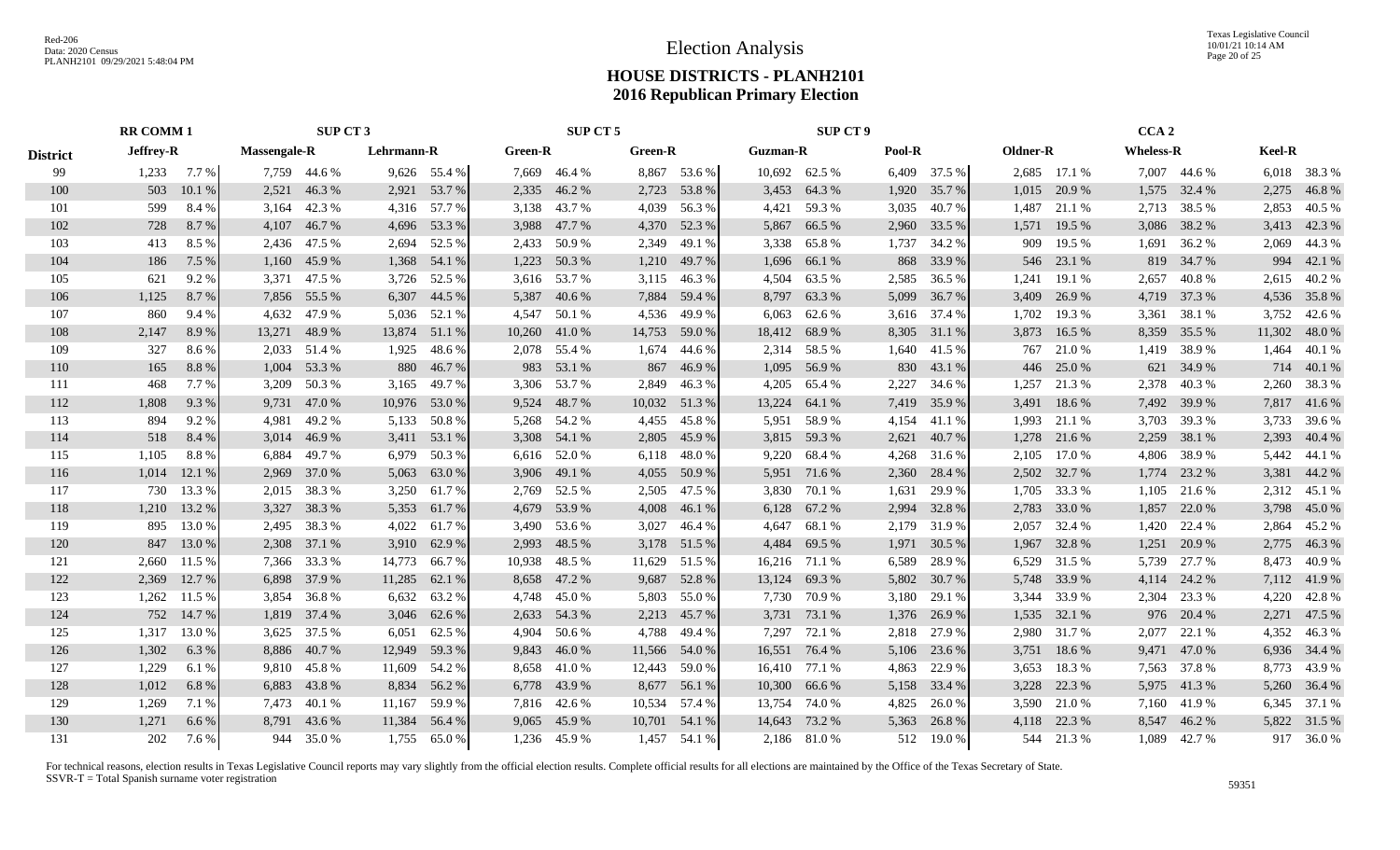|                 |                 |        |                  | CCA <sub>5</sub> |                |        |         |        |                  | CCA <sub>6</sub> |         |        |
|-----------------|-----------------|--------|------------------|------------------|----------------|--------|---------|--------|------------------|------------------|---------|--------|
| <b>District</b> | <b>Walker-R</b> |        | <b>Webster-R</b> |                  | <b>Smith-R</b> |        | Harle-R |        | <b>Keasler-R</b> |                  | Davis-R |        |
| 99              | 7,151           | 44.6 % | 3,944            | 24.6 %           | 2,119          | 13.2 % | 2,830   | 17.6 % | 9,984            | 65.2%            | 5,326   | 34.8 % |
| 100             | 1,927           | 40.3 % | 939              | 19.6 %           | 962            | 20.1 % | 956     | 20.0%  | 2,731            | 59.0%            | 1,896   | 41.0%  |
| 101             | 3,155           | 44.7 % | 1,649            | 23.4 %           | 1,203          | 17.0 % | 1,052   | 14.9%  | 4,341            | 63.0%            | 2,552   | 37.0%  |
| 102             | 2,933           | 36.8%  | 1,991            | 25.0%            | 1,575          | 19.8%  | 1,463   | 18.4 % | 4,724            | 61.3%            | 2,978   | 38.7%  |
| 103             | 1,791           | 39.0%  | 1,061            | 23.1 %           | 956            | 20.8 % | 786     | 17.1 % | 2,549            | 57.2 %           | 1,910   | 42.8%  |
| 104             | 971             | 41.2%  | 504              | 21.4%            | 561            | 23.8%  | 322     | 13.7 % | 1,283            | 55.5 %           | 1,029   | 44.5 % |
| 105             | 2,391           | 36.9%  | 1,794            | 27.7 %           | 1,312          | 20.2 % | 989     | 15.2 % | 3,716            | 59.2%            | 2,556   | 40.8%  |
| 106             | 4,592           | 36.7%  | 3,653            | 29.2 %           | 2,631          | 21.1 % | 1,621   | 13.0%  | 8,300            | 68.1 %           | 3,894   | 31.9%  |
| 107             | 3,192           | 37.0%  | 2,140            | 24.8%            | 1,830          | 21.2%  | 1,476   | 17.1 % | 5,067            | 60.2%            | 3,347   | 39.8%  |
| 108             | 7,881           | 34.1 % | 4,940            | 21.4 %           | 3,813          | 16.5 % | 6,455   | 28.0%  | 14,460           | 64.5 %           | 7,959   | 35.5 % |
| 109             | 1,361           | 37.2 % | 909              | 24.9%            | 895            | 24.5 % | 489     | 13.4 % | 1,956            | 55.0%            | 1,603   | 45.0%  |
| 110             | 772             | 42.8%  | 396              | 22.0%            | 436            | 24.2 % | 198     | 11.0%  | 961              | 54.7%            | 797     | 45.3%  |
| 111             | 1,981           | 33.6%  | 1,600            | 27.1 %           | 1,379          | 23.4 % | 935     | 15.9%  | 3,665            | 63.8%            | 2,080   | 36.2%  |
| 112             | 6,901           | 37.2 % | 4,600            | 24.8%            | 3,645          | 19.7%  | 3,393   | 18.3%  | 10,979           | 61.2%            | 6,957   | 38.8 % |
| 113             | 3,733           | 39.7 % | 2,311            | 24.6 %           | 2,137          | 22.7 % | 1,228   | 13.1 % | 5,180            | 56.7%            | 3,949   | 43.3 % |
| 114             | 2,354           | 39.6%  | 1,478            | 24.9 %           | 1,356          | 22.8 % | 755     | 12.7 % | 3,484            | 59.8%            | 2,343   | 40.2 % |
| 115             | 4,046           | 33.4 % | 3,395            | 28.0%            | 2,286          | 18.9%  | 2,399   | 19.8%  | 7,160            | 61.1%            | 4,550   | 38.9%  |
| 116             | 2,492           | 30.5 % | 1,149            | 14.1 %           | 1,315          | 16.1 % | 3,205   | 39.3 % | 3,784            | 49.7%            | 3,834   | 50.3%  |
| 117             | 1,914           | 36.3%  | 869              | 16.5 %           | 1,081          | 20.5 % | 1,402   | 26.6 % | 2,402            | 46.9%            | 2,720   | 53.1 % |
| 118             | 3,077           | 35.0%  | 1,388            | 15.8%            | 1,674          | 19.0%  | 2,650   | 30.2 % | 3,955            | 47.0 %           | 4,458   | 53.0%  |
| 119             | 2,193           | 33.2 % | 1,028            | 15.5 %           | 1,346          | 20.4 % | 2,045   | 30.9%  | 3,013            | 47.6 %           | 3,319   | 52.4 % |
| 120             | 2,131           | 34.2 % | 916              | 14.7 %           | 1,140          | 18.3%  | 2,051   | 32.9%  | 2,876            | 48.3%            | 3,077   | 51.7%  |
| 121             | 5,797           | 25.8%  | 3,673            | 16.4 %           | 3,400          | 15.1 % | 9,576   | 42.7%  | 11,302           | 55.0%            | 9,230   | 45.0%  |
| 122             | 5,753           | 31.3%  | 2,511            | 13.7 %           | 2,771          | 15.1 % | 7,339   | 39.9%  | 8,620            | 51.1 %           | 8,265   | 48.9%  |
| 123             | 2,873           | 26.5 % | 1,399            | 12.9 %           | 1,608          | 14.9%  | 4,942   | 45.7%  | 5,087            | 51.5%            | 4,792   | 48.5 % |
| 124             | 1,723           | 35.0%  | 819              | 16.6%            | 1,064          | 21.6%  | 1,314   | 26.7%  | 2,117            | 44.0%            | 2,692   | 56.0%  |
| 125             | 3,366           | 34.4 % | 1,547            | 15.8%            | 1,756          | 17.9 % | 3,129   | 31.9%  | 4,323            | 46.1 %           | 5,047   | 53.9%  |
| 126             | 6,644           | 33.1 % | 4,815            | 24.0%            | 3,163          | 15.8%  | 5,429   | 27.1 % | 11,678           | 59.8%            | 7,854   | 40.2 % |
| 127             | 5,769           | 29.0%  | 3,169            | 15.9%            | 2,660          | 13.4 % | 8,274   | 41.6%  | 12,805           | 65.8%            | 6,664   | 34.2 % |
| 128             | 4,774           | 32.8%  | 2,389            | 16.4 %           | 3,606          | 24.7 % | 3,802   | 26.1 % | 7,886            | 55.8%            | 6,253   | 44.2 % |
| 129             | 5,474           | 32.0%  | 3,693            | 21.6%            | 2,904          | 17.0%  | 5,021   | 29.4 % | 9,466            | 57.0 %           | 7,135   | 43.0 % |
| 130             | 6,695           | 36.2%  | 4,333            | 23.5 %           | 3,058          | 16.6%  | 4,386   | 23.7%  | 10,638           | 59.5 %           | 7,246   | 40.5 % |
| 131             | 746             | 29.1 % | 474              | 18.5 %           | 559            | 21.8%  | 784     | 30.6%  | 1,455            | 58.3%            | 1,041   | 41.7%  |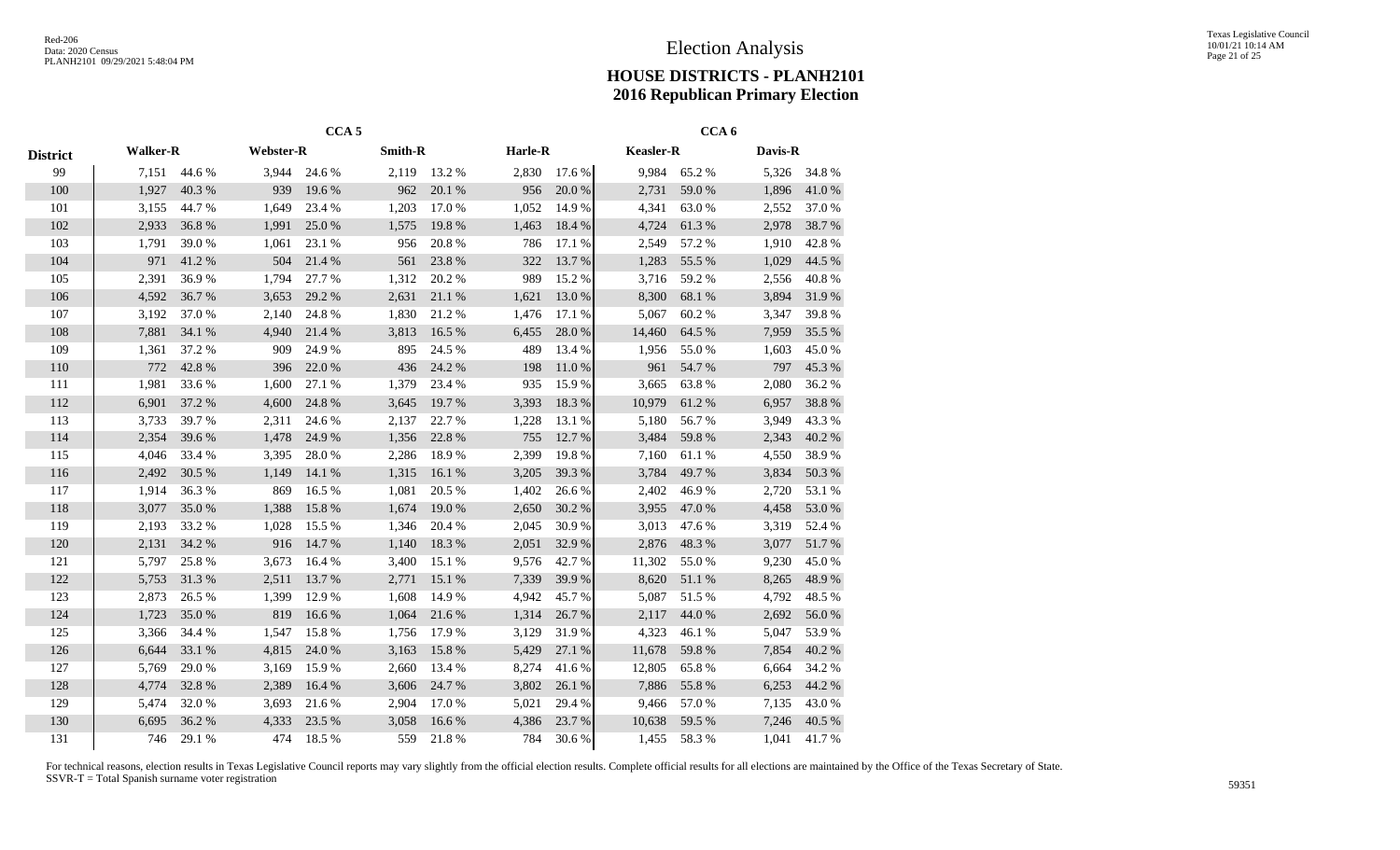|                 |         |                |                 |        |          |                |               |         |                   | <b>PRESIDENT</b> |                  |         |                |           |                |              |        |                |                 |           |
|-----------------|---------|----------------|-----------------|--------|----------|----------------|---------------|---------|-------------------|------------------|------------------|---------|----------------|-----------|----------------|--------------|--------|----------------|-----------------|-----------|
| <b>District</b> | Trump-R |                | <b>Kasich-R</b> |        | Graham-R |                | <b>Bush-R</b> |         | <b>Christie-R</b> |                  | <b>Fiorina-R</b> |         | Santorum-R     |           | <b>Rubio-R</b> |              | Paul-R |                | <b>Carson-R</b> |           |
| 132             |         | 4,314 23.9 %   | 708             | 3.9 %  | 12       | 0.1%           | 156           | 0.9%    | 12                | 0.1%             | 22               | 0.1 %   | $\mathfrak{F}$ | $0.0\%$   | 3,209          | 17.8 %       | 39     | $0.2 \%$       |                 | 578 3.2 % |
| 133             | 6,980   | 23.7 %         | 2,540           | 8.6%   | 12       | 0.0 %          | 540           | 1.8%    | 42                | 0.1%             | 52               | 0.2%    | 12             | 0.0 %     | 7,793          | 26.4 %       | 55     | $0.2\%$        | 675             | 2.3 %     |
| 134             | 5,957   | 22.0 %         | 3,348           | 12.4 % | 8        | 0.0 %          | 456           | $1.7\%$ | 25                | 0.1%             | 47               | 0.2 %   | 11             | $0.0\%$   |                | 8,666 32.0 % | 66     | $0.2\%$        | 459             | 1.7 %     |
| 135             | 2,484   | 24.4 %         | 337             | 3.3 %  | 6        | 0.1%           | 91            | 0.9 %   | 5                 | $0.0\ \%$        |                  | 0.1%    |                | 6 $0.1\%$ | 1,700          | 16.7 %       | 31     | $0.3\%$        | 332             | 3.3 %     |
| 136             |         | $4,205$ 24.3 % | 1,038           | 6.0 %  | 14       | 0.1%           | 188           | 1.1%    | 30                | $0.2 \%$         | 40               | 0.2 %   | 12             | 0.1 %     |                | 4,115 23.8 % | 114    | $0.7\%$        | 751             | 4.3 %     |
| 137             | 1,572   | 28.8%          | 308             | 5.6 %  |          | 0.0 %          | 106           | 1.9 %   | 3                 | 0.1%             | 6                | 0.1%    | 6              | 0.1%      | 1,090          | 20.0 %       | 28     | $0.5\%$        | 128             | 2.3 %     |
| 138             |         | 5,596 24.1 %   | 1,334           | 5.8 %  | 8        | 0.0 %          | 350           | $1.5\%$ | 25                | $0.1 \%$         | 27               | 0.1 %   | $\overline{4}$ | $0.0\%$   | 4,813          | 20.8%        | 48     | $0.2 \%$       | 561             | 2.4 %     |
| 139             | 1,632   | 23.8%          | 338             | 4.9 %  | 4        | 0.1%           | 93            | 1.4 %   | 3                 | $0.0\ \%$        | 10               | 0.1%    | 3              | $0.0\ \%$ | 1,296          | 18.9 %       | 29     | $0.4\%$        | 218             | 3.2 %     |
| 140             |         | 777 26.7 %     | 42              | 1.4 %  |          | $2\quad 0.1\%$ | 36            | 1.2%    |                   | $2\quad 0.1\%$   | $\mathbf{3}$     | 0.1 %   | $\overline{2}$ | 0.1 %     | 451            | 15.5 %       |        | $6\quad 0.2\%$ | 72              | 2.5 %     |
| 141             | 722     | 27.9 %         | 71              | 2.7 %  |          | 0.1%           | 31            | 1.2 %   | 3                 | 0.1%             | 3                | 0.1%    |                | $0.0\,\%$ | 338            | 13.1 %       |        | 6 $0.2\%$      | 93              | 3.6 %     |
| 142             | 1,089   | 24.0 %         | 143             | 3.1 %  |          | 0.0 %          | 41            | 0.9 %   |                   | $0.0\%$          | 2                | $0.0\%$ | 5              | 0.1 %     |                | 813 17.9 %   |        | $40.1\%$       | 154             | 3.4 %     |
| 143             | 1,151   | 25.9 %         | 69              | 1.6 %  |          | 0.0 %          | 66            | 1.5 %   | 2                 | $0.0\ \%$        | 4                | 0.1 %   | 2              | $0.0\ \%$ | 667            | 15.0 %       |        | $6\quad 0.1\%$ | 146             | 3.3 %     |
| 144             | 1,839   | 25.8%          | 146             | 2.0 %  |          | $5 \t 0.1 \%$  | 93            | 1.3 %   |                   | $9 \t 0.1\%$     | 5                | 0.1%    |                | 8 0.1 %   |                | 1,026 14.4 % |        | 17 0.2 %       | 196             | 2.7 %     |
| 145             | 1,573   | 22.0 %         | 555             | 7.7 %  |          | 0.1%           | 83            | 1.2 %   | 9.                | 0.1%             | 8                | 0.1%    | 3              | $0.0\,\%$ | 1,990          | 27.8 %       | 19     | $0.3\%$        | 169             | 2.4 %     |
| 146             |         | 1,480 21.8 %   | 491             | 7.2 %  |          | 5 0.1 %        | 142           | 2.1 %   |                   | $5$ 0.1%         | 10               | 0.1 %   |                | $0.0\%$   | 1,691          | 24.9 %       | 20     | 0.3 %          | 195             | 2.9 %     |
| 147             | 1,403   | 23.6 %         | 514             | 8.6 %  | 3        | 0.1%           | 57            | $1.0\%$ | 8                 | $0.1\%$          |                  | 0.1%    |                | 0.1%      | 1,655          | 27.8 %       | 26     | $0.4\%$        | 149             | 2.5 %     |
| 148             |         | 2,514 25.5 %   | 342             | 3.5 %  |          | $40.0\%$       | 104           | 1.1 %   |                   | $4\quad 0.0\%$   | 6                | 0.1%    | $\overline{4}$ | $0.0\%$   | 1,505          | 15.2 %       | 22     | $0.2\%$        | 291             | 2.9 %     |
| 149             | 1,754   | 27.4 %         | 252             | 3.9%   | 6        | 0.1%           | 131           | 2.0 %   | 12                | $0.2 \%$         | 2                | 0.0 %   | 2              | $0.0\%$   | 1,089          | 17.0 %       | 22     | 0.3 %          | 184             | 2.9 %     |
| 150             | 5,069   | 24.9 %         | 726             | 3.6 %  | 8        | 0.0 %          | 178           | 0.9%    | 18                | 0.1%             | 16               | 0.1%    |                | $0.0\%$   | 3,098          | 15.2 %       | 52     | 0.3%           | 621             | 3.0 %     |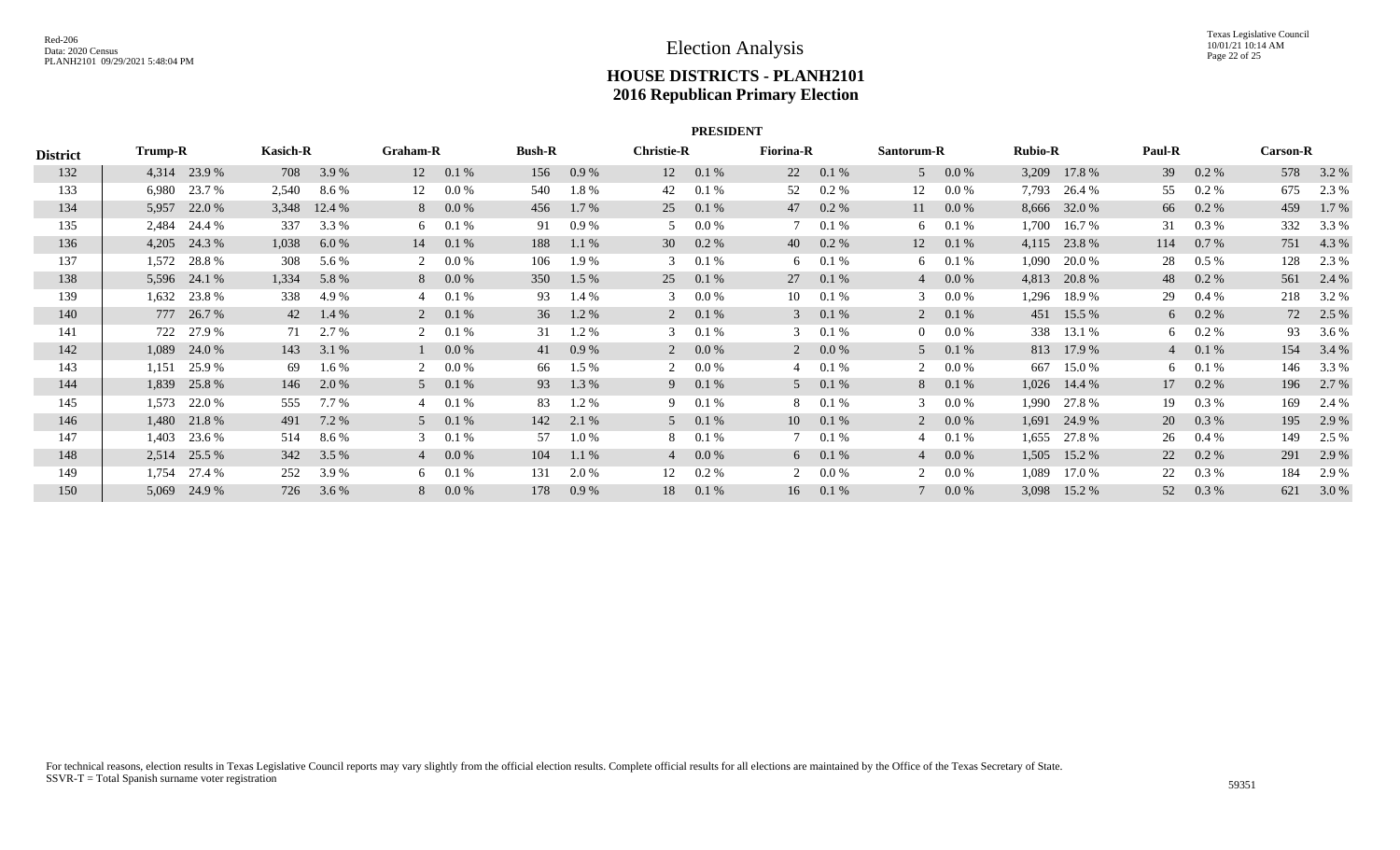|                 |            |                |        | <b>PRESIDENT</b> |                |                |               |         |               |            |                    |         |            | <b>RR COMM1</b> |         |            |                    |            |                   |            |
|-----------------|------------|----------------|--------|------------------|----------------|----------------|---------------|---------|---------------|------------|--------------------|---------|------------|-----------------|---------|------------|--------------------|------------|-------------------|------------|
| <b>District</b> | Huckabee-R |                | Cruz-R |                  | <b>Gray-R</b>  |                | Uncommitted-R |         | <b>Hale-R</b> |            | <b>Christian-R</b> |         | Greytok-R  |                 | Gates-R |            | <b>Christian-R</b> |            | <b>Martinez-R</b> |            |
| 132             | 12         | 0.1%           | 8,868  | 49.1 %           |                | 0.0 %          | 116           | 0.6 %   | 1,853         | 13.7 %     | 1,340              | 9.9%    | 592        | 4.4 %           | 5,714   | 42.1 %     | 1,879              | 13.8 %     | 1,111             | 8.2%       |
| 133             | 20         | 0.1%           | 10,452 | 35.4 %           | 10             | 0.0 %          | 313           | 1.1%    | 1,875         | 9.0%       | 1,702              | 8.1 %   | 1,235      | 5.9%            | 9,934   | 47.5 %     | 2,802              | 13.4 %     | 1,312             | 6.3%       |
| 134             | 11         | $0.0\%$        | 7,760  | 28.7 %           |                | 0.0 %          | 249           | 0.9%    | 1,841         | 10.8%      | 1,282              | 7.5%    | 1,321      | 7.7 %           | 6,394   | 37.4 %     | 2,855              | 16.7 %     | 1,433             | 8.4 %      |
| 135             | 15         | 0.1%           | 5,098  | 50.0 %           |                | 0.0 %          | 81            | 0.8%    | 1,040         | 13.2 %     | 715                | 9.0 %   | 387        | 4.9%            | 3,043   | 38.5 %     | 1,128              | 14.3 %     | 950               | 12.0 %     |
| 136             | 43         | $0.2 \%$       |        | 5,919 34.2 %     | 631            | 3.7 %          | 187           | 1.1%    | 1,509         | 12.7 %     | 2,044              | 17.1%   | 1,483      | 12.4 %          | 2,407   | 20.2 %     | 1,953              | 16.4 %     | 1,309             | 11.0%      |
| 137             | 6          | 0.1%           | 2,129  | 39.0%            |                | 0.0 %          | 77            | 1.4 %   | 390           | 9.6 %      | 343                | 8.4 %   | 219        | 5.4 %           | 1,925   | 47.3 %     | 522                | 12.8 %     | 366               | 9.0 %      |
| 138             | 17         | 0.1%           |        | 10,136 43.7 %    |                | 0.0 %          | 250           | 1.1%    | 1,904         | 11.3 %     | 1,326              | 7.9 %   | 922        | 5.5 %           | 7,848   | 46.5 %     | 2,094              | 12.4 %     | 1,366             | 8.1 %      |
| 139             | 12         | $0.2 \%$       | 3,165  | 46.1 %           |                | 0.0 %          | 63            | 0.9%    | 636           | 12.4 %     | 459                | 8.9%    | 283        | 5.5 %           | 2,135   | 41.5 %     | 669                | 13.0 %     | 628               | 12.2 %     |
| 140             |            | $4\quad 0.1\%$ | 1,483  | 51.0%            | 3              | 0.1%           | 27            | 0.9%    | 236           | 10.1 %     | 171                | 7.3 %   | 88         | 3.8 %           |         | 865 37.2 % |                    | 273 11.7 % |                   | 543 23.3 % |
| 141             | 6          | $0.2 \%$       | 1,274  | 49.2 %           |                | 0.0 %          | 39            | 1.5 %   | 260           | 12.6 %     | 201                | 9.8%    | 90         | 4.4 %           | 824     | 40.0 %     | 243                | 11.8 %     | 283               | 13.7 %     |
| 142             |            | $6\quad 0.1\%$ | 2,259  | 49.7 %           | $\overline{0}$ | $0.0\%$        | 23            | $0.5\%$ | 426           | 12.5 %     | 340                | 10.0 %  | 158        | 4.6 %           | 1,179   | 34.6 %     | 429                | 12.6 %     | 624               | 18.3%      |
| 143             | 13         | 0.3 %          | 2,274  | 51.3%            |                | 0.0 %          | 33            | 0.7%    | 354           | 10.2 %     | 351                | 10.1 %  | 122        | 3.5%            | 1,252   | 36.0%      |                    | 412 11.9 % | 737               | 21.2 %     |
| 144             | 14         | $0.2\%$        | 3,703  | 51.9%            |                | $2\quad 0.0\%$ | 71            | $1.0\%$ | 613           | 10.8 %     | 508                | 9.0 %   | 249        | 4.4 %           | 2,372   | 42.0 %     |                    | 625 11.1 % |                   | 912 16.1 % |
| 145             |            | 0.1%           | 2,703  | 37.7 %           |                | 0.1%           | 41            | 0.6%    |               | 570 11.6 % | 415                | 8.5 %   | 262        | 5.4 %           | 1,580   | 32.3 %     | 680                | 13.9 %     | 991               | 20.3 %     |
| 146             |            | 8 0.1 %        | 2,665  | 39.2 %           |                | $5 \t 0.1 \%$  | 73            | 1.1%    | 443           | 9.2 %      | 341                | 7.1 %   | 339        | 7.1 %           | 2,143   | 44.6 %     |                    | 727 15.1 % | 435               | 9.1 %      |
| 147             |            | 0.1%           | 2,061  | 34.7 %           | 6              | 0.1%           | 45            | 0.8%    | 487           | 12.3 %     | 343                | 8.6 %   | 264        | 6.6%            | 1,352   | 34.0 %     | 556                | 14.0 %     | 630               | 15.9%      |
| 148             | 12         | 0.1%           |        | 4,976 50.4 %     |                | $2\quad 0.0\%$ | 84            | 0.9%    | 1,041         | 13.7 %     | 656                | 8.6 %   | <b>390</b> | 5.1 %           | 3,244   | 42.6 %     |                    | 922 12.1 % | 857               | 11.2 %     |
| 149             |            | 0.1%           | 2,894  | 45.1 %           |                | 0.1%           | 53            | 0.8%    | 519           | 10.7 %     | 436                | $9.0\%$ | 262        | 5.4 %           | 2,044   | 42.1 %     | 668                | 13.8%      | 529               | 10.9%      |
| 150             | 23         | 0.1%           | 10,390 | 50.9%            |                | 0.0 %          | 184           | $0.9\%$ | 2,009         | 12.7 %     | 1,494              | $9.5\%$ | 735        | 4.7 %           | 6,434   | 40.8%      | 1,911              | 12.1 %     | 2,265             | 14.3 %     |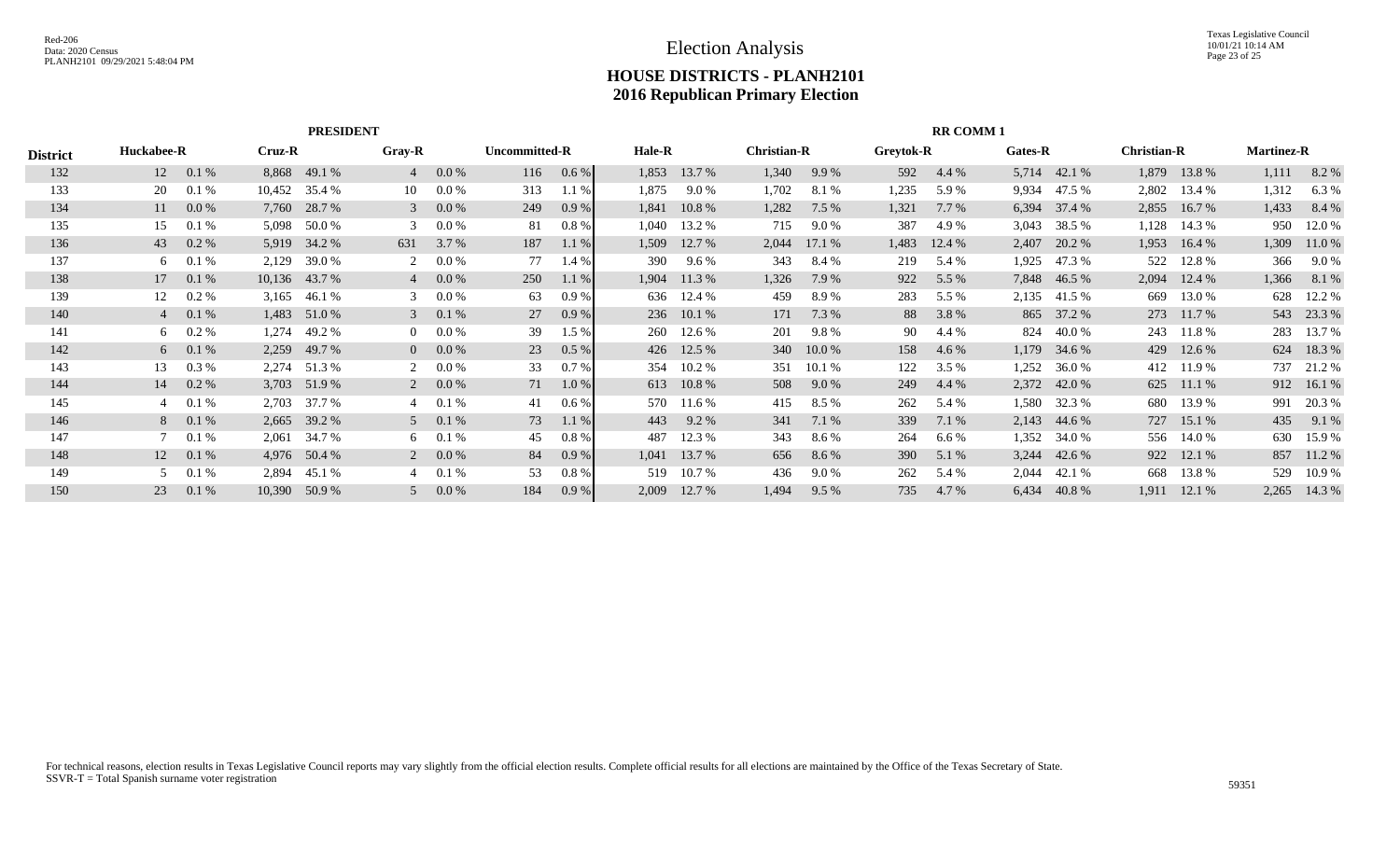Texas Legislative Council 10/01/21 10:14 AM Page 24 of 25

|                 | <b>RR COMM 1</b> |                               |                     | SUP CT 3       |            |              |                | SUP CT 5     |              |                |                 | <b>SUP CT 9</b> |        |                |          |                | CCA <sub>2</sub> |              |               |              |
|-----------------|------------------|-------------------------------|---------------------|----------------|------------|--------------|----------------|--------------|--------------|----------------|-----------------|-----------------|--------|----------------|----------|----------------|------------------|--------------|---------------|--------------|
| <b>District</b> | <b>Jeffrey-R</b> |                               | <b>Massengale-R</b> |                | Lehrmann-R |              | <b>Green-R</b> |              | Green-R      |                | <b>Guzman-R</b> |                 | Pool-R |                | Oldner-R |                | <b>Wheless-R</b> |              | <b>Keel-R</b> |              |
| 132             | 1,083            | 8.0 %                         |                     | 6,135 43.5 %   |            | 7,953 56.5 % |                | 5,853 42.3 % |              | 7,972 57.7 %   |                 | 10,126 72.1 %   |        | $3,916$ 27.9 % |          | $3,054$ 23.4 % |                  | 5,563 42.6 % |               | 4,434 34.0 % |
| 133             | 2,048            | 9.8%                          |                     | 9,848 43.6 %   | 12,739     | 56.4 %       |                | 8,742 40.3 % |              | 12,946 59.7 %  | 18,249          | 82.7 %          | 3,808  | 17.3 %         | 3,156    | 15.6 %         | 8,640            | 42.7 %       |               | 8,436 41.7 % |
| 134             | 1,961            | 11.5%                         |                     | 8,633 44.3 %   | 10,869     | 55.7 %       |                | 6,347 34.7 % |              | 11,946 65.3 %  | 15,399          | 81.3%           | 3,531  | 18.7 %         | 3,169    | 18.6 %         | 6,335            | 37.3 %       |               | 7,496 44.1 % |
| 135             | 645              | 8.2%                          |                     | 3,403 41.9 %   | 4,719      | 58.1 %       |                | 3,309 41.4 % | 4,693        | 58.6 %         | 5,899           | 72.9 %          | 2,194  | 27.1 %         | 1,972    | 25.8 %         | 3,137            | 41.1 %       |               | 2,529 33.1 % |
| 136             | 1,222            | 10.2 %                        |                     | 4,840 38.1 %   |            | 7,867 61.9 % |                | 5,877 48.0 % |              | 6,375 52.0 %   |                 | 8,420 66.2 %    |        | 4,296 33.8 %   | 2,119    | 17.7 %         | 4,903            | 40.8 %       |               | 4,983 41.5 % |
| 137             | 305              | 7.5 %                         | 1,707               | 39.9%          | 2,569      | 60.1 %       |                | 1,819 43.5 % | 2,361        | 56.5 %         | 3,344           | 79.1 %          |        | 886 20.9 %     | 725      | 18.4 %         | 1,665            | 42.3 %       |               | 1,545 39.3 % |
| 138             | 1,400            | 8.3%                          | 7,764               | 42.9 %         | 10,314     | 57.1 %       |                | 7,249 41.3 % | 10,288       | 58.7 %         | 14,004          | 78.8%           | 3,759  | 21.2 %         | 2,934    | 18.0%          | 6,986            | 42.9 %       |               | 6,356 39.1 % |
| 139             | 338              | $6.6\%$                       | 2,162               | 40.6 %         | 3,167      | 59.4 %       |                | 2,171 41.9 % | 3,006        | 58.1 %         | 4,136           | 78.3 %          | 1,144  | 21.7 %         | 1,024    | 20.7 %         | 1,943            | 39.2 %       |               | 1,991 40.2 % |
| 140             | 151              | 6.5%                          |                     | 921 39.8 %     | 1,394      | 60.2 %       |                | 1,013 43.5 % |              | 1,315 56.5 %   |                 | 1,766 75.2 %    |        | 583 24.8 %     | 584      | 26.1 %         |                  | 808 36.2 %   |               | 843 37.7 %   |
| 141             | 159              | 7.7%                          |                     | 927 44.0 %     | 1,180      | 56.0 %       |                | 895 43.6 %   | 1,157        | 56.4 %         | 1,507           | 72.7 %          | 567    | 27.3 %         | 490      | 24.9 %         | 771              | 39.1 %       |               | 709 36.0 %   |
| 142             | 255              | 7.5%                          |                     | $1,610$ 45.4 % | 1,934      | 54.6 %       | 1,300          | 37.2 %       | 2,190        | 62.8%          | 2,563           | 72.6 %          |        | 965 27.4 %     |          | 811 24.6 %     | 1,195            | 36.2 %       |               | 1,292 39.2 % |
| 143             | 246              | 7.1 %                         | 1,473               | 41.8%          | 2,053      | 58.2 %       | 1,493          | 42.8 %       | 1,995        | 57.2 %         | 2,586           | 73.1 %          | 951    | 26.9 %         | 884      | 26.6 %         | 1,202            | 36.2 %       | 1,233         | 37.1 %       |
| 144             | 375              | 6.6%                          |                     | 2,333 40.3 %   | 3,452      | 59.7 %       |                | 2,519 43.7 % |              | $3,250$ 56.3 % | 4,233           | 73.4 %          | 1,535  | 26.6 %         | 1,240    | 22.7 %         | 2,183            | 40.0 %       |               | 2,040 37.3 % |
| 145             | 395              | 8.1%                          | 2,162               | 42.4 %         | 2,938      | 57.6 %       |                | 1,882 38.4 % | 3,021        | 61.6 %         | 4,026           | 78.5 %          | 1,104  | 21.5 %         | 1,085    | 23.4 %         | 1,614            | 34.9 %       |               | 1,929 41.7 % |
| 146             | 372              | 7.8%                          | 1,901               | 37.7 %         | 3,147      | 62.3%        |                | 2,018 40.9 % | 2,917        | 59.1 %         | 4,028           | 80.6 %          |        | 968 19.4 %     |          | 930 20.1 %     | 1,894            | 40.9 %       |               | 1,809 39.0 % |
| 147             | 340              | 8.6 %                         | 1,679               | 40.2 %         | 2,499      | 59.8%        | 1,601          | 39.8 %       | 2,418        | 60.2 %         | 3,187           | 76.5 %          | 979    | 23.5 %         |          | 914 23.9 %     | 1,351            | 35.3 %       | 1,559         | 40.8%        |
| 148             | 509              | 6.7%                          |                     | 3,235 41.3 %   |            | 4,606 58.7 % |                | 3,298 42.7 % |              | 4,428 57.3 %   | 5,887           | 75.9 %          |        | 1,868 24.1 %   |          | 1,576 21.7 %   |                  | 3,074 42.3 % |               | 2,617 36.0 % |
| 149             | 398              | 8.2%                          | 1,984               | 39.6 %         | 3,021      | 60.4 %       |                | 2,146 43.2 % | 2,827        | 56.8 %         | 3,671           | 74.2 %          | 1,277  | 25.8%          | 1,056    | 22.6 %         | 1,964            | 42.1 %       |               | 1,649 35.3 % |
| 150             | 940              | 7,710 47.0 %<br>6.0%<br>8,681 |                     |                | 53.0 %     |              | 8,216 51.1 %   |              | 7,871 48.9 % | 12,492         | 77.0 %          | 3,728           | 23.0 % | 2,727          | 17.8 %   | 7,461          | 48.6 %           |              | 5,165 33.6 %  |              |